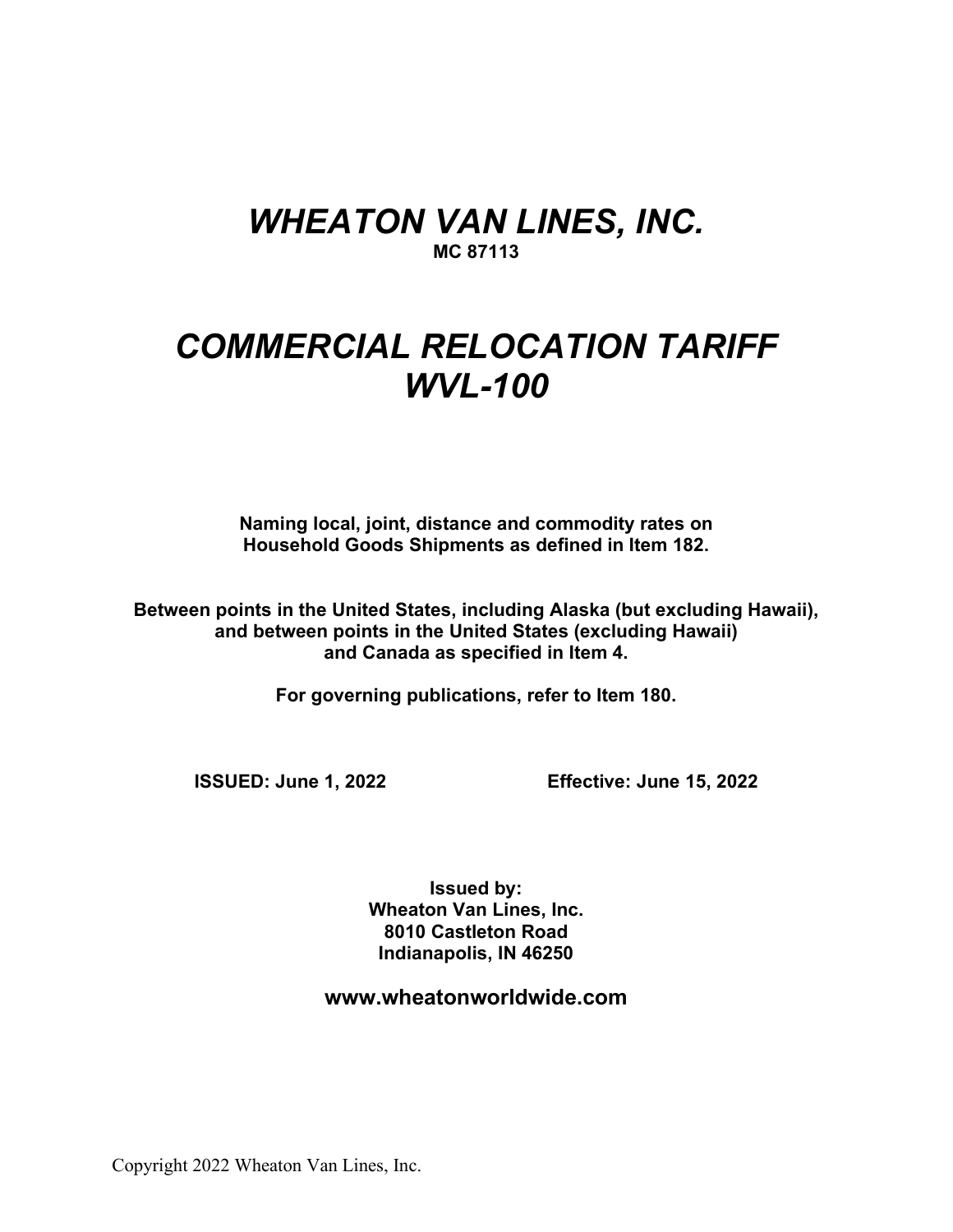### **C ITEM 1 CHECK SHEET FOR TARIFF ITEMS AND SUPPLEMENTS**

(Effective: June 15, 2022)

All of the items contained in this tariff are listed in order by item number and effective date. The items of the tariff and the supplements to the tariff, listed in this item, bear effective dates that are the same as, or prior to, the effective date of this item. The "TP" in the Item column indicates the tariff Title Page.

#### EFFECTIVE SUPPLEMENTS

None Currently In Effect

### ORIGINAL AND REVISED TARIFF ITEMS

| <b>ITEM</b>     | <b>EFFECTIVE</b><br><b>DATE</b> | <b>ITEM</b>     | <b>EFFECTIVE</b><br><b>DATE</b> | <b>ITEM</b> | <b>EFFECTIVE</b><br><b>DATE</b> | <b>ITEM</b> | <b>EFFECTIVE</b><br><b>DATE</b> |
|-----------------|---------------------------------|-----------------|---------------------------------|-------------|---------------------------------|-------------|---------------------------------|
| <b>TP</b>       | 15-Jun-22                       |                 |                                 |             |                                 |             |                                 |
| 1               | 15-Jun-22                       | 56              | 15-Apr-12                       | 130         | 01-Jan-08                       |             |                                 |
| $\overline{2}$  | 01-Sep-17                       | 59              | Expired                         | 133         | 15-May-13                       |             |                                 |
| $\overline{4}$  | 01-Jan-08                       | 61              | 01-Oct-18                       | 136         | 01-Jan-08                       |             |                                 |
| $\overline{5}$  | 01-Jan-08                       | 62              | 15-May-20                       |             |                                 |             |                                 |
| $\,6$           | 01-Jan-08                       | 63              | 01-Jan-22                       | 140         | $01$ -Jan-14                    |             |                                 |
| $\overline{7}$  | 15-Jun-22                       | 64              | 01-Jan-22                       | 144         | 15-Jun-22                       |             |                                 |
|                 |                                 | 66              | 15-May-18                       | 147         | 01-Jan-08                       |             |                                 |
| 20              | 01-Jan-08                       | 70              | 01-Jan-22                       |             |                                 |             |                                 |
| $\overline{21}$ | 01-Jan-11                       | $\overline{71}$ | Expired                         |             |                                 |             |                                 |
| 22              | 01-Jan-11                       | 72              | 01-Sep-17                       |             |                                 |             |                                 |
| 25              | $01$ -Jan-14                    | 80              | 01-Jan-22                       | 151         | 01-Jan-21                       |             |                                 |
| 26              | 01-Jan-08                       |                 |                                 | 153         | 01-Jan-12                       |             |                                 |
|                 |                                 | 100             | 15-Jun-22                       | 156         | 01-Jan-08                       |             |                                 |
| 31              | 15-May-12                       | 103             | 01-Jan-08                       | 157         | 01-Jan-21                       |             |                                 |
| 33              | 01-May-08                       | 107             | 01-Jan-21                       | 159         | 01-Jan-21                       |             |                                 |
| 35              | 01-Jan-08                       | 109             | 01-Jan-08                       |             |                                 |             |                                 |
| 38              | $01$ -Jan-12                    | 112             | 15-May-18                       | 171         | 01-Jan-12                       |             |                                 |
| 41              | 01-Jan-08                       | 115             | 15-Jun-22                       |             |                                 |             |                                 |
| 43              | 01-Jan-08                       |                 |                                 |             |                                 |             |                                 |
| 45              | 01-Jan-08                       | 120             | 01-Jun-21                       | 180         | $01$ -Jan-12                    |             |                                 |
| 48              | 16-Sep-13                       | 123             | 01-Jan-08                       | 182         | 01-Jan-08                       |             |                                 |
| 50              | 01-Aug-10                       | 125             | 01-Jan-12                       | 184         | 01-Jan-08                       |             |                                 |
| 51              | 01-Jan-21                       | 127             | 01-Jan-21                       | 187         | 01-Jan-08                       |             |                                 |
| 52              | 01-Jan-08                       | 129             | 01-Jan-08                       | 189         | 01-Jan-08                       |             |                                 |
|                 |                                 |                 |                                 |             |                                 |             |                                 |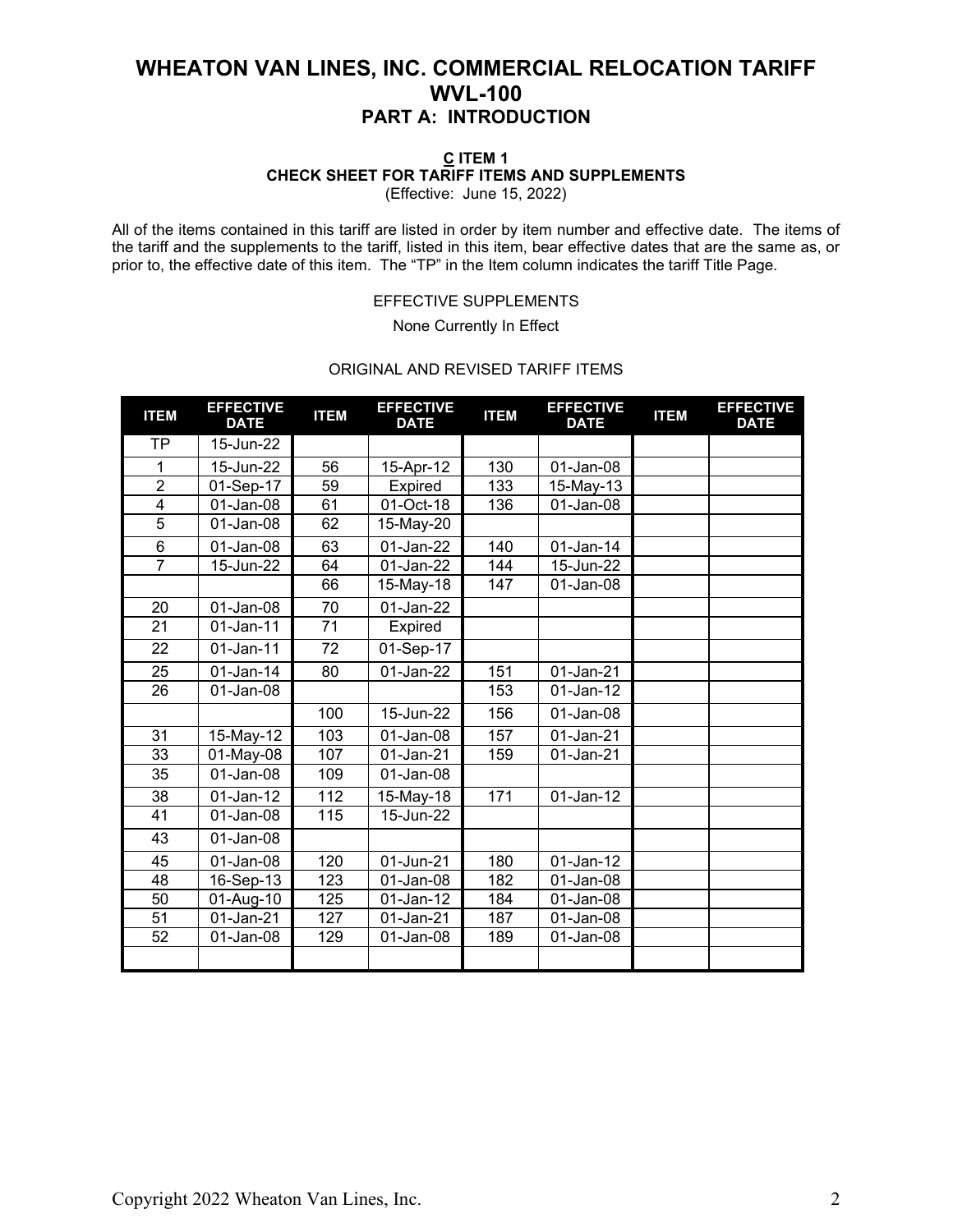#### **ITEM 2 CONTENTS**

(Effective: September 1, 2017)

| <b>SUBJECT</b>                                                        | <b>ITEM</b>    |
|-----------------------------------------------------------------------|----------------|
| <b>TITLE PAGE</b>                                                     | TP.            |
|                                                                       |                |
| <b>PART A - INTRODUCTION</b>                                          |                |
| Check Sheet for Tariff Items and Supplements                          | 1              |
| Contents                                                              | $\overline{2}$ |
| Application of Tariff - Electronic Format                             | 4              |
| Cancellation of Tariff Items or Portions Thereof                      | 5              |
| <b>Transportation Services and Charges</b>                            | 6              |
| <b>Additional Services and Charges</b>                                | 7              |
|                                                                       |                |
|                                                                       |                |
| <b>PART B - BILL OF LADING TERMS AND LIABILITY LIMITATION</b>         |                |
| <b>Bill of Lading Terms</b>                                           | 20             |
| Bill of Lading (Information to be Included on Face of Bill of Lading) | 21             |
| Bill of Lading (Contract Terms and Conditions of Bill of Lading)      | 22             |
| <b>Full Value Protection</b>                                          | 25             |
| Inventory of Items Valued In Excess of \$100 Per Pound Per Article    | 26             |
|                                                                       |                |
| <b>PART C - PROVISIONS APPLICABLE TO SHIPMENT SERVICES</b>            |                |
| <b>Effective Date Governing Application of Tariff Provisions</b>      | 31             |
| <b>Prohibited and Restricted Articles</b>                             | 33             |
| Control and Exclusive Use of Vehicle                                  | 35             |
| Weighing and Weights                                                  | 38             |
| Shipment Definition and Consolidation of Shipments                    | 41             |
| Shipper Packed Items, Marking or Tagging Freight                      | 43             |
| Classification of Parts or Pieces of a Complete Article               | 45             |
| Removal or Placement of Property From or to Inaccessible Locations    | 48             |
| Impractical Operations and Application of Shuttle Service             | 50             |
| <b>Shuttle Service</b>                                                | 51             |
| <b>Stopoffs and Diversions</b>                                        | 52             |
| Day Certain Loading                                                   | 56             |
| <b>Additional Price Adjustment</b>                                    | 61             |
| Peak Season - Minimum Charge                                          | 62             |
| Pickup and Delivery Service                                           | 63             |
| <b>Moving Performance</b>                                             | 64             |
| Move Management Services                                              | 66             |
| New Beginnings Program                                                | 70             |
| Peace of Mind Price                                                   | 72             |
| <b>Priority Relocation Service</b>                                    | 80             |
|                                                                       |                |
|                                                                       |                |
| <b>PART D - CHARGES</b>                                               |                |
| Application of Transportation Charges                                 | 100            |
| Application of Charge Provisions                                      | 103            |
| Minimum Charge                                                        | 107            |
| Service Charges Based on Minimum Weight or Minimum Volume             | 109            |
| Light and Bulky Article Classifications and Weight Additives          | 112            |
| Fuel Cost Price Adjustment (Surcharge)                                | 115            |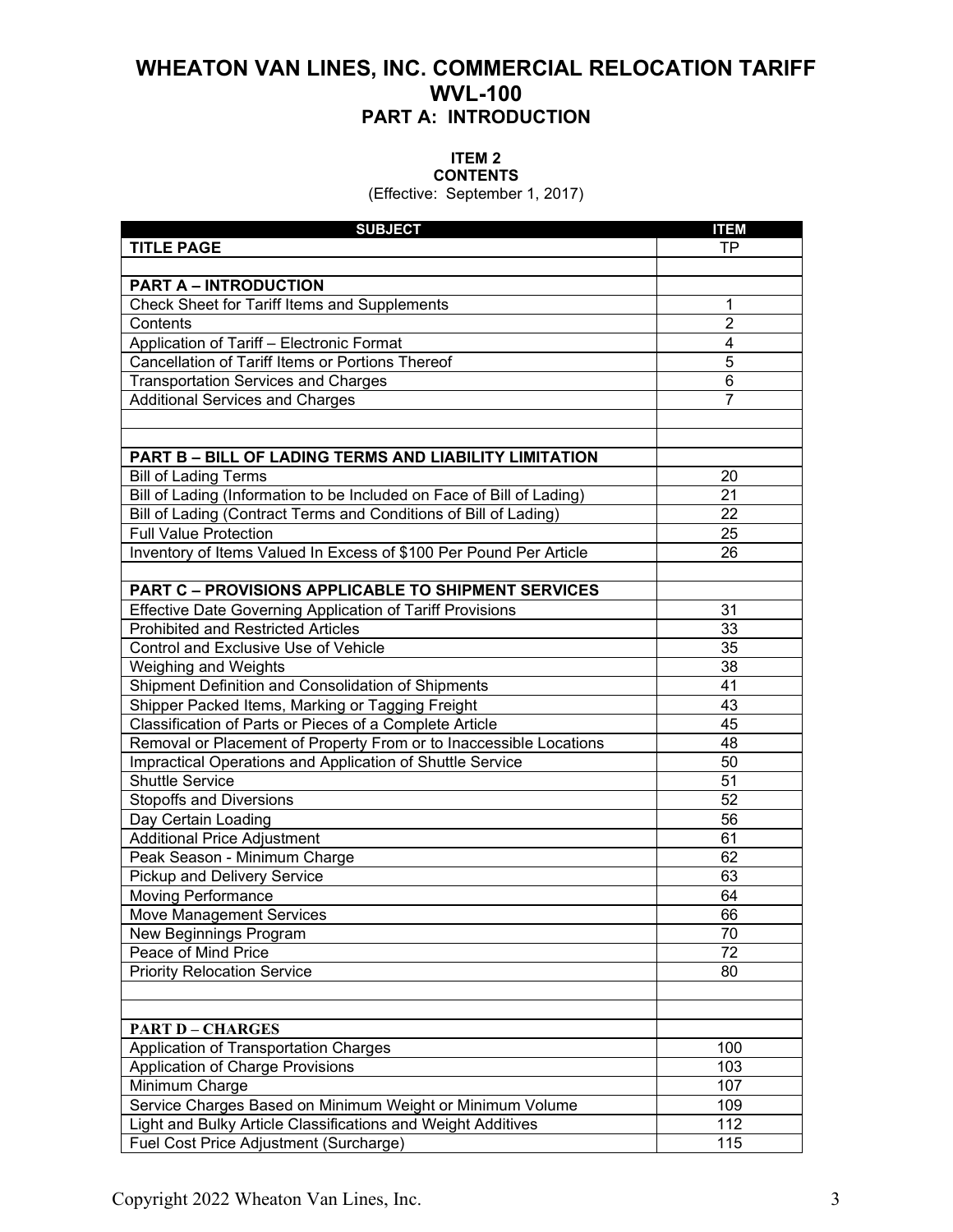| <b>SUBJECT</b>                                                   | <b>ITEM</b>      |
|------------------------------------------------------------------|------------------|
| <b>PART D - CHARGES (Continued)</b>                              |                  |
| <b>Container Service</b>                                         | 120              |
| <b>Hourly Rates</b>                                              | 123              |
| Extra Labor, Special Services and Waiting Time                   | 125              |
| Overtime Loading and Unloading Service                           | 127              |
| <b>Advanced and Third Party Service Charges</b>                  | 129              |
| <b>Collection of Charges</b>                                     | 130              |
| Collection of Freight Charges on Household Goods Lost or Damaged | 133              |
| Overcharge, Duplicate Payment or Overcollecting Claims           | 136              |
| Rates for Uniquely Assigned Shippers                             | 140              |
| <b>Binding Estimate Price</b>                                    | 144              |
| <b>Credit Cards</b>                                              | 147              |
|                                                                  |                  |
| <b>PART E - STORAGE-IN-TRANSIT</b>                               |                  |
| Storage-In-Transit (SIT)                                         | 151              |
| Attempted Delivery to Residence from SIT                         | 153              |
| Notification When Status of SIT Shipment Changes                 | 156              |
| Storage-In-Transit Charges                                       | 157              |
| Pickup and Delivery Transportation Charges on SIT Shipments      | 159              |
|                                                                  |                  |
| <b>PART F - CLAIMS</b>                                           |                  |
| Claims, Loss and Damage                                          | 171              |
|                                                                  |                  |
| <b>PART G- GENERAL PROVISIONS</b>                                |                  |
| <b>Governing Publications</b>                                    | 180              |
| <b>Classification of Articles</b>                                | $\overline{182}$ |
| <b>Participating Carriers</b>                                    | 184              |
| Definition of Holidays                                           | 187              |
| <b>Explanation of Abbreviations and Reference Marks</b>          | 189              |
|                                                                  |                  |
|                                                                  |                  |
|                                                                  |                  |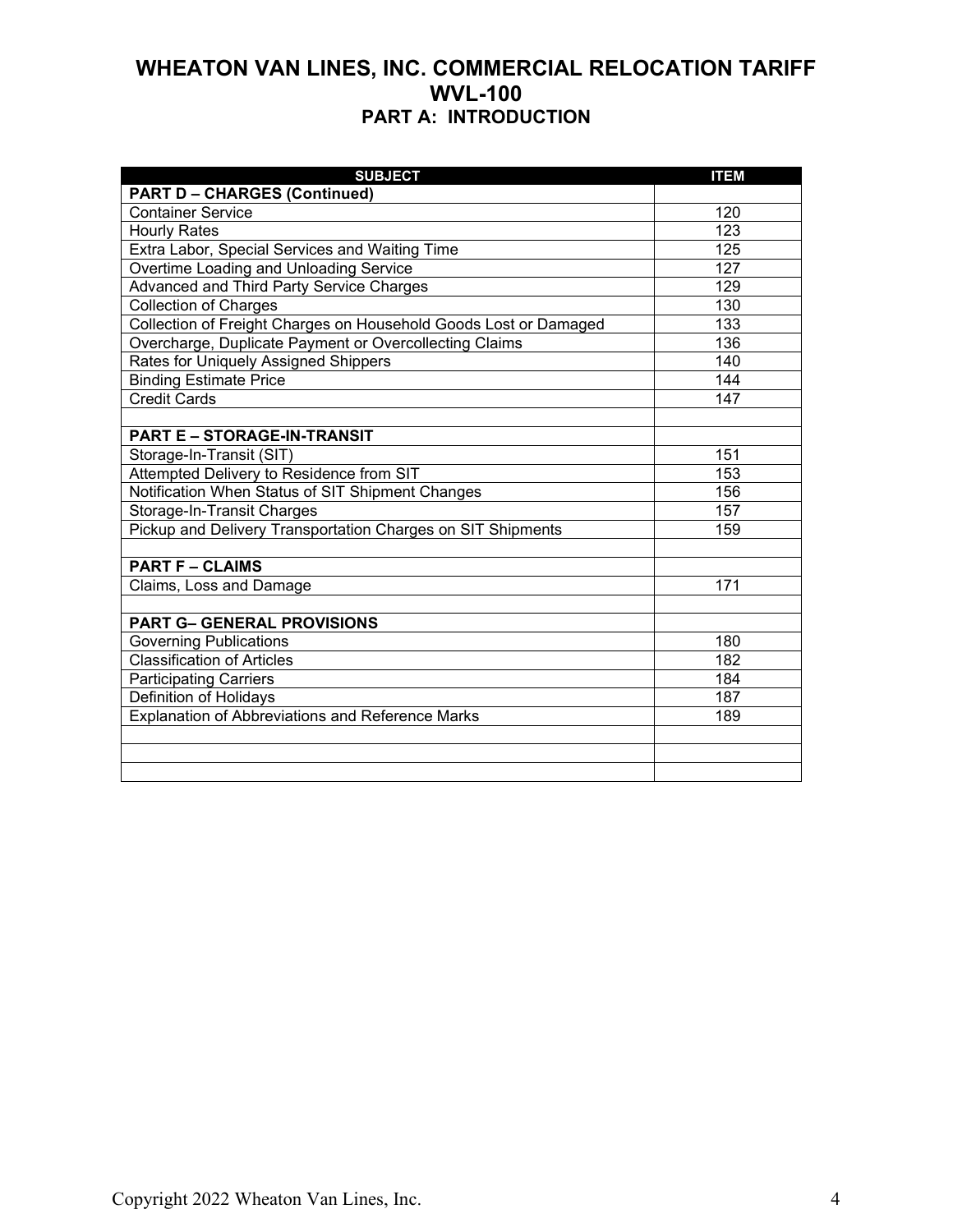#### **ITEM 4 APPLICATION OF TARIFF - ELECTRONIC FORMAT** (Effective: January 1, 2008)

This tariff applies for the transportation by Wheaton Van Lines, Inc. of Household Goods shipments between points in the United States and Canada, as follows:

- 1. Between points in the United States, including Alaska (via motor-water-motor or all-motor service), but excluding Hawaii, and
- 2. Between points in the United States (including Alaska, but excluding Hawaii), on the one hand, and, on the other, points in Canada.
- 3. International shipments between points in the United States and Mexico and overseas shipments between points in other Foreign Countries and the continental United States **are not included in the application of this tariff.**

Changes, updates, cancellations and revisions to these provisions will be accomplished by reissue of the affected provisions, by supplement or by electronic transmission. Revisions, authenticity and effectiveness of affected provisions can be obtained and verified at the following Internet Web Address: *www.wheatonworldwide.com* 

**Electronic Format.** This tariff is published via an electronic format. The tariff contains two components: (1) the governing rules and regulations and an explanation of the Transportation charges and the additional services that apply, and (2) an electronic file that contains the Transportation charges and the rates and charges that apply for additional services performed in the United States and Canada. References that appear throughout the printed tariff document to "in this tariff" or "in this item" include the electronic software component.

### **ITEM 5 CANCELLATION OF TARIFF ITEMS OR PORTIONS THEREOF**

(Effective: January 1, 2008)

When this tariff is amended by revised items, each revised item cancels the item or portion thereof shown on the original or previously revised item.

Reference made herein to items in this tariff shall include reference to the reissue of such items.

### **ITEM 6 TRANSPORTATION SERVICES & CHARGES**

(Effective: January 1, 2008)

The Transportation Charges in this tariff include the loading of the shipment at the point of origin, vehicle transportation to the point of destination, and the unloading of the shipment at destination.

The Transportation Charges apply for the interstate transportation of household goods between all points in the United States, including Alaska (excluding Hawaii), and Canada. The charges apply between US postal zip codes and between US postal zip codes and Canadian postal codes (within Alaska, the Mileage Guide distance is used to determine the applicable charges), but **do not include** other Additional Services named in this tariff. In order to display all of the thousands of possible zip code and postal code combinations, the charges are contained in the electronic software portion of the tariff, rather than a paper format.

The Transportation Charges are based on the weight of the shipment and the zip codes for the origin and destination cities.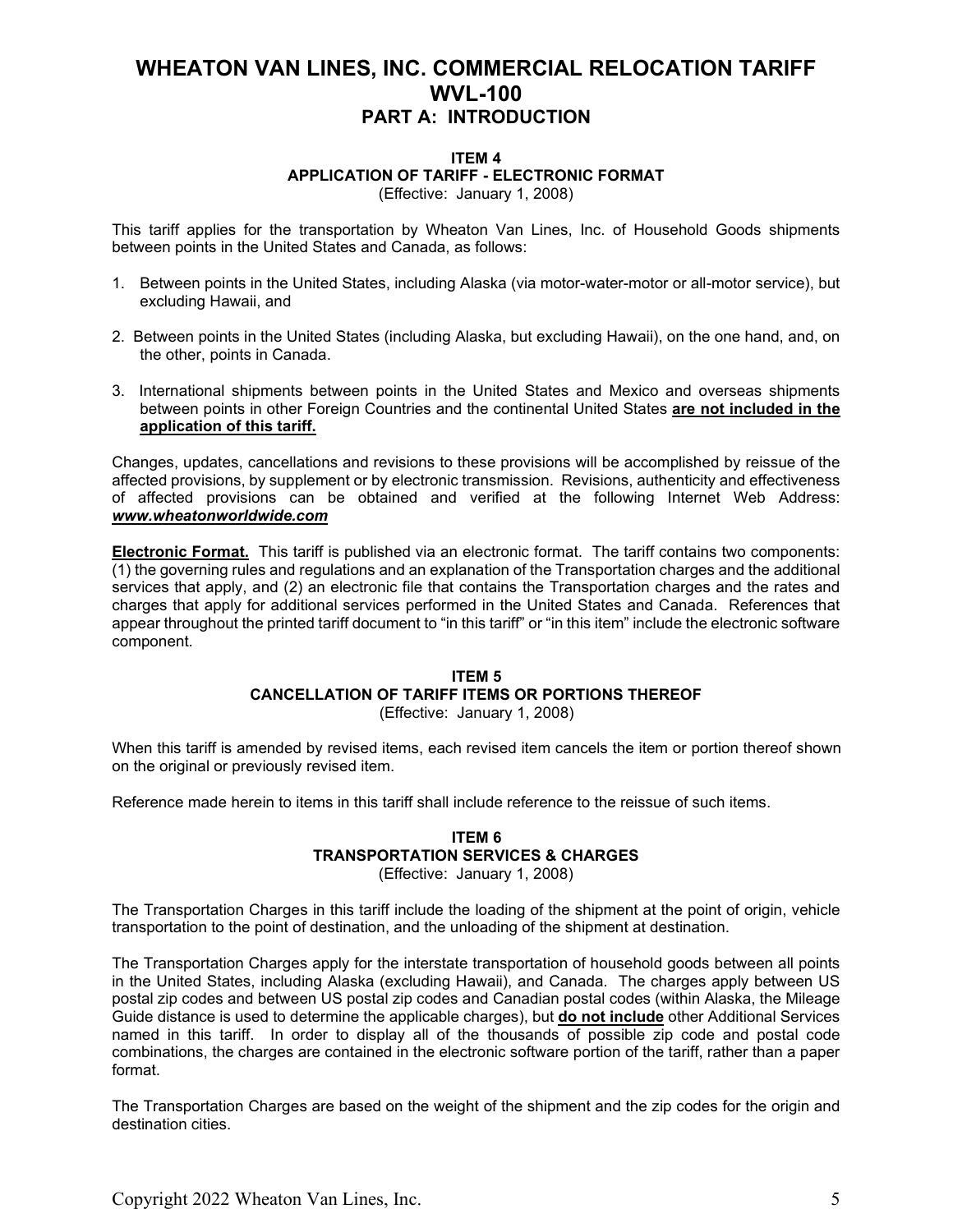#### **C ITEM 7 ADDITIONAL SERVICES & CHARGES** (Effective: June 15, 2022)

Additional Service Charges apply for services that are requested by the shipper or necessary to complete the shipment. The electronic software portion of the tariff provides the applicable additional service rates and charges described below. Refer to the application information included in Items 4, 100 and 103 for more information.

Item 25, Full Value Protection. The charges in this item apply when the shipment is transported under the Full Value Protection provisions. The shipper may select from 4 deductible options.

Item 51, Shuttle Service. This item applies when the shipper requests shuttle service or shuttle service is necessary for pickup or delivery at inaccessible locations.

Item 52, Stopoffs and Diversions. This item contains the provisions that apply when a shipment is diverted or when additional stops are made to perform extra pickups or deliveries.

Item 112, Light and Bulky Article Classification and Weight Additives. This item applies when light or bulky articles are included in the shipment. The item includes weight additives that apply for such articles as: boats, trailers or campers.

Item 115, Fuel Cost Price Adjustment (Surcharge). This item contains a fuel price matrix that provides for a percentage adjustment to the linehaul portion of the transportation charges based on the cost of diesel fuel as reported by the U.S. Department of Energy (DOE). If the average nationwide cost of diesel fuel increases above the base price of \$2.00 per gallon, a percentage adjustment applies.

Item 120, Container Service. This item applies when Wheaton furnishes containers and performs the packing of some or all of the articles in the shipment. The item applies on a hundredweight basis for full pack shipments and on a per container basis for partial pack shipments. Regular time and overtime rates apply, based on the time of the day and the day of the week that the service is performed. The rates contained in the software include the containers and packing materials. Rates are not provided for containers or materials that are supplied but not packed by Wheaton.

Rates for full and custom unpacking, crating service and for debris disposal (when the shipper does his own unpacking and Wheaton is requested to remove and dispose of containers and packing materials) are also provided in this item.

Item 125, Extra Labor, Special Services and Waiting Time. This item applies when Wheaton provides extra labor, special services (such as: disassembling or assembling unusual articles, padding or wrapping articles for moving into self-storage), or waiting time.

Item 127, Overtime Loading and Unloading Service. This item applies when Wheaton performs pickup or delivery service on weekends, holidays, or after hours at the specific request of the shipper or if required by landlord requirements or local ordinances.

Item 129, Advanced and Third Party Charges. This item applies when charges are advanced by Wheaton for services performed by third parties at the request of the shipper or required by a governmental or a local authority, such as tolls or ferry service charges.

Item 157, Storage-in-Transit Charges. This item applies when storage-in-transit is performed, based on the location where the storage is provided, except as otherwise provided in the item.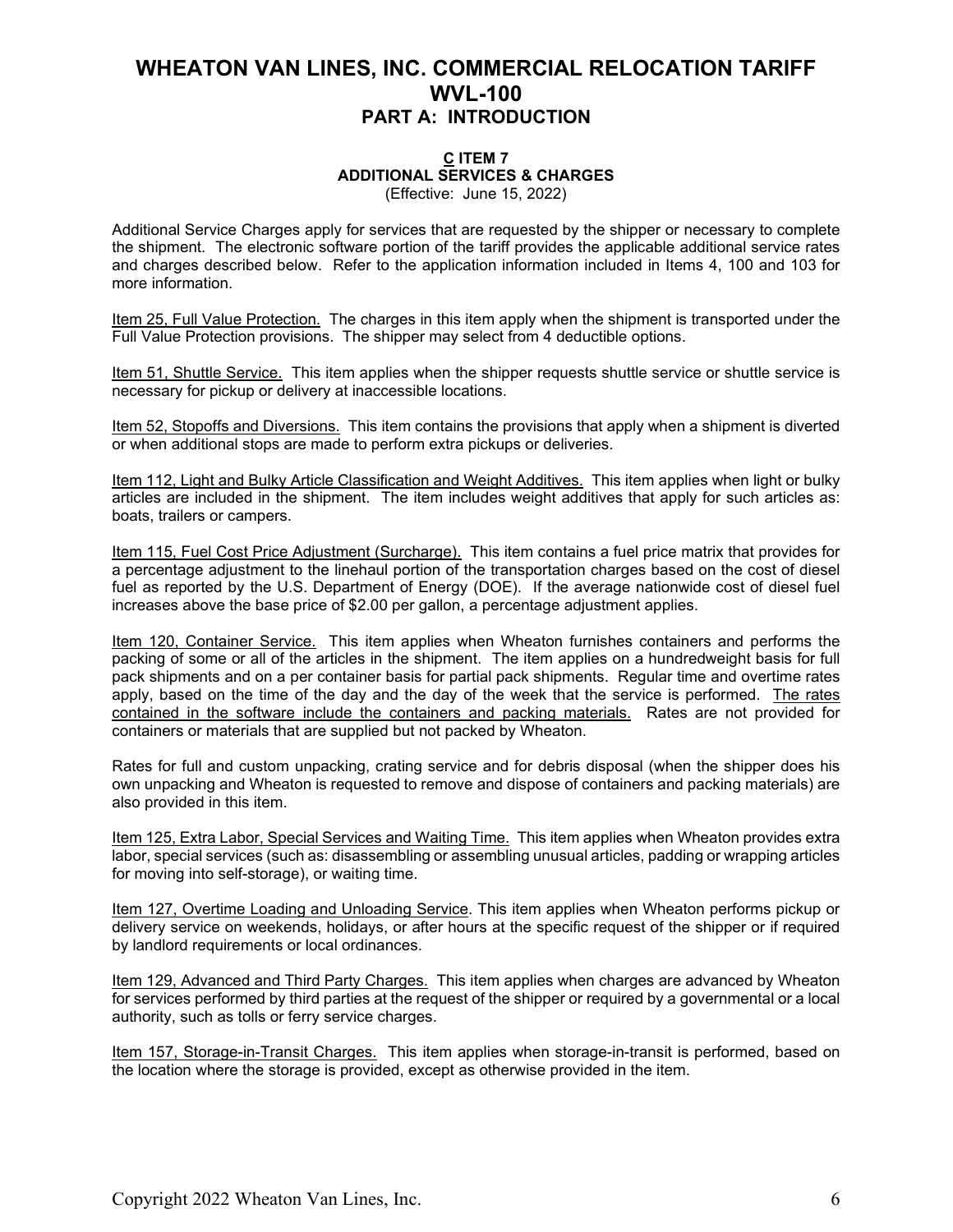Item 159, Pickup and Delivery Transportation Charges on Storage-In-Transit (SIT) Shipments. This item applies on SIT shipments when Wheaton provides pickup or delivery service between the storage location and the residence. Charges are based on the zip code applicable at the storage location and the distance between the storage location and the residence, except as otherwise provided in the item.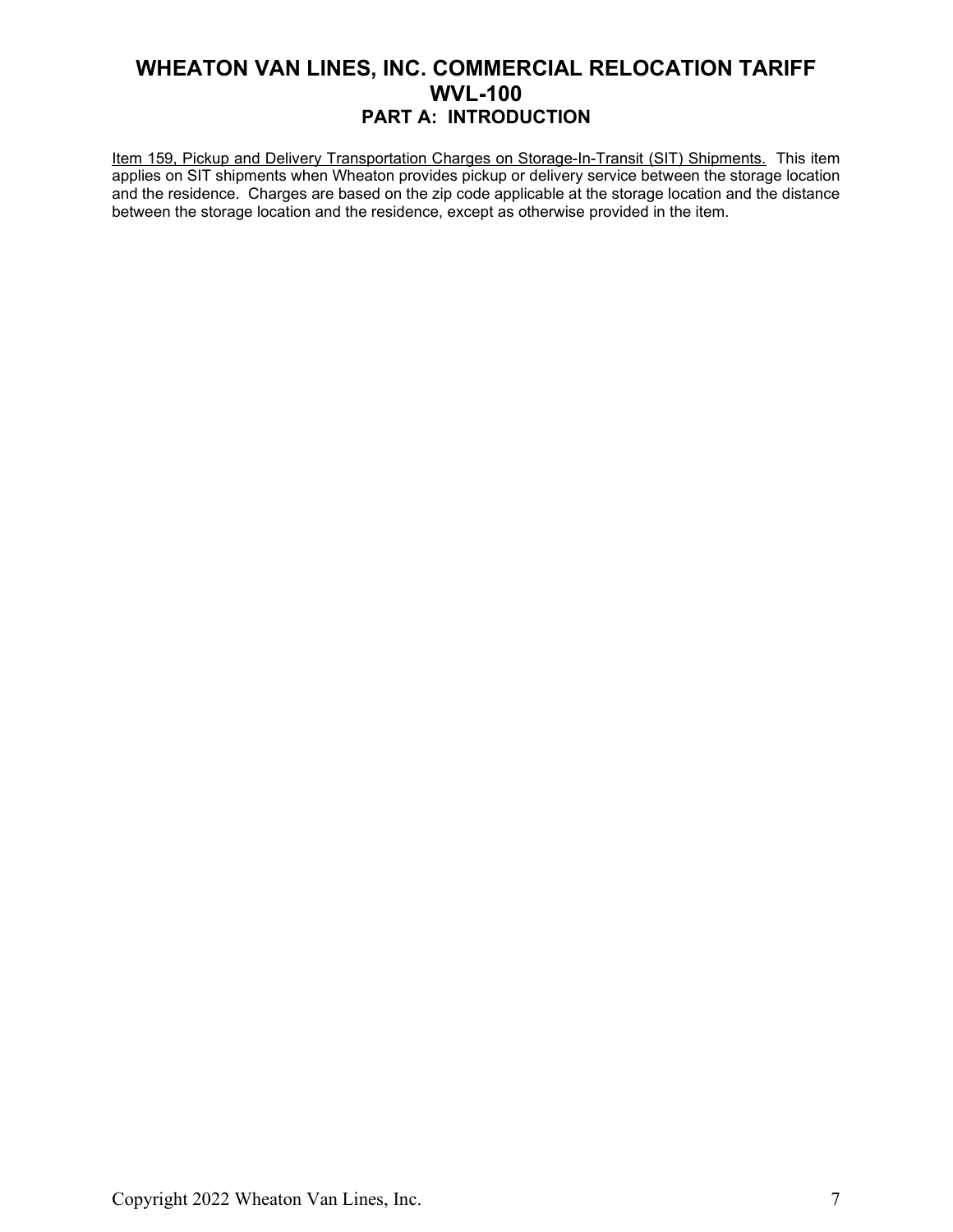### **WHEATON VAN LINES, INC. COMMERCIAL RELOCATION TARIFF WVL-100 PART B: BILL OF LADING TERMS AND LIABILITY LIMITATION**

#### **ITEM 20 BILL OF LADING TERMS**  (Effective: January 1, 2008)

Unless otherwise provided in this tariff, when property is transported subject to the provisions of this tariff, or as amended, the acceptance and the use of Wheaton's Household Goods Bill of Lading ("Bill of Lading") as described herein is required.

(a) If the Bill of Lading is issued on the order of the shipper, or his agent, in exchange or substitution for another bill of lading, the shipper's signature to the prior bill of lading as to the statement of value or otherwise, or election for common law or bill of lading liability, in or in connection with such prior bill of lading, shall be considered a part of the shipper's bill of lading as fully as if the same were written or made in connection with the original bill of lading.

Any alteration, addition or erasure on a Bill of Lading made without a special notation thereon by the agent of Wheaton issuing the Bill of Lading shall be without effect and the Bill of Lading shall be enforceable according to its original tenor.

(b) The rates and charges shown herein are reduced rates conditioned upon the use of Wheaton's Household Goods Bill of Lading. Consignor at his option, may elect not to accept the terms of Wheaton's Household Goods Bill of Lading, and in lieu thereof to have Wheaton transport the property with Wheaton's liability limited only as provided by common law and by the laws of the United States and the several States insofar as they apply, but subject to the terms and the conditions of Wheaton's Household Goods Bill of Lading insofar as such terms and conditions are not inconsistent with such common carrier's liability; the rate charged therefore will be 100 percent higher than the transportation rate contained in this tariff as would apply for such shipment if offered for transportation at a released value not exceeding 60 cents per pound, per article.

When the consignor elects not to accept any of the terms of such Bill of Lading he must give notice to Wheaton of such election. Wheaton must indicate the receipt of such notice by writing or stamping thereon a clause signed by Wheaton reading:

"In consideration of the higher rate charged, the property herein described will be carried, and the services to be rendered hereunder will be performed, with the carrier's liability limited only as provided by law; but subject to the terms and conditions of this Bill of Lading insofar as they are not inconsistent with such common carrier's liability."

All rates and charges herein are dependent upon the shipment being released in accordance with the provisions of Item 25 of this tariff.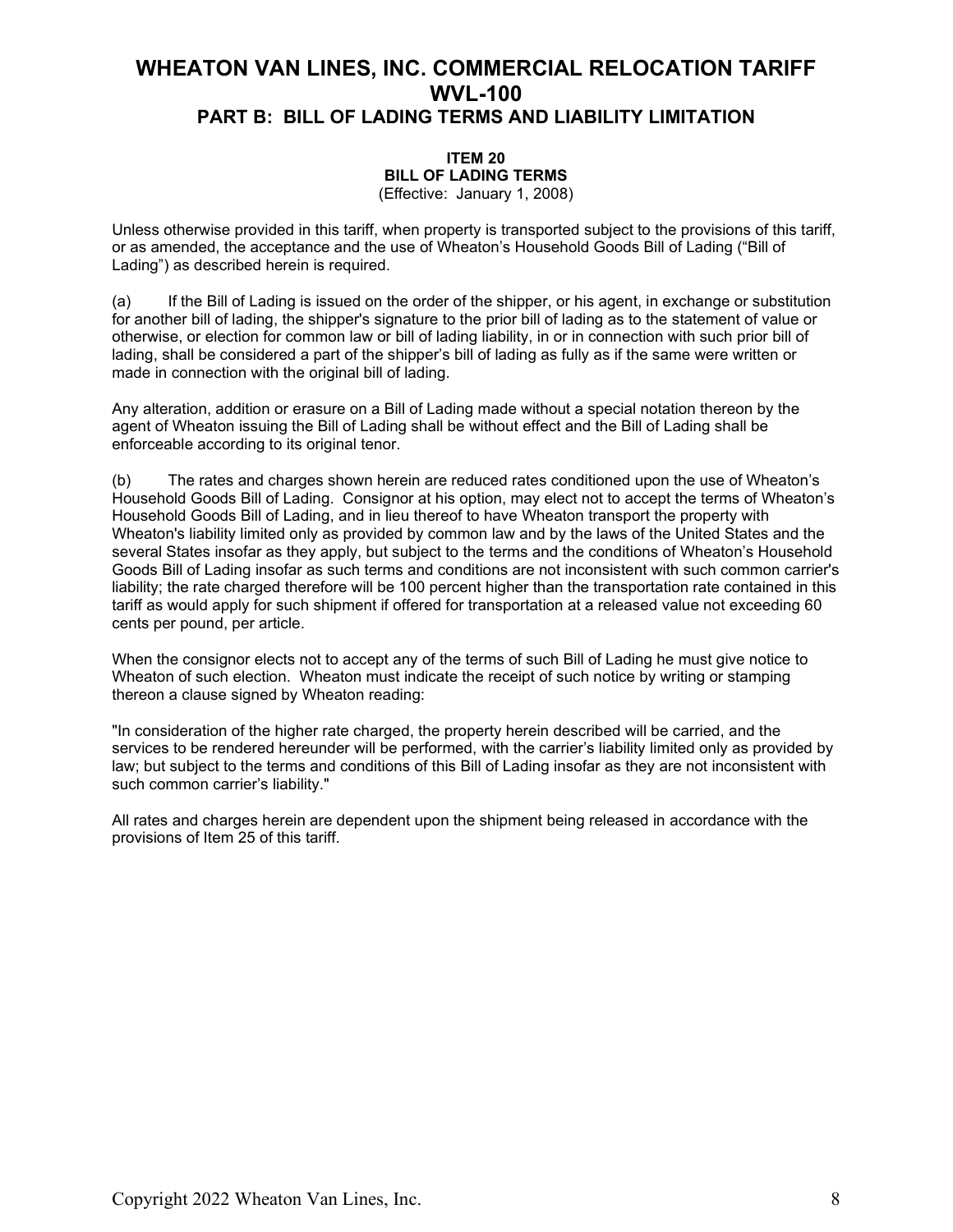### **PART B: BILL OF LADING TERMS AND LIABILITY LIMITATION**

#### **ITEM 21**

**BILL OF LADING (INFORMATION TO BE INCLUDED ON FACE OF WHEATON'S HOUSEHOLD GOODS BILL OF LADING)**

(Effective: January 1, 2021)

Unless otherwise required by federal statutes, federal regulations, or as otherwise permitted herein, the terms and conditions set forth on the face of Wheaton's Household Goods Bill of Lading shall contain the following terms and conditions in the manner as stated.

(1) Wheaton's Household Goods Bill of Lading, issued for any shipment accepted for transportation and storage, shall have printed in distinctive color in boldface type on the face thereof a statement reading as follows (see Exception):

| <b>CUSTOMER'S DECLARATION of VALUE</b><br>THIS IS A TARIFF LEVEL OF CARRIER LIABILITY - IT IS NOT INSURANCE                                                                                                                                                                                                                                                                                                                                                                                                                                                                                                                                                                                                                                                                             |  |  |  |  |  |  |
|-----------------------------------------------------------------------------------------------------------------------------------------------------------------------------------------------------------------------------------------------------------------------------------------------------------------------------------------------------------------------------------------------------------------------------------------------------------------------------------------------------------------------------------------------------------------------------------------------------------------------------------------------------------------------------------------------------------------------------------------------------------------------------------------|--|--|--|--|--|--|
| You must select, in your own handwriting, one of the following two options for your shipment. The option you select<br>establishes your mover's maximum liability for your goods, subject to the rules contained in your mover's tariff.                                                                                                                                                                                                                                                                                                                                                                                                                                                                                                                                                |  |  |  |  |  |  |
| <b>OPTION 1: Full (Replacement) Value Protection.</b> If any article is lost, destroyed or damaged while in your mover's<br>custody, your mover will either 1) repair the article to the extent necessary to restore it to the same condition as when<br>it was received by your mover, or pay you for the cost of such repairs; or, if not repairable, 2) replace the article with an<br>article of like kind and quality, or pay you for the cost of such a replacement. An additional charge applies for this<br>option.<br>To select Option 1, you must write, on the line below, either a lump sum dollar amount for the value of your<br>shipment which may not be less than \$9000, or an amount per pound which may not be less than \$6.00 per<br>pound, whichever is greater. |  |  |  |  |  |  |
| The value of my shipment is:<br><u> 1980 - Jan Stein Harry Harry Harry Harry Harry Harry Harry Harry Harry Harry Harry Harry Harry Harry</u>                                                                                                                                                                                                                                                                                                                                                                                                                                                                                                                                                                                                                                            |  |  |  |  |  |  |
| You must also select one of the following deductible amounts that will apply for your shipment:                                                                                                                                                                                                                                                                                                                                                                                                                                                                                                                                                                                                                                                                                         |  |  |  |  |  |  |
| No Deductible (September 2500 Deductible (September 2500 Deductible (September 2500 Deductible (September 250<br>Thitial Thitial Initial Initial Initial Initial Initial Initial Initial Initial Initial                                                                                                                                                                                                                                                                                                                                                                                                                                                                                                                                                                                |  |  |  |  |  |  |
| OPTION 2: Released Value of 60 Cents Per Pound Per Article. If any article is lost, destroyed or damaged while<br>in your mover's custody, your mover's liability is limited to the actual weight of the lost, destroyed or damaged article<br>multiplied by 60 cents per pound per article. This is the basic liability level and is provided at no charge. It provides<br>coverage which is considerably less than the average value of household goods.<br>To select Option 2, you must write, on the line below, the words "60 cents per pound".                                                                                                                                                                                                                                    |  |  |  |  |  |  |
| The value of my shipment is:                                                                                                                                                                                                                                                                                                                                                                                                                                                                                                                                                                                                                                                                                                                                                            |  |  |  |  |  |  |
| Your signature is required here: I acknowledge that I have 1) declared a value for my shipment and selected a<br>deductible amount, if appropriate, and 2) received and will read the mover's brochure explaining these provisions and<br>the applicable charges.                                                                                                                                                                                                                                                                                                                                                                                                                                                                                                                       |  |  |  |  |  |  |
| (Customer's Signature)<br>(Date)                                                                                                                                                                                                                                                                                                                                                                                                                                                                                                                                                                                                                                                                                                                                                        |  |  |  |  |  |  |
| EXTRAORDINARY (UNUSUAL) VALUE ARTICLE DECLARATION: Unless the shipper has prepared a copy of the<br>"Inventory of Items Valued in Excess of \$100.00 Per Pound Per Article" (Inventory") which are included in the shipment<br>and provided a copy of that Inventory to the carrier's representative prior to loading, the carrier or mover's liability shall<br>be limited to \$100.00 per pound per article for any lost or damaged article valued in excess of \$100.00 per pound,<br>based upon actual weight of the article, not to exceed the declared value for the entire shipment.                                                                                                                                                                                             |  |  |  |  |  |  |
| By signature hereafter, the shipper acknowledges that he or she has prepared an Inventory of Items of Extraordinary<br>Value and provided a copy to the carrier prior to loading, and has retained a copy.                                                                                                                                                                                                                                                                                                                                                                                                                                                                                                                                                                              |  |  |  |  |  |  |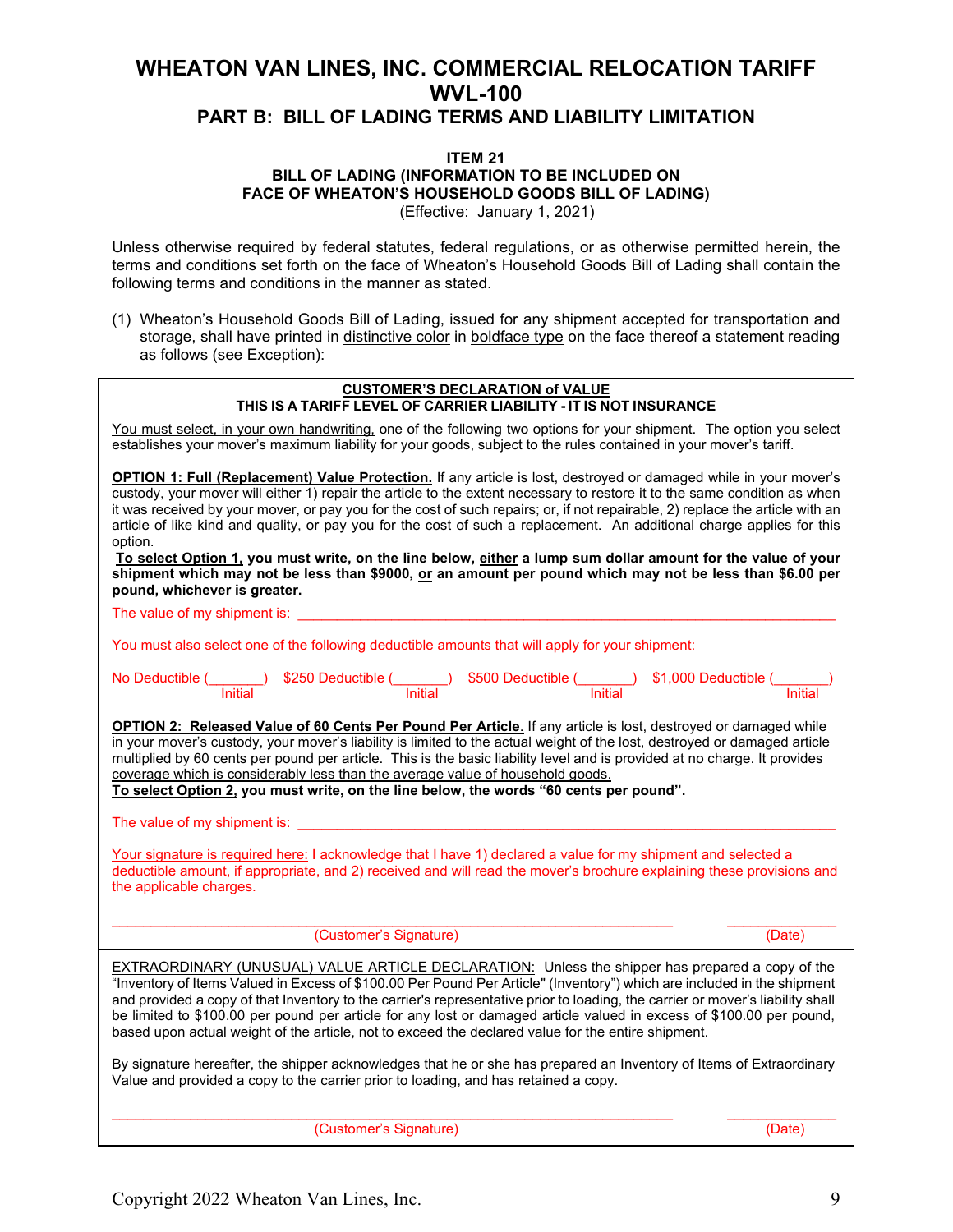### **PART B: BILL OF LADING TERMS AND LIABILITY LIMITATION**

- **Exception:** The provisions referring to the "Extraordinary (Unusual) Value Article Declaration" are optional; refer to Item 25, Paragraph (b), and to Item 26 for provisions to apply.
- (2) In addition to the above statement printed in distinctive color in boldface type, Wheaton shall cause to be included in the Bill of Lading the following minimum information:
	- a. The name and address of Wheaton.
	- b. The names and addresses of any other motor carriers, when known, who will participate in transportation of the shipment.
	- c. The name, address and telephone number of the office of Wheaton or any other carrier that should be contacted in relation to the transportation of the shipment.
	- d. The form of payment that will be honored at delivery (must correspond with the form of payment entered on the estimate and the order for service).
	- e. When the transportation is to be performed on a collect on delivery basis, the name and address and, if furnished, the telephone number, facsimile number, or e-mail address of a person to whom notification shall be given.
	- f. When the transportation is to be performed for an individual shipper, and except when the transportation is to be performed subject to tariff provisions providing for guaranteed service dates, the agreed date or period of time for pickup of the shipment and the agreed date or period of time for the delivery of the shipment. The agreed dates or periods of time for pickup and delivery entered on the receipt or Bill of Lading shall conform to the agreed dates or periods of time for pickup and delivery entered on the order for service or a proper amendment to the order for service.
	- g. When the transportation is to be performed subject to tariff provisions providing for guaranteed pickup, transportation and delivery service, the dates for pickup and delivery and any penalty or per diem entitlements due the shipper under the agreement.
	- h. The actual date of pickup.
	- i. The company or carrier identification number of the vehicle on which the shipment is loaded.
	- j. The terms and conditions for payment of the total charges including notice of any minimum charges.
	- k. When the transportation is to be performed on a collect on delivery basis, the maximum amount required to be paid at the time of delivery to obtain delivery of the shipment. The maximum amount may include charges for additional services agreed to by the shipper in the estimate of charges.
	- l. Evidence of any insurance coverage sold to or procured for the shipper, including the amount of the premium for such insurance.
- (3) **Notice:** Wheaton's tariff, by this reference, is made a part of the Bill of Lading and may be inspected at Wheaton's headquarters, on the internet at [www.wheatonworldwide.com,](http://www.wheatonworldwide.com/) or, upon request, Wheaton will furnish a copy of any tariff provision containing its rates, rules or charges governing the shipment.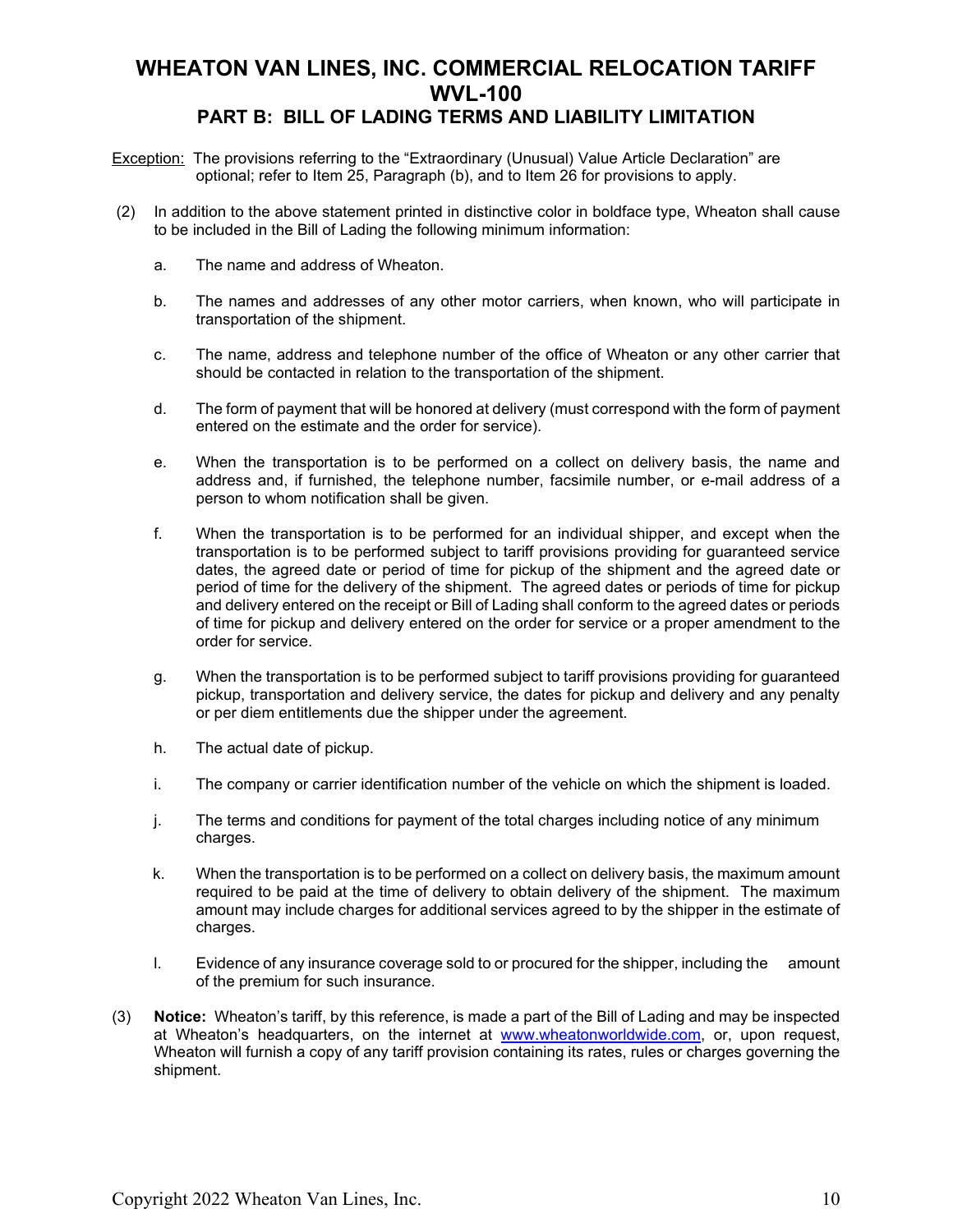### **WHEATON VAN LINES, INC. COMMERCIAL RELOCATION TARIFF WVL-100 PART B: BILL OF LADING TERMS AND LIABILITY LIMITATION**

#### **ITEM 22 BILL OF LADING (CONTRACT TERMS AND CONDITIONS OF WHEATON'S HOUSEHOLD GOODS BILL OF LADING)** (Effective: January 1, 2011)

Except when transportation is performed under the provisions of Item 20 (b) of tariff, the following Contract Terms and Conditions apply to all transportation performed by Wheaton in addition to all other rules, regulations, rates, and charges in this and other applicable tariffs, which are available for inspection at the location(s) specified by the carrier.

Wheaton's Bill of Lading, Estimate/Order for Service prepared in advance of the shipment, inventories prepared in conjunction with a move and any applicable contract of carriage agreements constitute the contract between shipper and Wheaton. Except for a binding estimate, in the event of any conflict between the terms of the Estimate/Order for Service and the Bill of Lading, the document last shall control.

The contract is subject to all the rules, regulations, rates and charges in Wheaton's applicable tariff(s) including, but not limited to, the following terms and conditions:

- **SECTION 1**: Wheaton shall be liable for physical loss of or damage to any articles from external cause while being carried or held in storage-in-transit EXCEPT loss, damage or delay caused by or resulting:
	- (a) From an act, omission or order of shipper or upon instructions from shipper to proceed with the pickup, transportation and/or delivery, after notice to the shipper or consignee of potential risk, loss, or damage to the shipment notwithstanding such risk;
	- (b) From defect or inherent vice of the article, including susceptibility to damage because of atmospheric conditions such as temperature and humidity or changes therein;
	- (c) From (1) hostile or warlike action in time of peace or war, including action in hindering, combating or defending against an actual, impending or expected attack (A) by any government or sovereign power, or by any authority maintaining or using military, naval or air forces; or (B) by military, naval or air forces; or (C) by an agent of any such government, power, authority or forces; (2) any weapon of war employing atomic fission or radioactive force whether in time of peace or war; (3) insurrection, rebellion, revolution, civil war, usurped power, or action taken by governmental authority in hindering, combating, or defending against such an occurrence; (4) seizure or destruction under quarantine or customs regulations; (5) confiscation by order of any government or public authority; or (6) risks of contraband or illegal transportation or trade;
	- (d) From delay caused by strikes, lockouts, labor disturbances, riots, civil commotions, or the acts of any person or persons taking part in any such occurrence or disorder; or
	- (e) From Acts of God.

SUBJECT, in addition to the foregoing, to the limitations on Wheaton's maximum liability which shall be either:

- (1) The lump sum value declared by the shipper, which may not be less than \$9,000 or \$6.00 per pound multiplied by the actual weight of the shipment, in pounds, whichever is greater, or
- (2) The actual loss or damage not exceeding sixty (60) cents per pound of the weight of any lost or damaged article when the shipper has released the shipment to carrier, in writing, with liability limited to sixty (60) cents per pound per article.

Wheaton's maximum liability and the valuation charges specified herein for the assumption of liability shall be subject to selection by the shipper, prior to loading, either in the Estimate/Order for Service or the Bill of Lading, with an appropriate maximum valuation amount and deductible of \$0, \$250, \$500 or \$1000.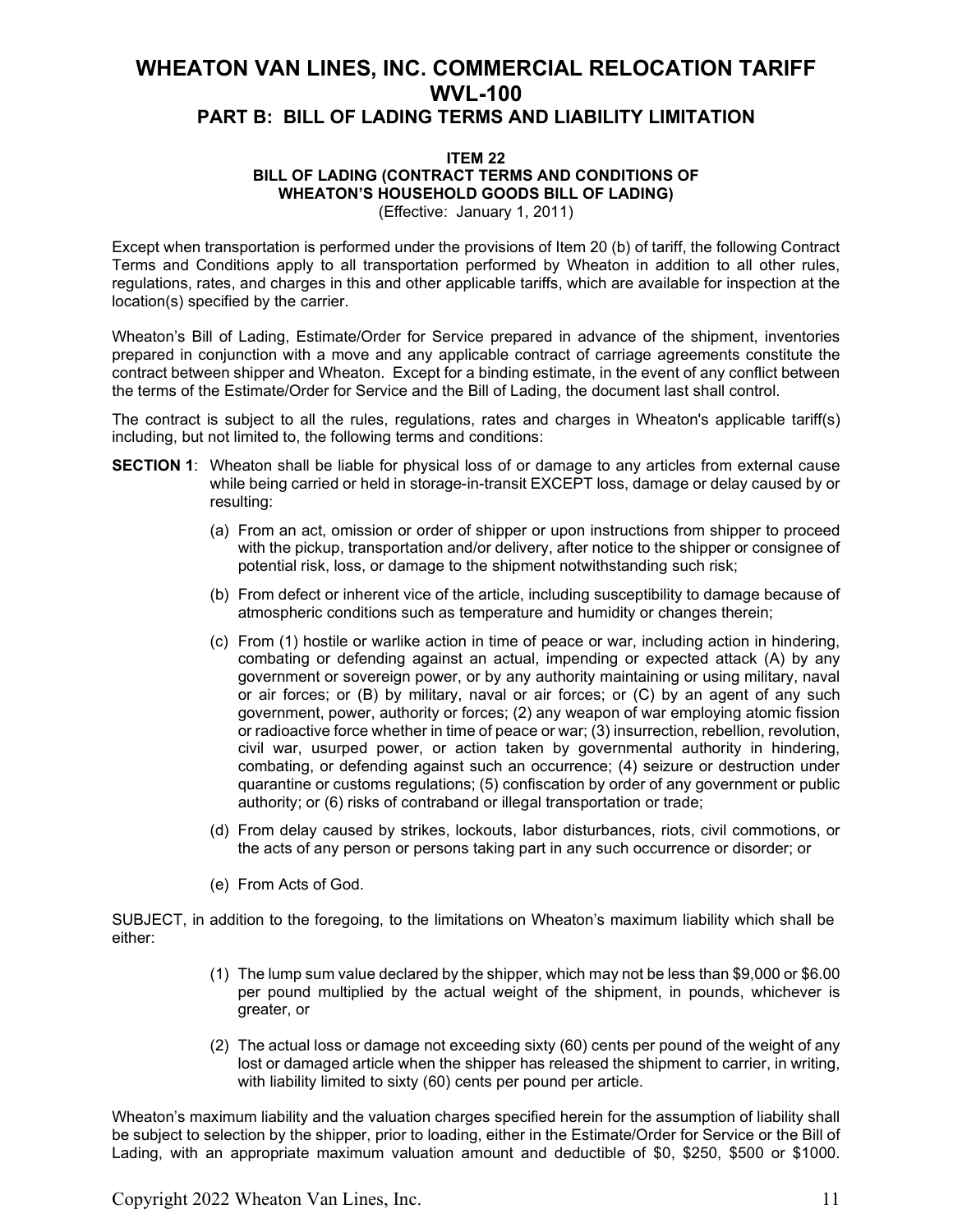### **PART B: BILL OF LADING TERMS AND LIABILITY LIMITATION**

Shipper may designate or release the shipment to a higher maximum valuation amount. In the event the shipper fails to declare either liability option, Wheaton's liability shall be limited to \$6.00 per pound times the actual weight of the shipment which shall be at the cost to the shipper with a \$0.00 deductible. To avoid these additional charges, shipper must waive full replacement valuation and agree that if articles are lost or damaged, Wheaton's liability will not exceed 60 cents per pound for the actual weight of any lost or damaged article or articles in the shipment. Failure to waive the full replacement valuation shall cause the Shipper to incur charges for such valuation.

- **SECTION 2**: Wheaton shall not be liable for delay caused by highway obstruction, or faulty or impassable highways, or lack of capacity of any highway, bridge or ferry, or caused by breakdown or mechanical defect of vehicles or equipment, or from any cause other than negligence of Wheaton; nor shall Wheaton be bound to transport by any particular schedule, means or vehicle, or otherwise than with reasonable dispatch. Wheaton shall have the right in case of physical necessity to utilize appropriate shuttle service or to forward said property by any carrier or to utilize any route between the point of shipment and the point of destination.
- **SECTION 3:** (a) Notwithstanding any contract with the employer or other third party associated with the shipper, consignor, or consignee, the shipper or the consignor upon tender of the shipment to Wheaton, and the consignee upon tender of delivery of shipment by Wheaton, shall be liable, jointly and severally, for all unpaid charges payable on account of a shipment in accordance with applicable tariffs including, but not limited to, sums advanced or disbursed by Wheaton on account of such shipment. The extension of credit to either shipper or consignee for such unpaid charges shall not thereby discharge the obligation of the other party to pay such charges in the event the party to whom credit has been extended shall fail to pay such charges.
	- (b) Shipper, consignor and/or consignee acknowledge that no explosives and/or dangerous articles or goods are contained in the shipment. The shipper shall indemnify Wheaton against loss or damage caused by inclusion in the shipment of explosives or dangerous articles or goods.
- **SECTION 4**: If for any reason other than the fault of Wheaton, delivery cannot be made at the address shown on the face hereof, or at any changed address of which Wheaton has been notified, Wheaton, at its option, may cause any or all of the articles contained in shipment to be stored in a warehouse selected solely by Wheaton at the point of delivery or at other available points, at the cost of the shipper and/or owner, and subject to a carrier and warehouseman's lien, for all accrued transportation and warehouse charges set forth within its tariff and other lawful charges.
- **SECTION 5**: If shipment is refused by shipper or consignee at destination, or if shipper, consignee or owner of property fails to receive or claim it within fifteen (15) days after written notice by United States mail addressed to shipper and consignee at post office addresses shown on face hereof, or if shipper fails or refuses to pay lawfully applicable charges in accordance with Wheaton's applicable tariff, Wheaton shall have a Carrier's and/or Warehousemen's lien on said property and may sell the property at its option, either (a) in accordance with the Uniform Commercial Code, applicable for the state in which the goods are located or other applicable law, or (b) at public auction to highest bidder for cash at a public sale to be held at a time and place named by Wheaton, following thirty (30) days notice of which sale which has been given in writing to shipper and consignee, and following publication at least once a week for two consecutive weeks in a newspaper of general circulation at or near the place of sale. The notice thereof shall contain a description of the property as described in the Bill of Lading, and the names of the consignor and consignee. The proceeds of any sale shall be applied towards payment of expenses of notice, advertising and sale, and the charges applicable to the shipment as well as any charges for storing, caring for and maintaining property prior to sale. The balance, if any, shall be paid to owner of property: PROVIDED however, that any perishable articles contained in said shipment and made known to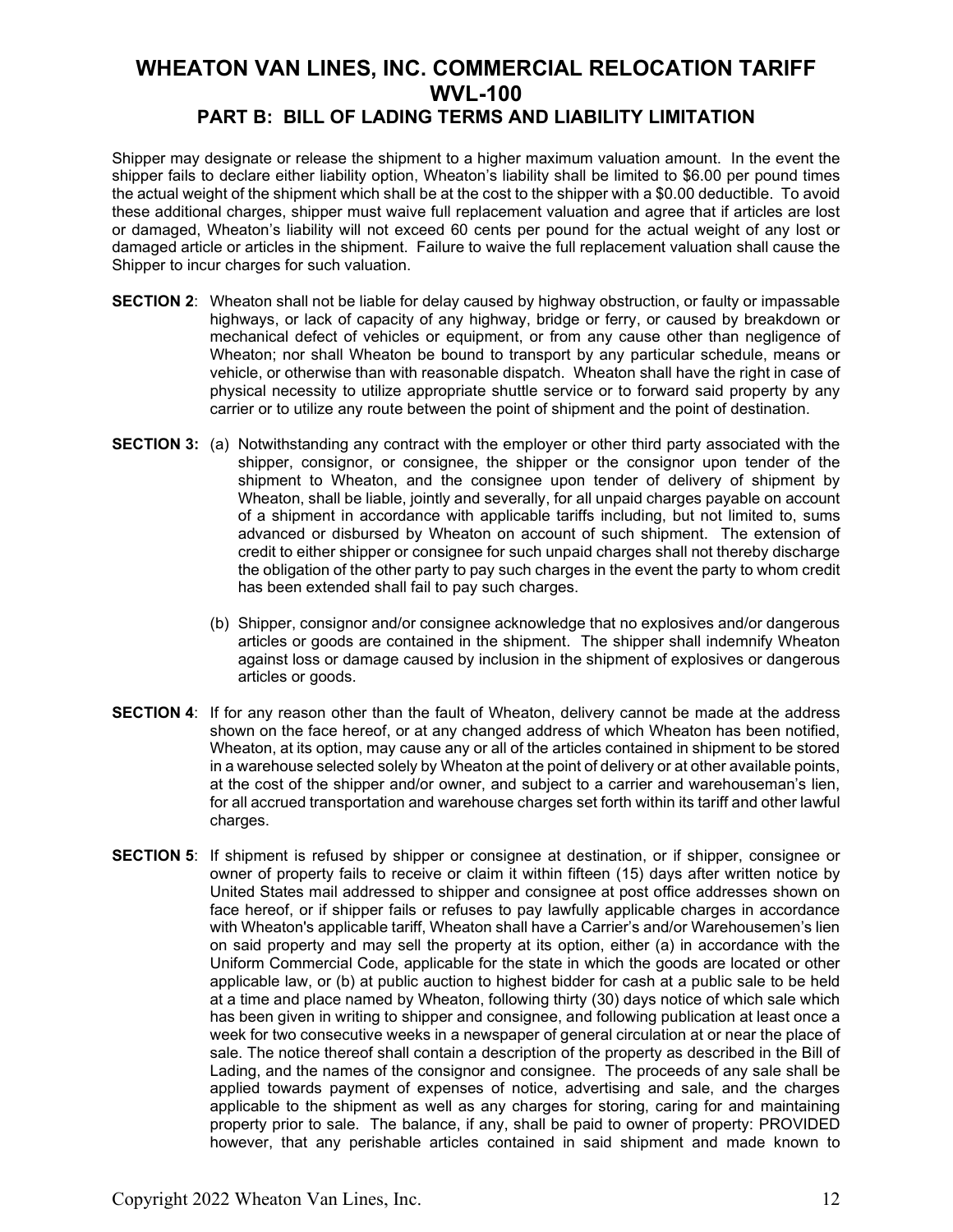### **PART B: BILL OF LADING TERMS AND LIABILITY LIMITATION**

Wheaton may be sold at public or private sale without such notices, if, in the opinion of Wheaton, such action is necessary to prevent deterioration or further deterioration.

**SECTION 6:** As a condition precedent to recovery, a claim for any loss or damage, injury or delay, must be filed in writing with Wheaton within nine (9) months after delivery to shipper and/or consignee as shown on face hereof, or in case of failure to make delivery, then within nine (9) months after a reasonable time for delivery has elapsed; and suit must be instituted against Wheaton within two (2) years from the date of notice in writing is given by Wheaton to the claimant that carrier has disallowed the claim or any part or parts thereof specified in the notice. Where a claim is not filed or suit is not instituted thereon in accordance with the foregoing provisions, Wheaton shall not be liable and such a claim will not be paid.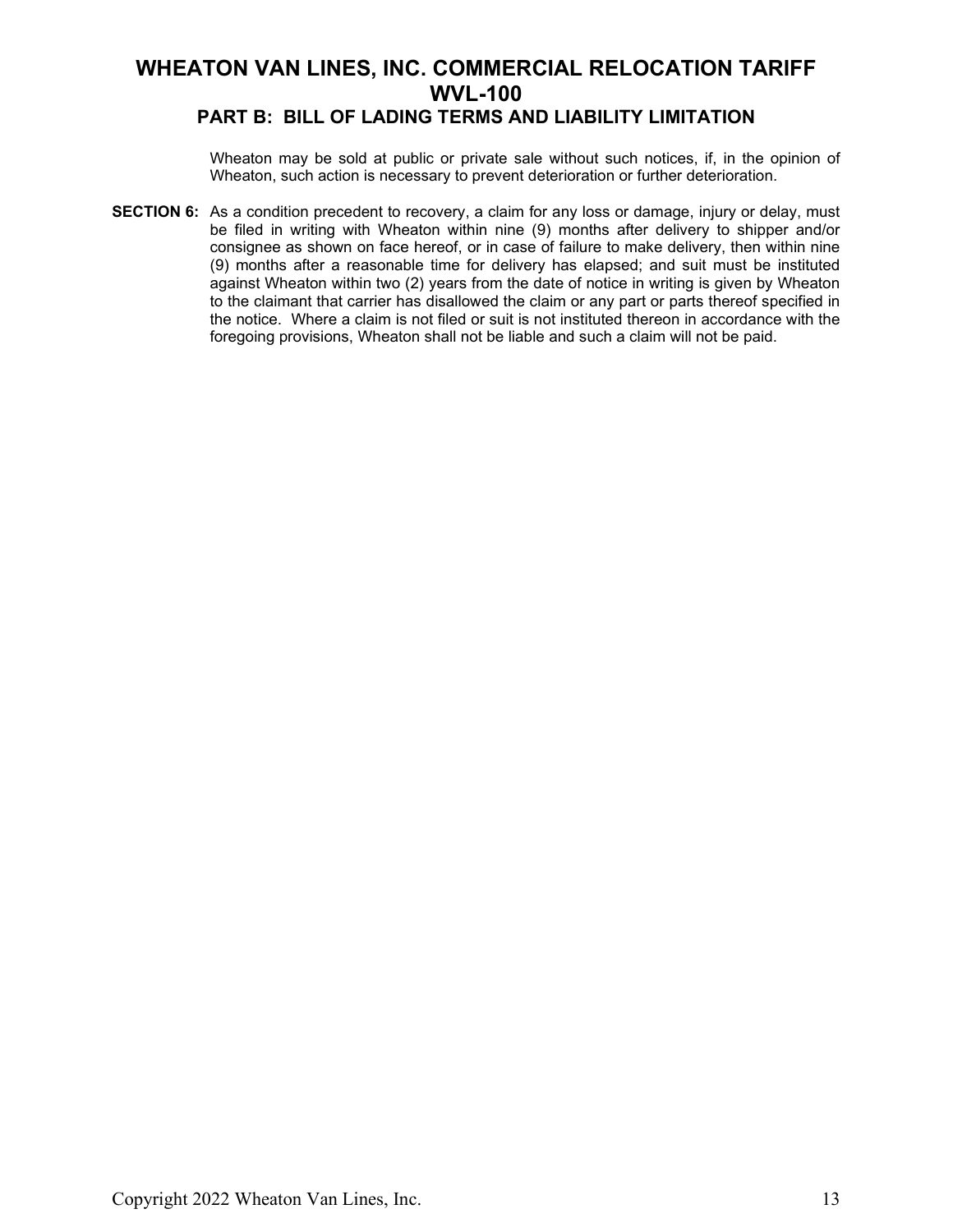### **WHEATON VAN LINES, INC. COMMERCIAL RELOCATION TARIFF WVL-100 PART B: BILL OF LADING TERMS AND LIABILITY LIMITATION**

## **ITEM 25**

**FULL VALUE PROTECTION** (Effective: January 1, 2014)

#### **PROVISIONS OF THIS ITEM ARE CONTRACTUAL LIMITS OF LIABILITY AS PROVIDED IN U.S.C. TITLE 49, SECTION 14706 AND ARE NOT TO BE INTERPRETED AS OR CONSTRUED TO BE INSURANCE.**

Under the provisions of this tariff, Wheaton's maximum liability in the event of loss or damage to the articles contained in any shipment shall be either:

- (1) The lump sum value declared by the shipper, which may not be less than \$9,000 or \$6.00 per pound multiplied by the actual weight of the shipment, in pounds, whichever is greater, or estimated weight when shipment moves pursuant to the terms and conditions of Item 144 (Binding Estimate Price).
- (2) The actual loss or damage not exceeding sixty (60) cents per pound of the weight of any lost or damaged article when the shipper has released the shipment to Wheaton, in writing, with liability limited to sixty (60) cents per pound per article.

or

Unless the shipper expressly waives Wheaton's maximum liability as set forth in Part (1) above and releases the shipment to a value not exceeding 60 cents per pound per article, Wheaton's maximum liability for loss or damage shall be either the lump sum value declared by the shipper or an amount equal to not less than \$6.00 for each pound of weight in the shipment, whichever is greater.

As used in this tariff, the phrases, "released value", "declared value", and "value declared by the shipper" shall have the same meaning. Also, the term "Full Value Protection" shall have the same meaning as "Full (Replacement) Value Protection".

Wheaton's maximum liability and the valuation charges specified herein for the assumption of liability shall be subject to selection by the shipper, prior to loading, either in the Estimate/Order for Service or the Bill of Lading, with an appropriate maximum valuation amount and either deductible Option "A", "B", "C" or "D". Shipper may declare or release the shipment to a higher maximum valuation amount, subject to one of the amounts shown in the table herein. In the event the shipper fails to declare either option for liability, Wheaton's liability shall be limited to \$6.00 per pound times the actual weight of the shipment which shall be at the cost to the shipper in accordance with the following table, with a \$0.00 deductible. To avoid these additional charges, shipper must agree that if articles are lost or damaged, Wheaton's liability will not exceed 60¢ per pound for the actual weight of any lost or damaged article or articles in the shipment.

#### OPTION A - NO DEDUCTIBLE:

Under Option A, Wheaton assumes responsibility for the declared or released maximum valuation amount.

#### OPTION B - \$250 DEDUCTIBLE:

Under Option B, in consideration of a reduction in the valuation charge, the shipper assumes responsibility for the first \$250.00 of any claim, except as otherwise provided for in Paragraph (i).

#### OPTION C - \$500 DEDUCTIBLE:

Under Option C, in consideration of a reduction in the valuation charge, the shipper assumes responsibility for the first \$500.00 of any claim, except as otherwise provided for in Paragraph (i).

#### OPTION D - \$1,000 DEDUCTIBLE:

Under Option D, in consideration of a reduction in the valuation charge, the shipper assumes responsibility for the first \$1,000.00 of any claim, except as otherwise provided for in Paragraph (i).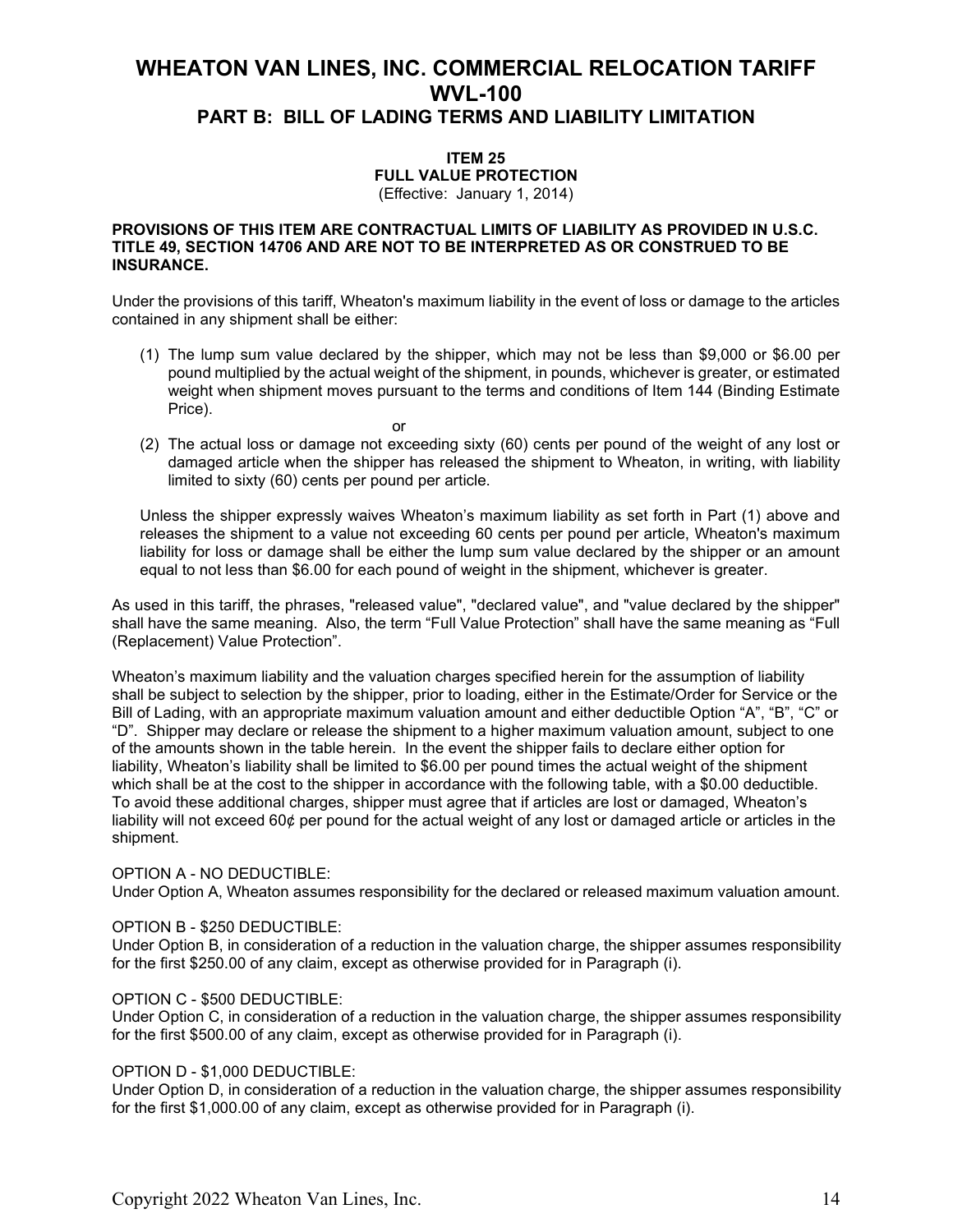### **WHEATON VAN LINES, INC. COMMERCIAL RELOCATION TARIFF WVL-100 PART B: BILL OF LADING TERMS AND LIABILITY LIMITATION**

| <b>VALUATION</b>                                                      | <b>VALUATION CHARGE (In Dollars)</b><br>* Charge applicable on shipments to or from Alaska. |                                           |             |                                              |             |                                              |             |                                         |             |
|-----------------------------------------------------------------------|---------------------------------------------------------------------------------------------|-------------------------------------------|-------------|----------------------------------------------|-------------|----------------------------------------------|-------------|-----------------------------------------|-------------|
| If \$6.00 Times the<br>Weight OR if the Lump<br><b>Sum Amount is:</b> | THEN THE<br><b>MAXIMUM</b><br><b>VALUATION IS:</b>                                          | <b>OPTION "A"</b><br><b>NO DEDUCTIBLE</b> |             | <b>OPTION "B"</b><br><b>\$250 DEDUCTIBLE</b> |             | <b>OPTION "C"</b><br><b>\$500 DEDUCTIBLE</b> |             | <b>OPTION "D"</b><br>\$1,000 DEDUCTIBLE |             |
| \$1 to \$6,000                                                        | \$6,000                                                                                     | \$110                                     | $*($220)$   | \$80                                         | $*($160)$   | \$70                                         | $*($140)$   | \$40                                    | $*($80)$    |
| \$6,001 to \$10,000                                                   | \$10,000                                                                                    | \$170                                     | $*($340)$   | \$120                                        | *(\$240)    | \$100                                        | $*($200)$   | \$55                                    | $*($110)$   |
| \$10,001 to \$15,000                                                  | \$15,000                                                                                    | \$200                                     | $*($400)$   | \$145                                        | *(\$290)    | \$125                                        | $*($250)$   | \$65                                    | $*($130)$   |
| \$15,001 to \$20,000                                                  | \$20,000                                                                                    | \$235                                     | $*(5470)$   | \$165                                        | $*($330)$   | \$135                                        | $*($270)$   | \$80                                    | $*($160)$   |
| \$20,001 to \$25,000                                                  | \$25,000                                                                                    | \$280                                     | $*($560)$   | \$200                                        | $*($400)$   | \$165                                        | *(\$330)    | \$100                                   | *(\$200)    |
| \$25,001 to \$30,000                                                  | \$30,000                                                                                    | \$335                                     | $*($670)$   | \$235                                        | $*($470)$   | \$190                                        | *(\$380)    | \$120                                   | $*($240)$   |
| \$30,001 to \$35,000                                                  | \$35,000                                                                                    | \$390                                     | *(\$780)    | \$270                                        | $*($540)$   | \$220                                        | $*(5440)$   | \$140                                   | $*($280)$   |
| \$35,001 to \$40,000                                                  | \$40,000                                                                                    | \$440                                     | *(\$880)    | \$310                                        | $*($620)$   | \$240                                        | $*($480)$   | \$155                                   | $*($310)$   |
| \$40,001 to \$50,000                                                  | \$50,000                                                                                    | \$495                                     | *(\$990)    | \$350                                        | $*($700)$   | \$275                                        | $*($550)$   | \$190                                   | $*($380)$   |
| \$50,001 to \$60,000                                                  | \$60,000                                                                                    | \$570                                     | $*($1,140)$ | \$400                                        | *(\$800)    | \$330                                        | $*($660)$   | \$225                                   | $*($450)$   |
| \$60,001 to \$75,000                                                  | \$75,000                                                                                    | \$660                                     | $*($1,320)$ | \$470                                        | *(\$940)    | \$405                                        | $*($810)$   | \$285                                   | $*($570)$   |
| \$75,001 to \$100,000                                                 | \$100,000                                                                                   | \$810                                     | $*($1,620)$ | \$625                                        | $*($1,250)$ | \$530                                        | $*($1,060)$ | \$380                                   | $*($760)$   |
| \$100,001 to \$125,000                                                | \$125,000                                                                                   | \$980                                     | $*($1,960)$ | \$780                                        | $*($1,560)$ | \$665                                        | $*($1,330)$ | \$485                                   | *(\$970)    |
| \$125,001 to \$150,000                                                | \$150,000                                                                                   | \$1,130                                   | $*($2,260)$ | \$940                                        | $*($1,880)$ | \$805                                        | $*($1,610)$ | \$610                                   | *(\$1,220)  |
| \$150,001 to \$175,000                                                | \$175,000                                                                                   | \$1,300                                   | $*($2,600)$ | \$1,105                                      | $*($2,210)$ | \$980                                        | $*($1,960)$ | \$765                                   | *(\$1,530)  |
| \$175,001 to \$200,000                                                | \$200,000                                                                                   | \$1,475                                   | $*($2,950)$ | \$1,260                                      | $*($2,520)$ | \$1,115                                      | $*($2,230)$ | \$915                                   | $*($1,830)$ |
| \$200,001 to \$225,000                                                | \$225,000                                                                                   | \$1,655                                   | $*($3,310)$ | \$1,415                                      | $*($2,830)$ | \$1,250                                      | $*($2,500)$ | \$1,075                                 | $*($2,150)$ |
| \$225,001 to \$250,000                                                | \$250,000                                                                                   | \$1,815                                   | $*($3,630)$ | \$1,570                                      | $*($3,140)$ | \$1,380                                      | $*($2,760)$ | \$1,225                                 | *(\$2,450)  |
| \$250,001 and over                                                    |                                                                                             | \$0.69                                    | $*($1.38)$  | \$0.60                                       | $*($1.20)$  | \$0.52                                       | $*($1.04)$  | \$0.49                                  | $*(50.98)$  |
|                                                                       | (See Note 2)                                                                                |                                           | per \$100   |                                              | per \$100   |                                              | per \$100   |                                         | per \$100   |

NOTE 1: When storage-in-transit is provided, an additional SIT valuation charge applies in an amount equal to ten (10%) percent of the shipment valuation charge when the shipment is transported under the Full (Replacement) Value Protection option. The SIT valuation charge applies for each storage period of 15 days or fraction thereof.

NOTE 2: The charge for a maximum valuation exceeding \$250,000.00 is the applicable charge for the first \$250,000.00 declared, plus the stated additional rate per \$100 for the amount in excess of \$250,000.00.

(a) The released value must be entered on the Bill Of Lading, or in substitution thereof, the Order For Service, which will be deemed to be incorporated in the Bill of Lading, in the following form and may be completed only by the person signing it:

**To select Option 1, you must write, on the line below, either a lump sum dollar amount for the value of your shipment which may not be less than \$9000, or an amount per pound which may not be less than \$6.00 per pound, whichever is greater.**

| The value of my shipment is: |  |
|------------------------------|--|
|                              |  |

**You must also select one of the following deductible amounts that will apply for your shipment:**

| No Deductible ( | ) \$250 Deductible ( | <b>1</b> \$500 Deductible ( | ) \$1,000 Deductible ( |
|-----------------|----------------------|-----------------------------|------------------------|
| Initial         | <b>Initial</b>       | Initial                     | Initial                |

**To select Option 2, you must write, on the line below, the words "60 cents per pound".**

**The value of my shipment is: \_\_\_\_\_\_\_\_\_\_\_\_\_\_\_\_\_\_\_\_\_\_\_\_\_\_\_\_\_\_\_\_\_\_\_\_\_\_\_\_\_\_\_\_\_\_\_\_\_\_\_\_\_\_\_\_\_\_\_\_\_\_**

**Your signature is required here: I acknowledge that I have 1) declared a value for my shipment and selected a deductible amount, if appropriate, and 2) received and will read the mover's brochure explaining these provisions and the applicable charges.**

**\_\_\_\_\_\_\_\_\_\_\_\_\_\_\_\_\_\_\_\_\_\_\_\_\_\_\_\_\_\_\_\_\_\_\_\_\_\_\_\_\_\_\_\_\_\_\_\_\_\_\_\_\_\_\_\_\_\_\_\_\_\_\_\_\_\_\_ \_\_\_\_\_\_\_\_\_\_\_\_\_\_ (Customer's Signature) (Date)**

**However, where the shipper is the employer of the actual owner of the household goods being transported and is responsible for all transportation charges in connection with such move, the**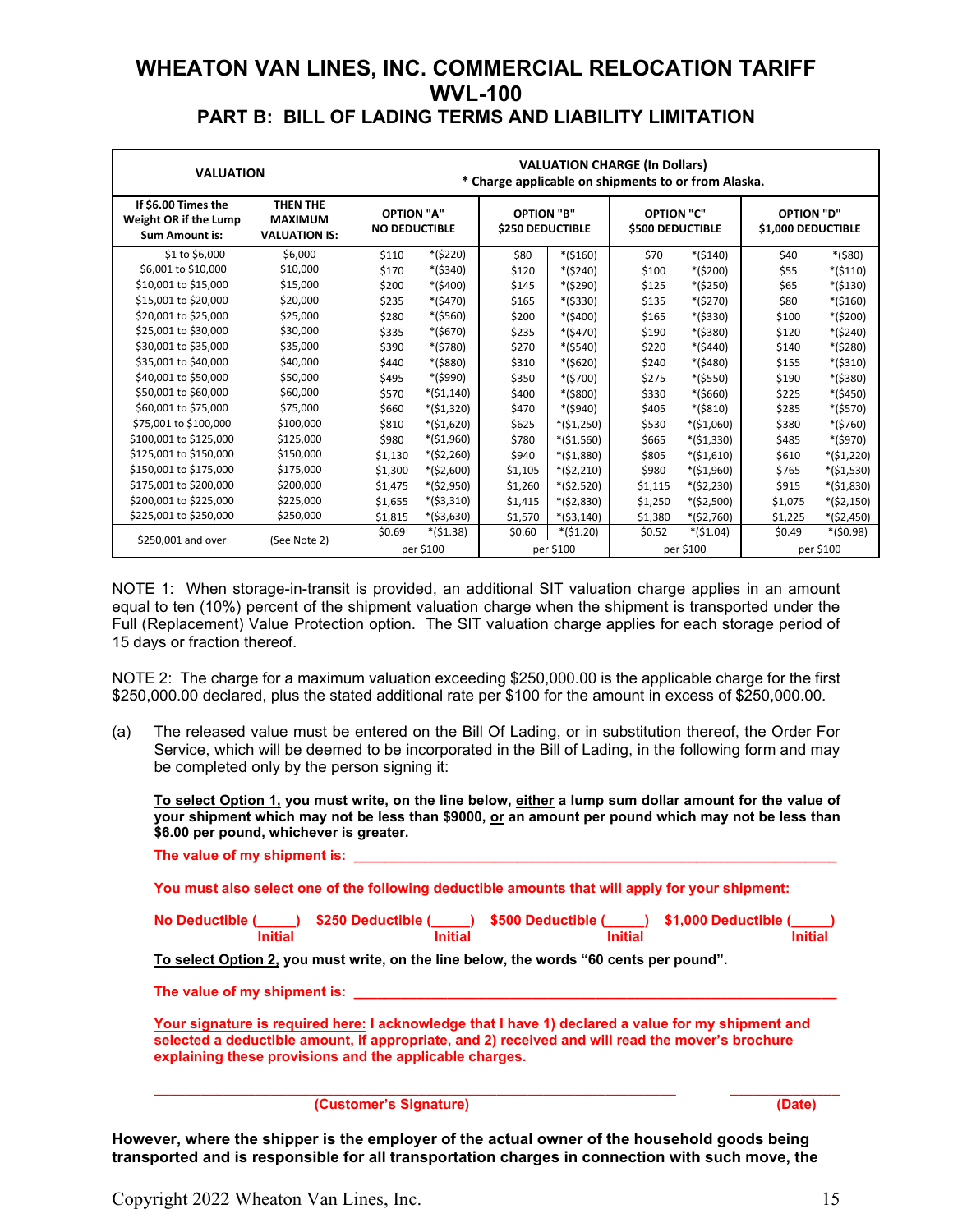### **PART B: BILL OF LADING TERMS AND LIABILITY LIMITATION**

**shipper may waive the Full (Replacement) Value level of liability and instruct Wheaton to release the shipment to a value of 60 cents per pound per article (a) by specification made on a purchase order, or (b) by issuing, in advance of the shipping date, appropriate letters of instruction to Wheaton. In such instances, Wheaton must incorporate the instructions by reference to the shipper's document in the Bill of Lading in lieu of the personal signature and handwritten statement relating to released rates.**

(b) **Items of Extraordinary Value:** Shippers who tender shipments which are released to have a minimum lump sum value of \$9,000 or \$6.00 for each pound of weight in the shipment, whichever is greater, that include an article or articles that exceed \$100 per pound, per article, in value, must specifically notify Wheaton in writing that an identified article or articles with a value greater than \$100 per pound are included in the shipment by execution of the following provision contained in Wheaton's Bill of Lading:

EXTRAORDINARY (UNUSUAL) VALUE ARTICLE DECLARATION: Unless the shipper has prepared a copy of the "Inventory of Items Valued in Excess of \$100.00 Per Pound Per Article" (Inventory") which are included in the shipment and provided a copy of that Inventory to the carrier's representative prior to loading, the carrier or mover's liability shall be limited to \$100.00 per pound per article for any lost or damaged article valued in excess of \$100.00 per pound, based upon actual weight of the article, not to exceed the declared value for the entire shipment.

By signature hereafter, the shipper acknowledges that he or she has prepared an Inventory of Items of Extraordinary Value and provided a copy to the carrier prior to loading, and has retained a copy.

 $\_$  , and the set of the set of the set of the set of the set of the set of the set of the set of the set of the set of the set of the set of the set of the set of the set of the set of the set of the set of the set of th (Customer's Signature) (Date)

A shipper's failure to notify Wheaton that an article or articles having a value that exceeds \$100 per pound will be included in the shipment will restrict Wheaton's maximum liability to \$100 per pound for each pound of any lost or damaged article (based on actual article weight), not to exceed the declared value of the entire shipment.

Any limitation of liability resulting from application of this provision has been authorized by the Interstate Commerce Commission (now the Surface Transportation Board) in Amendment No. 1 to Released Rates Decision No. MC-989 decided October 5, 1995, subject to complaint or suspension.

Refer to Item 26 for the correct form and minimum contents of Wheaton's "ITEMS OF EXTRAORDINARY VALUE INVENTORY FORM".

- (c) When a shipment is tendered to Wheaton with a released or declared value equal to or greater than \$6.00 per pound times the weight of the shipment in pounds, Wheaton will, at its option, either repair items to the extent necessary to restore to the condition when received by Wheaton; pay the shipper for the cost of repairs; replace item(s) with item(s) of like kind and quality; or make a cash settlement for the current market replacement cost of the item(s). Depreciated value of goods is not a factor.
- (d) Wheaton's maximum liability shall not exceed the released or declared value of the shipment, or the full cost of repair to the damaged property, whichever is less. Wheaton shall have the option of repair or replacement of damaged articles. All items which are replaced or for which the full current market value has been paid become the property of Wheaton.
- (e) All shipments (other than those released to a value not exceeding 60 cents per pound per article) will be deemed released to a minimum lump sum value of \$9,000 or \$6.00 times the actual total weight (in pounds) of the shipment. The stated valuation must be in the increments shown herein. If the shipper declares or releases the shipment to a valuation that falls between the valuation amounts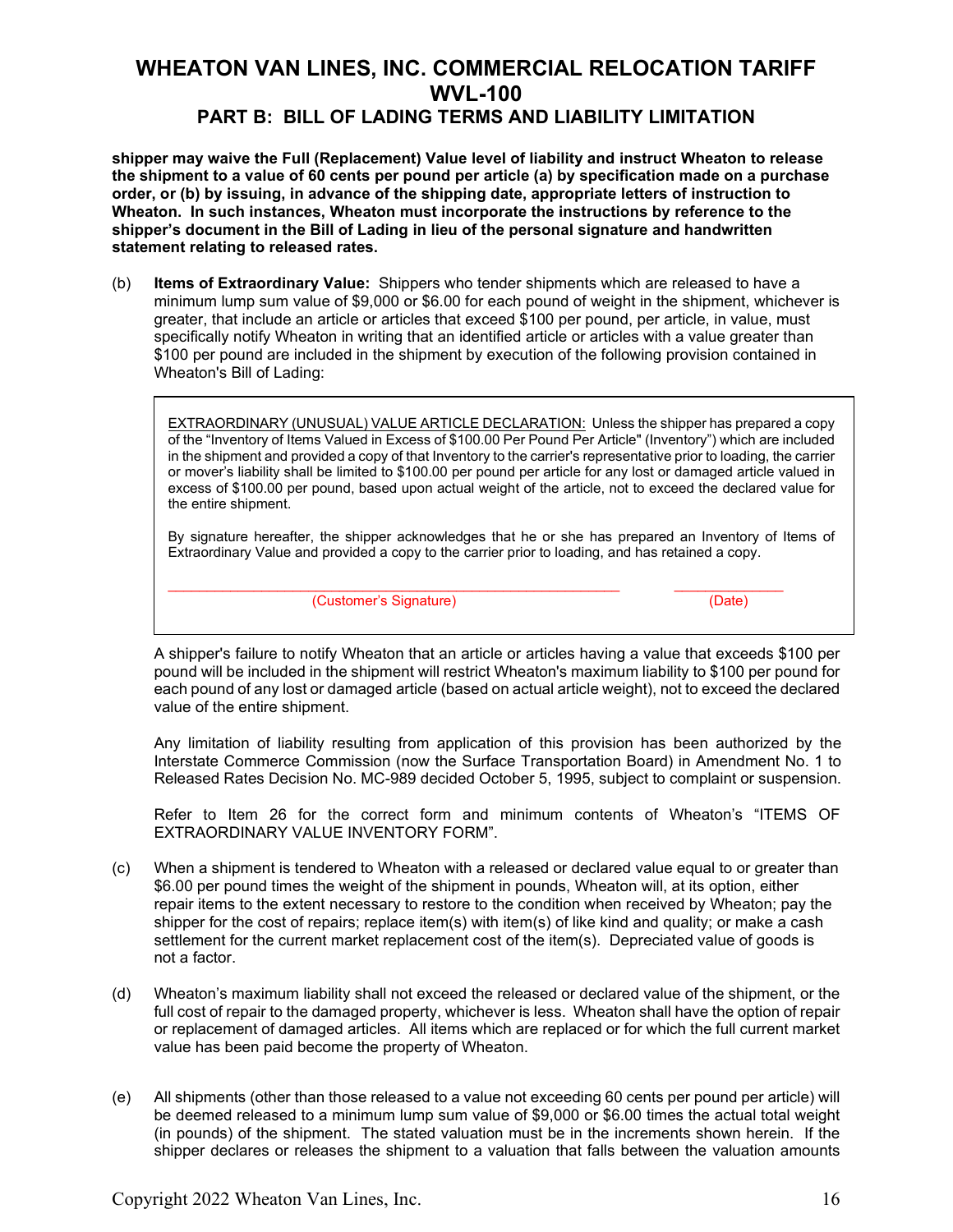### **PART B: BILL OF LADING TERMS AND LIABILITY LIMITATION**

shown, or, if no such declaration is made by the shipper and the valuation amount calculated by Wheaton based on the weight of the shipment falls between the valuation amounts shown, the highest valuation amount in the applicable category and the applicable charge associated therewith will apply. The deductible level (no deductible, \$250, \$500 or \$1,000 deductible) of valuation declared will determine the valuation charge that will apply.

- (f) The weight used for determining the minimum valuation will be the actual net weight of the shipment or the estimated weight when the shipment moves pursuant to the terms and conditions of a Binding Estimate, except the weight will be subject to the provisions of Item 107, Minimum Charge, and Item 62, Peak Season – Minimum Charge.
- (g) When Full Value Protection applies to a shipment that includes one (1) or more motor vehicles (automobiles, vans, pickup trucks, or sport utility vehicles), Wheaton's maximum liability for the vehicles shall be either (1) the value stated in the current issue of the National Automobile Dealer's Association (N.A.D.A.) Official Used Car Guide (the "Guide") for such vehicle(s), adjusted for mileage and other factors considered in the Guide, or (2) the appraised value of the vehicle(s), whichever is less.
- (h) The released or declared value and Wheaton's maximum liability, whether or not loss or damage, injury, or delay occurred from Wheaton's negligence, as determined under this rule, shall apply to any claims resulting from the performance or failure to perform by carrier of any services, including accessorial services, which Wheaton has contracted to perform.
- (i) When the shipper takes a written exception at the time of delivery for non-delivery of an inventoried item(s), and subsequently submits a properly documented claim for loss of the item(s) and Wheaton's investigation establishes its liability, the deductible amount, if any, may not apply to the non-delivered item(s).
- (j) Rates or charges herein based on released value have been authorized by the Surface Transportation Board in Amendment No. 4 to Released Rates Decision No. MC-999, decided December 18, 2001, subject to complaint or suspension. Any limitation of liability resulting from application of this provision has been authorized by the Surface Transportation Board in Amendment No. 4 to Released Rates Decision No. MC-999, decided December 18, 2001, subject to complaint or suspension.
- (k) **Coverage for Pairs and Sets.** If one or more item(s) that are part of a matching pair or set is lost or damaged during the moving process, Wheaton will replace or restore the pair or set to its original value or condition; provided, however, that Wheaton reserves the option to repair a damaged item from a pair or set or provide compensation for loss of value in the event a pair or set cannot be repaired or replaced. Shipper agrees to provide Wheaton with all available information and assistance in finding replacements or handling repairs. Coverage for crystal glassware and china shall be limited to the individual glass or place setting.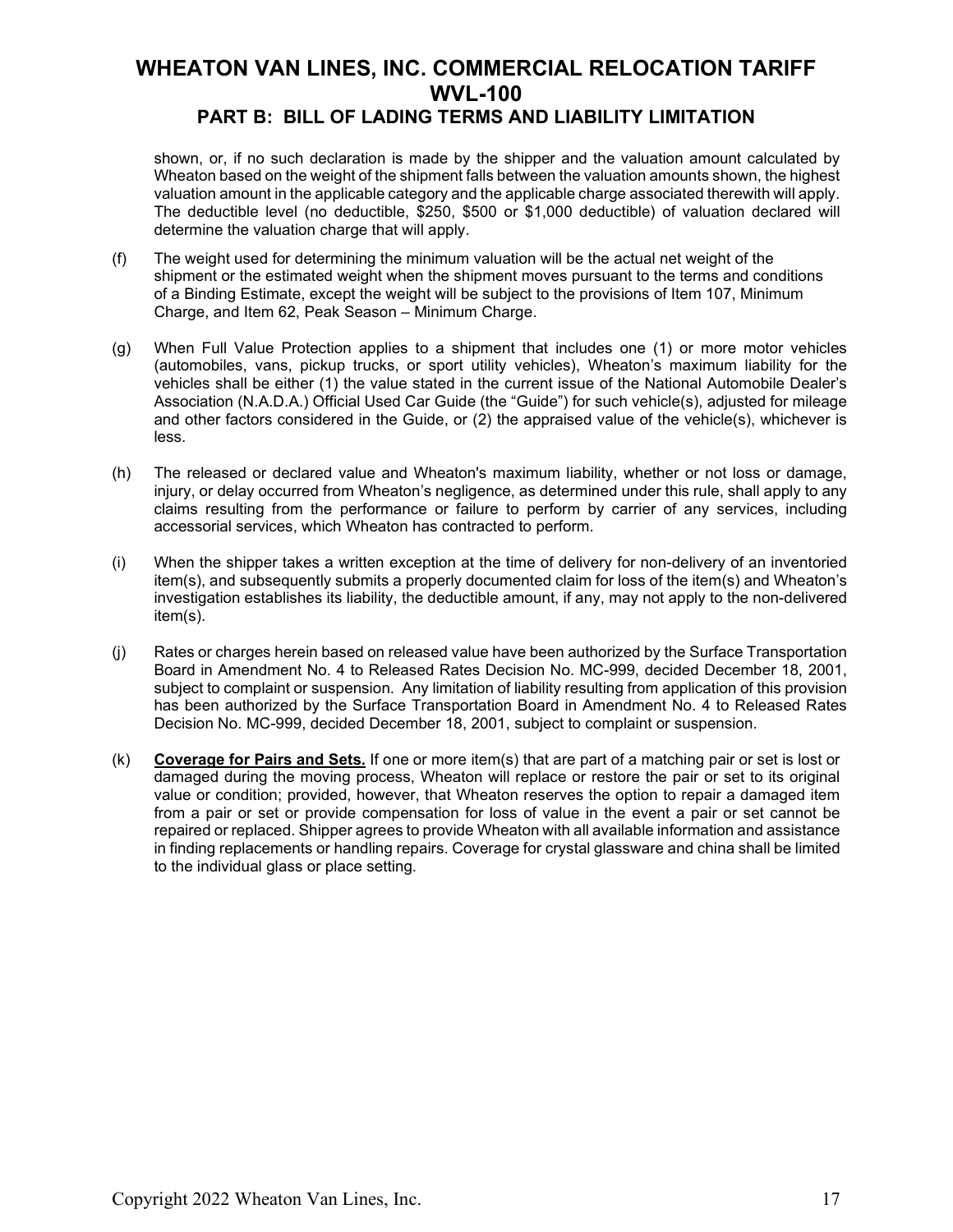### **WHEATON VAN LINES, INC. COMMERCIAL RELOCATION TARIFF WVL-100 PART B: BILL OF LADING TERMS AND LIABILITY LIMITATION**

#### **ITEM 26 INVENTORY OF ITEMS VALUED IN EXCESS OF \$100.00 PER POUND PER ARTICLE** (Effective: January 1, 2008)

When transportation is performed under the provisions of Item 25 Paragraphs (b) or (e) of this tariff, an "ITEMS OF EXTRAORDINARY VALUE INVENTORY FORM" shall apply in conjunction with the Bill of Lading, or in substitution thereof, the Order for Service, which form shall contain the following minimum information:

### **ITEMS OF EXTRAORDINARY VALUE INVENTORY FORM**

ALL ITEMS INCLUDED IN YOUR SHIPMENT THAT ARE CONSIDERED TO BE OF EXTRAORDINARY (UNUSUAL) VALUE MUST BE SPECIFICALLY IDENTIFIED AND WHEATON, THE CARRIER, MUST BE ADVISED THAT THEY ARE INCLUDED IN THE SHIPMENT. ITEMS OF EXTRAORDINARY VALUE ARE DEFINED AS THOSE ITEMS *HAVING A VALUE GREATER THAN \$100 PER POUND*. TYPICAL HOUSEHOLD ARTICLES WHICH MAY CONSTITUTE ITEMS OF EXTRAORDINARY VALUE ARE: CURRENCY, COINS, JEWELRY, PRECIOUS METALS, PRECIOUS OR SEMIPRECIOUS STONES OR GEMS, CHINA SETS, CRYSTAL, FIGURINES, FUR OR FUR GARMENTS, ANTIQUES, ORIENTAL RUGS OR TAPESTRIES, RARE COLLECTIBLE ITEMS, OBJECTS OF ART, COMPUTER SOFTWARE PROGRAMS, MANUSCRIPTS, OR OTHER RARE DOCUMENTS. OF COURSE, OTHER ITEMS MAY ALSO FALL INTO THIS CATEGORY AND MUST BE IDENTIFIED AS WELL.

THE PURPOSE OF THIS INVENTORY IS TO ASSIST YOU IN IDENTIFYING ARTICLES OF EXTRAORDINARY OR UNUSUAL VALUE IN ORDER THAT THE CARRIER WILL BE AWARE OF THOSE ITEMS WHICH REQUIRE SPECIAL HANDLING AND PROTECTION. FAILURE TO IDENTIFY SUCH ARTICLES WILL RESULT IN LIMITED CARRIER (WHEATON) LIABILITY.

|    | List Description of Articles Exceeding \$100.00                                       | List | Description of Articles Exceeding \$100.00 |
|----|---------------------------------------------------------------------------------------|------|--------------------------------------------|
|    | No. Per Pound Per Article                                                             |      | No. Per Pound Per Article                  |
|    | (INCLUDE ANY IDENTIFYING NUMBERS FOR ANY SEALS USED ON A PARTICULAR BOX OR CONTAINER) |      |                                            |
|    | $Inv.$ #                                                                              |      | $Inv.$ #                                   |
|    |                                                                                       |      |                                            |
| 2. |                                                                                       | 8    |                                            |
| 3. |                                                                                       | 9    |                                            |
| 4. |                                                                                       | 10.  |                                            |
| 5. |                                                                                       | 11.  |                                            |
| 6. |                                                                                       | 12.  |                                            |

Shipper agrees that any claim for loss or damage must be supported by proof of value and understands that settlement will be based upon the information furnished on this inventory form, the tariff in effect at the time of the shipment, the Household Goods Descriptive Inventory, and all other pertinent information available to Wheaton. If you have not listed articles having a value in excess of \$100.00 per pound per article on this inventory, your signature below attests to the fact that such articles are not included in your shipment. **If for any reason, items having value in excess of \$100.00 per pound per article are included in your shipment and you fail to list those items on this inventory or fail to sign this inventory, you expressly understand and agree that Wheaton's liability for loss or damage to those items will be limited to no more than \$100.00 per pound per article (based upon the actual article weight).**

 $\frac{1}{2}$  ,  $\frac{1}{2}$  ,  $\frac{1}{2}$  ,  $\frac{1}{2}$  ,  $\frac{1}{2}$  ,  $\frac{1}{2}$  ,  $\frac{1}{2}$  ,  $\frac{1}{2}$  ,  $\frac{1}{2}$  ,  $\frac{1}{2}$  ,  $\frac{1}{2}$  ,  $\frac{1}{2}$  ,  $\frac{1}{2}$  ,  $\frac{1}{2}$  ,  $\frac{1}{2}$  ,  $\frac{1}{2}$  ,  $\frac{1}{2}$  ,  $\frac{1}{2}$  ,  $\frac{1$ 

WHEATON"S Bill of Lading No: \_

Wheaton's representative hereby acknowledges<br>
receipt of an executed copy of this inventory<br>
receipt of an executed copy of this inventory receipt of an executed copy of this inventory

\_\_\_\_\_\_\_\_\_\_\_\_\_\_\_\_\_\_\_\_\_\_\_\_\_\_\_\_\_\_\_\_\_\_\_\_\_\_ \_\_\_\_\_\_\_\_\_\_\_\_\_\_\_\_\_\_\_\_\_\_\_\_\_\_\_\_\_\_\_\_\_\_

#### AT ORIGIN AT OUTSELL THE STREET WAS ALSO ANDESTINATION

I certify that I have read and understood the forgoing form All items containing the contents above have been opened and and affirmatively state the above listed information to be true, I certify and acknowledge receipt of and affirmatively state the above listed information to be true, I certify and acknowledge receipt of the above items and further correct and complete.<br>
state that the items inside arrived safely and in the same state that the items inside arrived safely and in the same condition as at origin.

\_\_\_\_\_\_\_\_\_\_\_\_\_\_\_\_\_\_\_\_\_\_\_\_\_\_\_\_\_\_\_\_\_\_\_\_\_\_\_\_\_\_\_\_\_ \_\_\_\_\_\_\_\_\_\_\_\_\_\_\_\_\_\_\_\_\_\_\_\_\_\_\_\_\_\_\_\_\_\_\_\_\_\_\_\_\_\_\_\_\_ Signature of Shipper or Shipper's Representative Date Signature of Shipper or Shipper's Representative Date

Origin City and State Destination City and State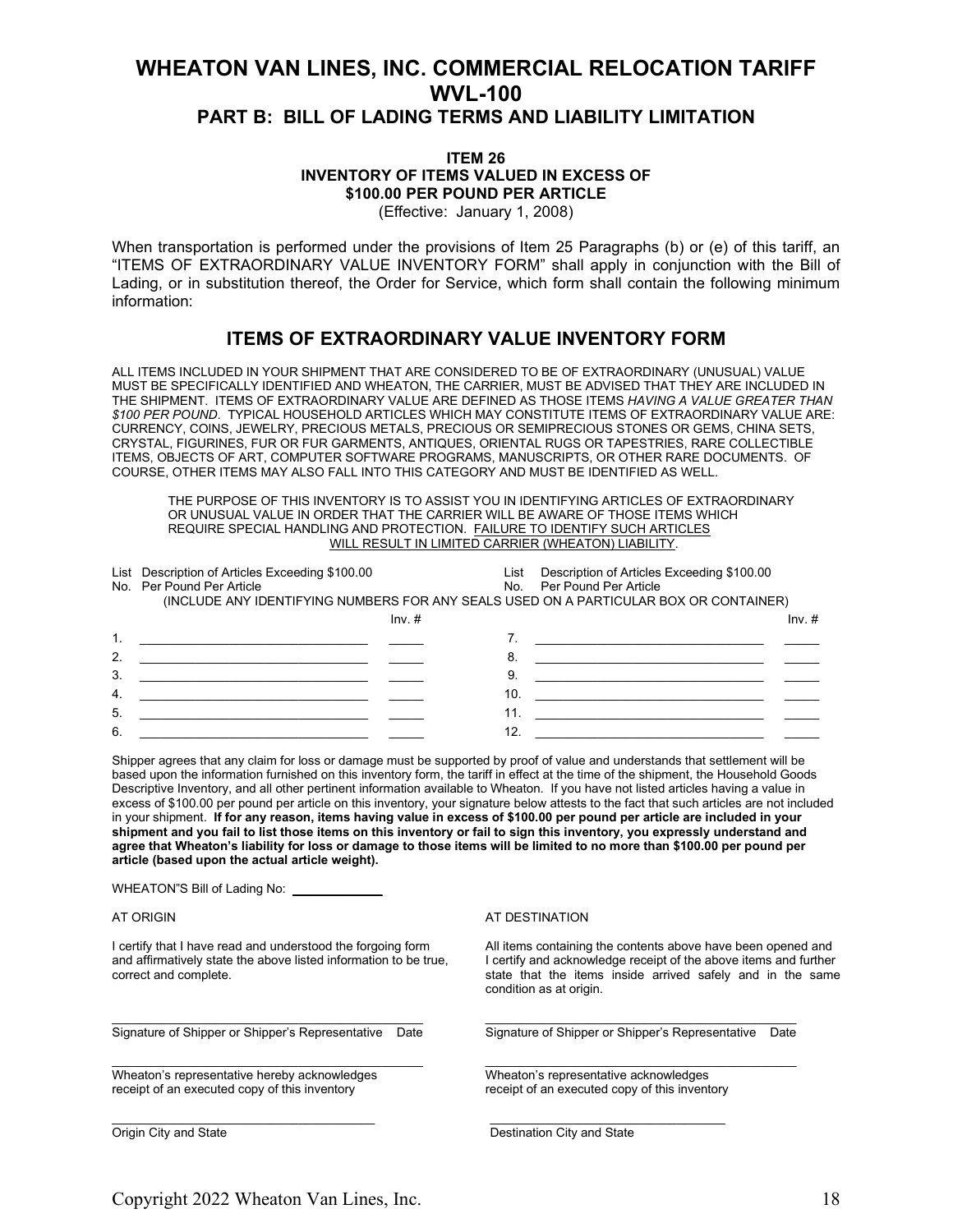#### **ITEM 31 EFFECTIVE DATE GOVERNING APPLICATION OF RULES, RATES AND CHARGES OF THIS TARIFF** (Effective: May 15, 2012)

Except as otherwise specifically provided in this tariff, all rules, rates and charges in effect on the date shipment is picked up shall apply.

See specific provisions in: Item 115, Fuel Cost Price Adjustment; Item 151, Storage-In-Transit; and Item 100, Application of Transportation Charges (Seasonal Rate Adjustment) for effective dates governing application of these provisions.

#### **ITEM 33 PROHIBITED AND RESTRICTED ARTICLES** (Effective: May 1, 2008)

- 1. Wheaton will not accept for shipment property liable to contaminate or otherwise damage equipment or other property, nor will Wheaton accept for shipment articles which cannot be taken from the premises without damage to the article or the premises, nor, will Wheaton accept for shipment perishable articles including frozen foods, articles requiring refrigeration or perishable plants except as provided in Paragraph 2.
- 2. Perishable plants will be accepted for transportation provided:
	- a. The shipment is transported not more than 150 miles and/or delivery accomplished within twentyfour (24) hours from the time of loading.
	- b. No storage is required.
	- c. No preliminary or en route servicing or watering or other preservative method is required of Wheaton.
- 3. Wheaton will not be responsible for any perishable article included in a shipment without the knowledge of Wheaton.
- 4. Wheaton WILL NOT ACCEPT for shipment under any circumstances explosives, dangerous articles, tanks or bottles designed to contain butane or propane (LP), including tanks and containers for gas barbecue grilles, torches, tools or appliances. **This prohibition also includes tanks or bottles that have been certified as empty.**
- 5. All fuel powered lawn equipment and tools, go-carts or go-karts, ATV's, motorcycles, motorbikes, snowmobiles, golf carts, etc. must be purged of gasoline and oil prior to shipment.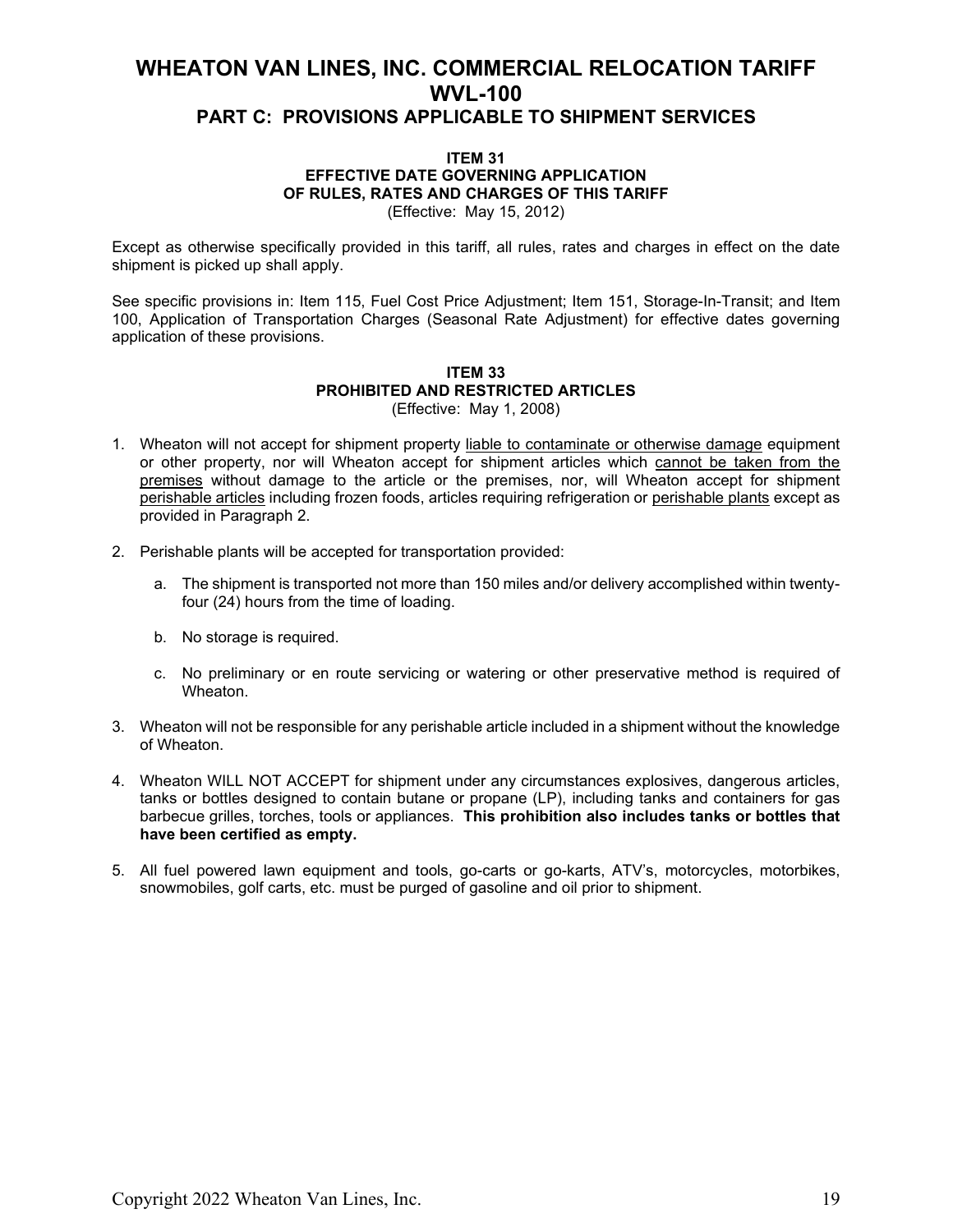#### **ITEM 35 CONTROL AND EXCLUSIVE USE OF VEHICLE** (Effective: January 1, 2008)

Expedited Service, Exclusive Use of a Vehicle, or Space Reservation for a Portion of Vehicle will be furnished by Wheaton only when shipper or his agent requests such service in writing on the Estimate/Order for Service and signs the Bill of Lading indicating that such specific special service was ordered.

#### *(A) - EXPEDITED SERVICE:*

- 1. Expedited Service as used herein means tendering delivery of a shipment of less than 5,000 pounds on or before a specified date.
- 2. Subject to the availability of equipment for a particular service desired, shippers may obtain expedited service on a shipment of less than 5,000 pounds and transportation charges shall be computed on the basis of 5,000 pounds and tariff rates applicable to 5,000 pounds. Wheaton shall not be required to provide exclusive use of vehicle under this paragraph. For exclusive use of vehicle, refer to Paragraph (B) of this item.

Estimate/Order for Service and the Bill of Lading/ Freight Bill to show that Expedited Service was ordered by the shipper and show that delivery is to be on or before a specified date.

3. Except in case of the fault of the shipper, in the event the shipment is not tendered for delivery on or before the delivery date, this item shall not apply. In such case, the charges for the shipment shall be subject to all other applicable rules and provisions of the tariff.

#### *(B) - EXCLUSIVE USE OF A VEHICLE:*

1. Subject to the availability of equipment, a shipper may order Exclusive Use of a Vehicle of specific cubic capacity, for transportation of a shipment. Transportation charges shall be based on actual weight subject to minimum charges as follows:

If the capacity of vehicle ordered is 1,400 cu. ft. or less, the minimum charge shall be based on 9,800 pounds. If the capacity of vehicle ordered is in excess of 1,400 cu. ft., the minimum charge shall be based on 7 pounds per cubic foot of total vehicle space ordered.

2. If at time for loading such shipment, Wheaton does not have available a vehicle of capacity ordered, Wheaton may substitute a vehicle or vehicles of an equivalent or greater capacity and transportation charges and minimum therefore shall be the same as would apply had Wheaton furnished a vehicle of the capacity ordered.

Estimate/Order for service and the Bill of Lading must show that exclusive use of a vehicle of a specific size was ordered.

- 3. Outside display by removable signs or banners of van contents of a shipment involving exclusive use of the vehicle will be permitted subject to Wheaton's convenience and providing such removable signs or banners be furnished by and maintained at the expense of the shipper. Any liability resulting because of the carrying of such signs or banners will be that of the shipper, not Wheaton. Service will be subject to the charges as provided in Part D.
- 4. Shipper painting of Wheaton's equipment will be permitted subject to Wheaton's convenience and providing the shipper assumes all of the expense of painting and repainting. Repainting of the equipment shall be made according to Wheaton's specifications at the termination of the shipment. Such painting shall not interfere with signs or markings required by the Department of Transportation, State Commissions or safety regulations.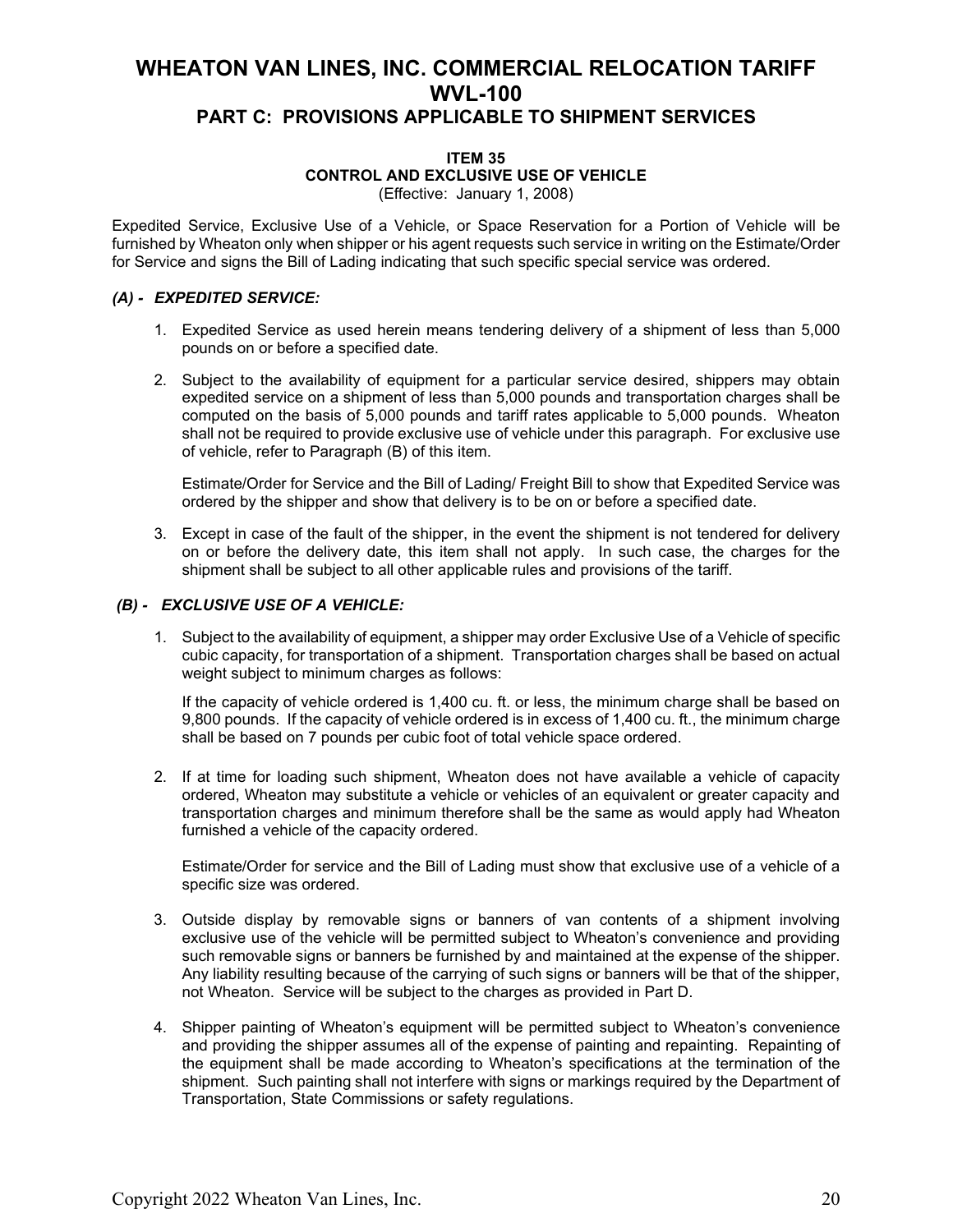#### *(C) - SPACE RESERVATION FOR A PORTION OF VEHICLE:*

Subject to availability of equipment, shipper may reserve a portion of the capacity of a vehicle by ordering a specific quantity of space, and accepting transportation charges based on actual weight of shipment subject to minimum weights as follows:

300 cu. ft. or less 2,100 Pounds More than 300 cu. ft. 700 Pounds per each 100 cu. ft. or fraction thereof ordered.

The Estimate/Order for Service and Bill of Lading must show that a space reservation of a specific number of cubic feet was ordered.

#### **ITEM 38 WEIGHING AND WEIGHTS** (Effective: January 1, 2012)

- 1. As to shipments transported on non-binding estimates, Wheaton shall determine the weight of each shipment transported prior to the assessment of any charges depending on the shipment weight. Except as otherwise provided in this item the weight shall be obtained on a scale meeting the definition of a certified scale as provided in 49 CFR 375.103.
- 2. Weighing Procedure
	- a. Except as otherwise provided in this item, the weight of each shipment shall be obtained by determining the difference between the tare weight of the vehicle on which the shipment is to be loaded prior to the loading and the gross weight of this same vehicle after the shipment is loaded; or, the gross weight of the vehicle with the shipment loaded and the tare weight of the same vehicle after the shipment is unloaded.
	- b. At the time of both weighings the vehicle shall have installed or loaded all pads, dollies, hand trucks, ramps and other equipment required in the transportation of such shipments. Neither the driver nor any other persons shall be on the vehicle at the time of either weighing.
	- c. The fuel tanks on the vehicle shall be full at the time of each weighing or, in the alternative, no fuel may be added between the two weighings when the tare weighing is the first weighing performed.
	- d. The trailer of a tractor-trailer vehicle combination may be detached from the tractor and the trailer weighed separately at each weighing providing the length of the scale platform is adequate to accommodate and support the entire trailer at one time.
	- e. Shipments weighing 3,000 pounds or less may be weighed on a certified platform or warehouse scale prior to loading for transportation or subsequent to unloading.
	- f. The net weight of shipments transported in containers shall be the difference between the tare weight of the container, including all pads, blocking and bracing used or to be used in the transportation of the shipment and the gross weight of the container with the shipments loaded therein.
	- g. The shipper or any other person responsible for payment of the freight charges shall have the right to observe all weighing of the shipment. Wheaton shall advise the shipper or any other person entitled to observe the weighing of the time and specific location where each weighing will be performed and must give that person a reasonable opportunity to be present to observe the weighing. Waiver by a shipper of the right to observe any weighing or reweighing is permitted and does not affect any rights of the shipper under these regulations or otherwise.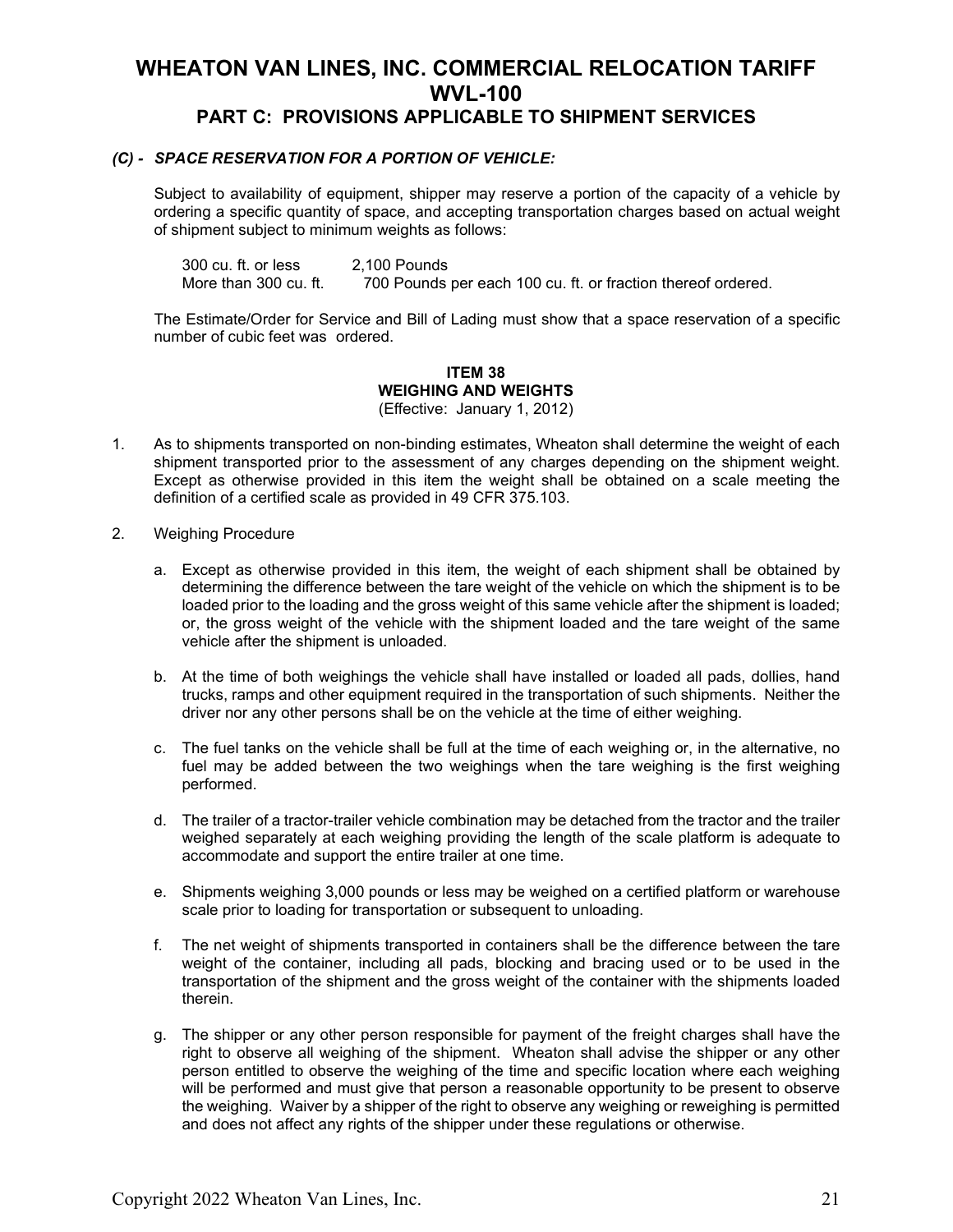### **PART C: PROVISIONS APPLICABLE TO SHIPMENT SERVICES**

- h. Wheaton may substitute manufacturer's weight for automobiles, trucks, vans, campers, boats, and other similar vehicular or bulky articles in lieu of obtaining separate weight tickets on these articles whenever such articles are included within a shipment. Manufacturer's weight will be obtained from either the Branham Automobile Reference Book, the National Automobile Dealer's Association (N.A.D.A.) Official Used Car Guide (the "Guide"), or from other appropriate reference sources of manufacturer's weight, or the shipper may provide Wheaton with copies of manufacturer's documents evidencing the weight of the article included in a shipment.
- 3. Weight Tickets. Wheaton shall obtain a separate weight ticket for each weighing required under this item except when both weighings are performed on the same scale, one weight ticket may be used to record both weighings. Every weight ticket must be signed by the person performing the weighing and must contain the following minimum information:
	- a. The complete name and location of the scale.
	- b. The date of each weighing.
	- c. Identification of the weight entries thereon as being the tare, gross and/or net weights.
	- d. The company or Wheaton identification of the vehicle.
	- e. The last name of the shipper as it appears on the bill of lading.
	- f. Wheaton's shipment registration or bill of lading number.
	- g. The original weight ticket or tickets relating to the determination of the weight of a shipment must be retained by Wheaton as part of the file on the shipment. All freight bills presented to collect any shipment charges dependent on the weight transported must be accompanied by **true copies of all weight tickets obtained in the determination of the shipment weight.**
- 4. **Reweighing of Shipments. Before the actual commencement of the unloading of a shipment** weighed at origin and after the shipper is informed of the billing weight and total charges, the shipper may request a reweigh. **The charges shall be based on the reweigh weight.**

When the shipper requests a reweigh, the shipper shall have the right, as provided in Paragraph 2(g) of this item to observe the reweighing procedure. If the shipper elects not to observe a reweighing, the shipper must waive that right in writing. The individual shipper may send the waiver notification via fax transmission; email; overnight courier; or certified mail, return receipt requested.

#### **ITEM 41 SHIPMENT DEFINITION AND CONSOLIDATION OF SHIPMENTS** (Effective: January 1, 2008)

The term "shipment" means property tendered by one shipper, and accepted by Wheaton for loading the same day or consecutive days, at one place of origin, for one consignee, at one destination, and covered by one bill of lading. The name of only one shipper and one consignee shall appear on one bill of lading, but the bill of lading may also specify the name of a party to notify of the arrival of the shipment at destination(s). (See Item 151, Storage-In-Transit, for computation of charges on a portion of shipment stored in transit.)

Note: Refer to the provisions of Item 103, Note 8, when more than one origin or one destination is applicable.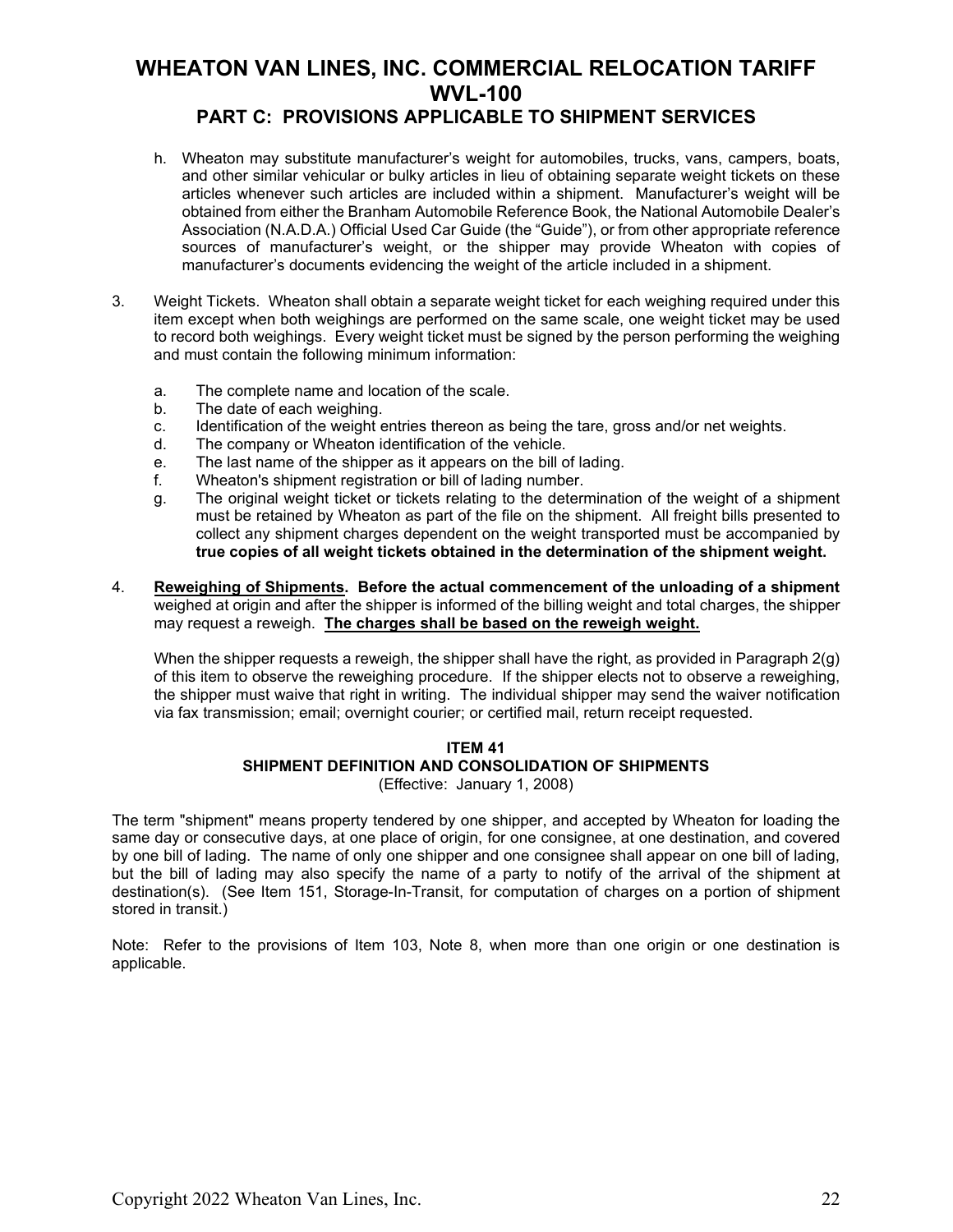### **ITEM 43 SHIPPER PACKED ITEMS, MARKING OR TAGGING FREIGHT**

(Effective: January 1, 2008)

- 1. Articles of fragile or breakable nature must be properly packed.
- 2. Packages containing fragile articles or articles consisting wholly or in part of glass, when packed by the shipper or his agent, must be marked by plain and distinct letters designating the fragile character of contents.
- 3. When articles of furniture, consisting wholly or in part of glass are covered or wrapped by the shipper or his agent, such articles shall be wrapped in a manner to clearly expose glass surfaces or glass portions.
- 4. Where Wheaton or its agent believes that it is necessary that the contents of packages be inspected, arrangements shall be made to conduct such inspection at the cost of the shipper.
- 5. Where articles are not packed or are improperly packed, crated or boxed and by reason thereof the articles not packed or contents of containers are more susceptible to damage, Wheaton may arrange to have such articles properly packed at charges shown in this tariff, at shipper expense.
- 6. Wheaton may refuse to accept for transportation any article(s) determined to be improperly packed or which cannot otherwise be transported safely or which may damage other items in the shipment.
- 7. Any acceptance of any item without inspection shall not be a waiver of Wheaton's right to deny a claim for damage based upon improper packing, crating or boxing.

#### **ITEM 45 CLASSIFICATION OF PARTS OR PIECES OF A COMPLETE ARTICLE** (Effective: January 1, 2008)

Each shipping piece or package and contents thereof shall constitute one article except the total component parts of any article taken apart or knocked down for handling or loading in vehicle shall constitute one article for the purpose of determining Wheaton's liability as provided in Item 25.

- NOTE: When an entire shipment is transported in containers, lift vans or shipping boxes, each shipping package, piece or loose item not enclosed within a package in such containers, lift vans or shipping boxes will constitute the article.
- EXCEPTION: This item has no application when shipment is released to a valuation greater than \$0.60 per pound per article.

#### **ITEM 48 REMOVAL OR PLACEMENT OF PROPERTY FROM OR TO INACCESSIBLE LOCATIONS** (Effective: September 16, 2013)

It is the responsibility of the shipper for removal or placement of property from or to attics, basements and other locations, and to make property available to Wheaton where the location of property and goods to be shipped or delivered (1) is not accessible by a permanent stairway (does not include ladders of any type), (2) is not adequately lighted, (3) does not have a flat continuous floor, or (4) does not allow a person to stand erect. If the shipper or owner requests and Wheaton agrees to removal or placement of property from or to such areas not readily accessible, Item 125, Labor Charges, will apply for this service.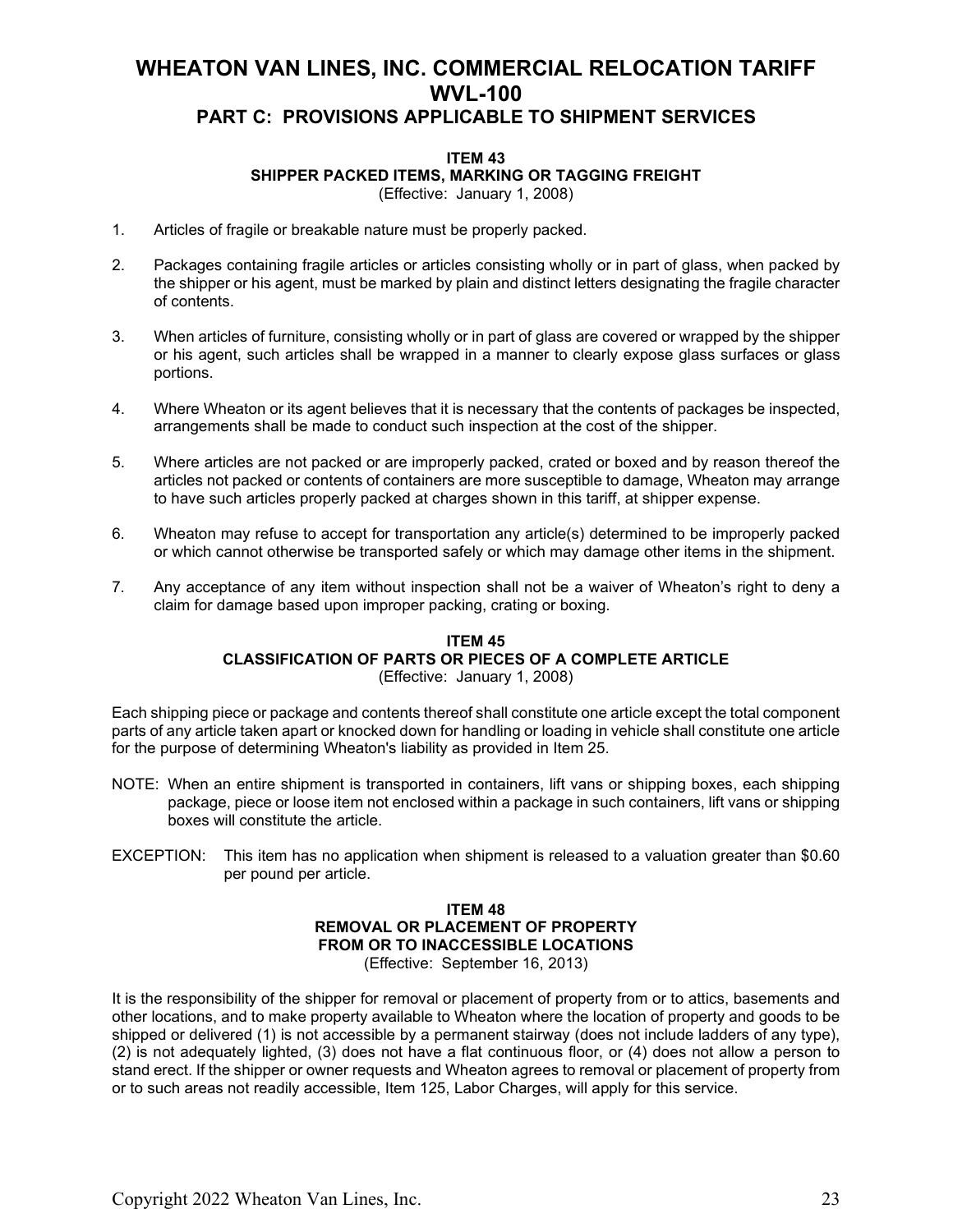### **PART C: PROVISIONS APPLICABLE TO SHIPMENT SERVICES**

#### **ITEM 50 IMPRACTICAL OPERATIONS AND APPLICATION OF SHUTTLE SERVICE**

(Effective: August 1, 2010)

#### *(A) - IMPRACTICAL OPERATIONS*

Nothing in this tariff shall require the carrier to perform any service at any point or location where, through no fault or neglect of the carrier, the furnishing of such services is impracticable because:

- 1. The conditions of roads, streets, driveways, alleys, ingress into or egress out of residences or approaches thereto would subject operations to unreasonable risk of loss or damage to life or property;
- 2. Loading or unloading facilities are inadequate;
- 3. Any force majeure, war, insurrection, riot, civil disturbance, strike, picketing or other labor disturbance would (1) subject operations to unreasonable risk of loss or damage to life or property or (2) unreasonably jeopardize the ability of the carrier to render transportation services or pickup or delivery or any other service from, to or at other points or locations;
- 4. Carrier's hauling contractors, carrier's employees or carrier's agents are precluded, for reasons beyond carrier's control, from entering premises where pickup or delivery is to be made;
- 5. Local, state or federal restrictions, regulations or laws prohibit performance of such services by linehaul equipment.

When service is impractical for reasons stated in this rule, and service can be completed through the employment of a shuttle service, see below, or the employment of the services of a third party, see Item 129.

#### *(B) - APPLICATION OF SHUTTLE SERVICE*

- 1. It is the responsibility of the shipper to make shipment accessible to carrier or accept delivery from carrier at a point at which the road haul vehicle may be safely operated.
- 2. When it is physically impossible or unsafe for carrier to perform pickup of shipment at origin address or to complete delivery of shipment at destination address with normally assigned road haul equipment, due to the structure of the building, its inaccessibility by highway, inadequate or unsafe public or private road, overhead obstructions, narrow gates, sharp turns, trees, shrubbery, the deterioration of roadway due to rain, flood, snow, or nature of an article or articles included in the shipment, the carrier shall hold itself available at point of pickup or tender delivery at destination at the nearest point of approach to the desired location where the road haul equipment can be made safely accessible.
- 3. Upon request of the shipper, consignee or owner of the goods, the carrier will use or engage smaller equipment than its normal road haul equipment or provide extra labor for the purpose, if possible, of transferring the shipment between the origin or destination address and the nearest point of approach by the carrier's road haul equipment.
- 4. If the conditions cited above prevent the delivery of the shipment, Wheaton may place the shipment or any part thereof not reasonably possible for delivery, in storage at the nearest available warehouse of Wheaton, or, at the option of Wheaton, in a public warehouse, subject to a lien for all lawful charges. The liability on the part of Wheaton will cease when the shipment is unloaded into the warehouse and the shipment shall be considered as having been delivered.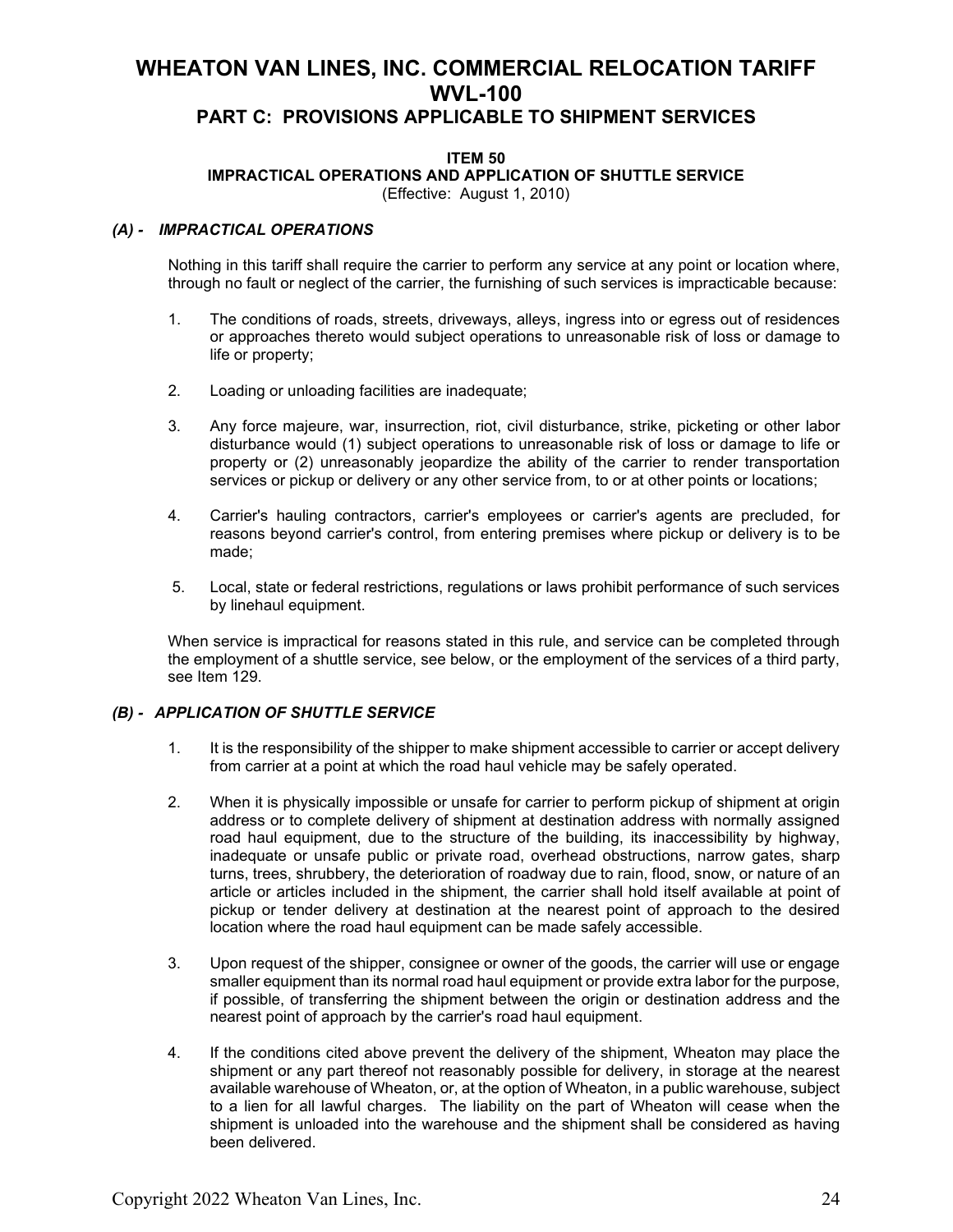### **PART C: PROVISIONS APPLICABLE TO SHIPMENT SERVICES**

- 5. Transportation charges to cover the movement of shipment or part thereof from point at which it was originally tendered to the warehouse location shall be computed on the basis of weight of shipment or that part of shipment stored in warehouse, subject to applicable rate as provided in tariff from point at which it was originally tendered to warehouse location, which shall be in addition to charges from initial point of origin to point at which shipment was originally tendered. All accrued charges on the shipment or any part thereof shall be due and payable upon delivery of same to the warehouse. Any subsequent movement from warehouse shall constitute a new shipment.
- 6. When the origin or destination of the shipment, or a portion thereof, is located at a point accessible only by the use a ferry, the following provision applies:
	- a.When Wheaton's normal linehaul equipment cannot be accommodated by the ferry system, shuttle service will be provided, subject to the charge and provisions named in this item and Item 51.

#### **ITEM 51 SHUTTLE SERVICE** (Effective: January 1, 2021)

Shuttle Service charges shall apply in addition to all other transportation or accessorial charges, for additional pickup or delivery services requested by the shipper or as required under provisions of Item 50, subject to the provisions of Item 50, Impracticable Operations and Application of Shuttle Service.

Except as otherwise provided, Shuttle Service charges apply at the point where the service is performed, pursuant to the Stopoff provisions of Item 52. The charges shown include the cost of the shuttle vehicle and labor required to perform the shuttle service. Other Additional Services may apply depending upon the circumstances and conditions at the pickup and delivery locations. These include, but are not limited to, Waiting Time (Item 125), and Stopoffs (Item 52).

- **SHUTTLE SERVICE CHARGES. The charges provided are applicable when Shuttle Service is performed at job sites (residences or storage locations) that are within 25 miles of the location (storage facility or rental facility) where the shuttle vehicle is provided or obtained.**
- **ADDITIONAL DISTANCE CHARGE. If the distance between the storage facility or the rental facility where the shuttle vehicle is rented or obtained and the job site is more than 25 miles, an additional charge applies for each 25 miles, or fraction thereof. This charge is in addition to the shuttle charge otherwise provided for in this item.** (If the distance between the storage facility or the rental facility and the job site is 25 miles or less, the Additional Distance Charge does not apply.)
- 1. **When Overtime Shuttle Service is requested** by the shipper, overtime charges apply when service is performed between 5:00 p.m. and 8:00 a.m., Monday through Friday, or at any time on Saturdays, Sundays and Holidays. Overtime charges will not apply when service is performed for carrier's convenience.
- 2. Charges apply based on the weight of the shipment, or portion thereof, that is loaded or unloaded, (plus weight additives of Item 112 when applicable), subject to a minimum weight of 1,500 pounds.
- 3. Pursuant to Item 180 of the tariff, Mileage Guide 19 shall be used to determine the distancebased rates in this item.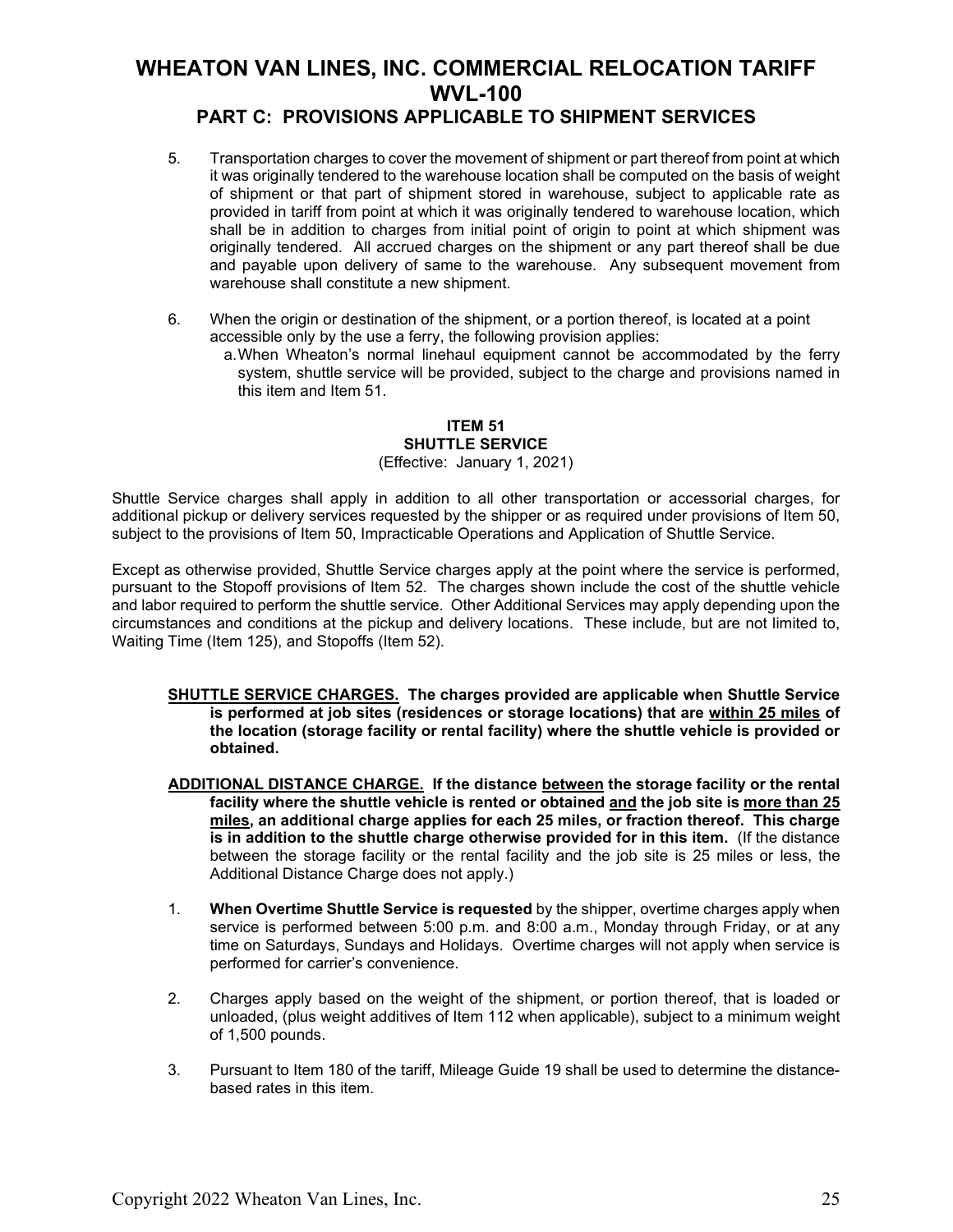#### **ITEM 52 STOPOFFS AND DIVERSIONS** (Effective: January 1, 2008)

# *(A) - STOPOFFS*

At the request of the consignee, consignor or owner, extra stops or calls will be made at locations necessary to accomplish the extra pickup or extra delivery of portions of the shipment.

- 1. Extra stops or calls are additional pickups made after the first pickup or additional deliveries made prior to the final delivery of the shipment. Each such extra stop or call shall constitute an extra pickup or delivery. An **extra stopoff fee will apply** for each extra pickup or delivery that is performed, in addition to the transportation and additional service charges provided in Paragraphs (2) and (3) below.
- 2. The transportation charges on shipments with extra pickups or extra deliveries will be determined based on the weight of the total shipment, including any additional weight picked-up or delivered at any stopoff(s), rated on zip code-to-zip code miles **FROM** the point of origin **TO** point of destination **VIA** any stopoff point(s). When the stopoff point(s) is located within the same zip code (i.e. first three digits) area as the shipment origin or destination, or when two (2) or more stopoff points are both located within the same zip code (i.e. first three digits) area, 10 miles for each stopoff will be added to the total transportation distance.
- 3. The rates for additional services performed in conjunction with any **extra pickup(s) will be based on the additional service rates applicable at shipment origin** and the rates for additional services performed in conjunction with any **extra delivery(s) will be based on the additional service rates applicable at shipment destination.**

#### *(B) - DIVERSIONS*

Upon instructions from the consignee or owner, the shipment will be diverted subject to the following terms and conditions. Wheaton may require that all such instructions be in writing.

- 1. The term "diversion" as used herein means, either:
	- a) A change (after loading of the vehicle) in the destination of the shipment outside of the postal zip code area (or the Canadian mailing code area) of the original destination, or
	- b) A change in the route at the request of the consignor, consignee or owner.
- 2. When Wheaton receives an order for diversion, diligent effort will be made to locate the shipment and effect the change desired, but Wheaton is not responsible for failure to effect the change ordered, unless such failure is due to error or negligence on the part of Wheaton.
- 3. The transportation charges on shipments diverted to a new destination, while the vehicle is en route or upon arriving at the original destination will be determined based on the total transportation charge from the shipment origin to the point where the shipment was diverted, plus the transportation charge from the point where the shipment was diverted to the final destination.
- 4. On shipments diverted to a warehouse for storage-in-transit at a location other than the original destination, the warehouse will be considered the destination point, and transportation charges to the warehouse will be assessed under the provisions of paragraph (3) of this item. Charges for storage and further transportation will apply based on the rates and charges named in this tariff.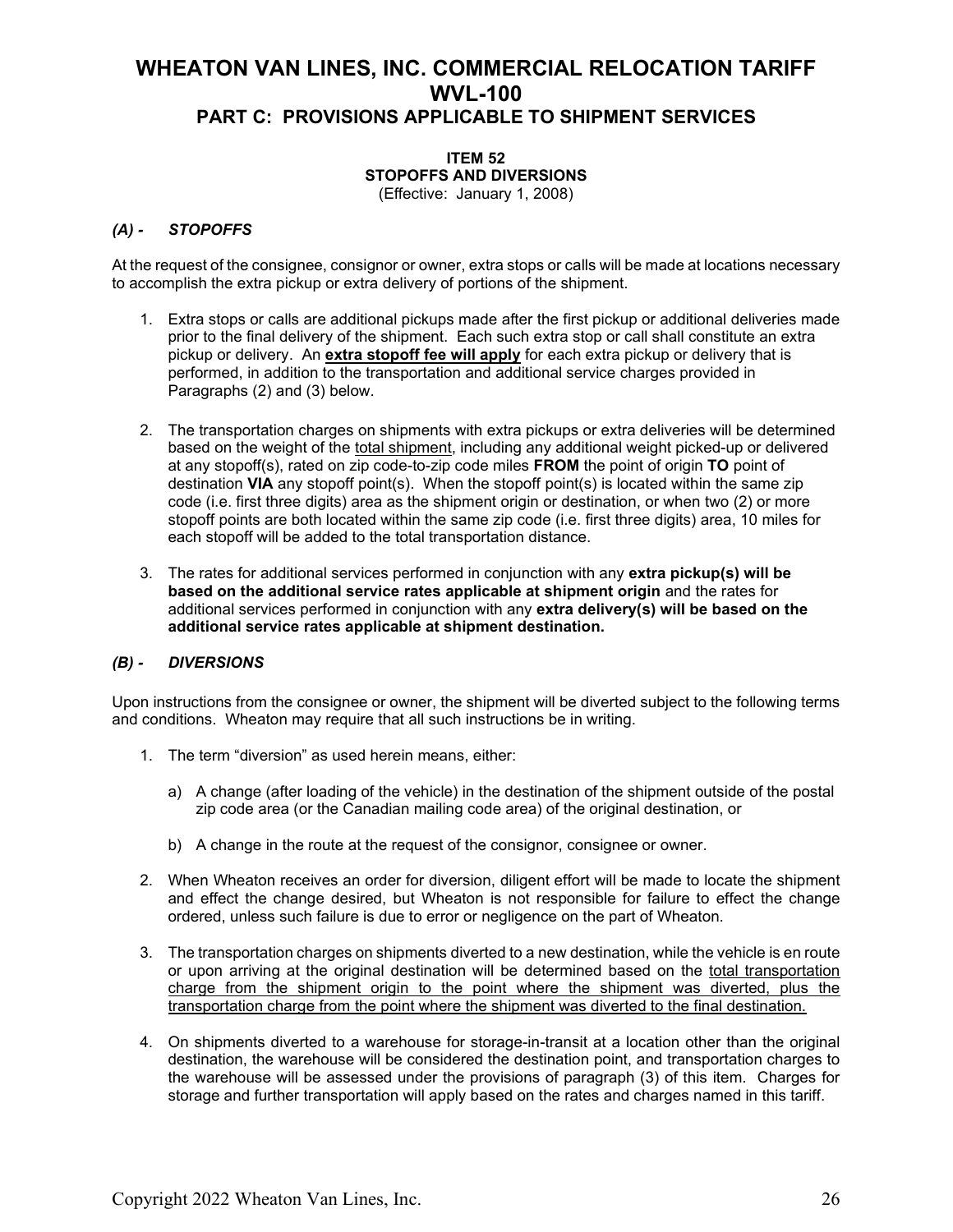### **PART C: PROVISIONS APPLICABLE TO SHIPMENT SERVICES**

5. If instructions are received to divert a shipment that is in storage-in-transit, the shipment will be rated as stated in paragraph (3) of this item. For rating purposes, the location of the storage facility will be considered the diversion point.

#### **ITEM 56 DAY CERTAIN LOADING** (Effective: April 15, 2012)

When requested in writing by the shipper or his agent and after the shipper or his agent have been notified of tariff rates for this service, a specific loading date may be agreed upon between the shipper and Wheaton. Day Certain Loading includes pickup from residence, transportation to Wheaton agent's warehouse, handling into the warehouse, holding, and handling out of the warehouse for further interstate movement; or direct loading by the over-the-road van.

Charge for this service is as provided in Item 159, Pickup and Delivery to/from Storage-In-Transit.

Note 1: This item will not apply if Storage-In-Transit at origin has been ordered. Note 2: This item applies only to shipments described in Paragraph (1) of Item 182, Commodity Description.

#### **ITEM 61 ADDITIONAL PRICE ADJUSTMENT**

(Effective: October 1, 2018 through April 30, 2019)

When "Additional Price Adjustment" is specified and confirmed in writing on the Estimate/Order for Service, Wheaton will provide an additional discount in the amount specified on the Estimate/Order for Service up to a maximum of \$300.00, subject to the following:

- Note 1: Order must be a minimum of 10,000 pounds billed weight.<br>Note 2: Shipment must load on or between the dates of October 1,
- Shipment must load on or between the dates of October 1, 2018 through April 30, 2019.
- Note 3: The application of this item is at the sole discretion of Wheaton and its agents.<br>Note 4: If estimate is "non-binding" or "option binding" and actual weight is determine
- If estimate is "non-binding" or "option binding" and actual weight is determined to be less than 10,000 pounds, customer is liable for the lesser of charges based on (1) actual weight or (2) 10,000 pounds with Additional Price Adjustment.
- Note 5: This item does not apply to shipments moving under the provisions of Item 64 or Item 66.

### **ITEM 62 PEAK SEASON - MINIMUM CHARGE**

(Effective: May 15, 2020)

For shipments loading on or between May 15 and September 15, in lieu of the minimum weight specified in Item 107, shipments transported under the provisions of this tariff weighing less than 2,100 pounds shall be accepted only at a weight of 2,100 pounds and applicable rates and charges based on weight shall be subject to a 2,100 pound minimum.

### **ITEM 63 PICKUP AND DELIVERY SERVICE**

(Effective: January 1, 2022)

Wheaton will provide pickup and delivery services within the agreed upon dates listed on the Bill of Lading. In the event that pickup or delivery is delayed, Wheaton agrees to reimburse the shipper for commercial lodging, 50% of meals and extraordinary expenses incurred by shipper directly related to the delay, up to a maximum of \$100.00 per day.

Wheaton will include an allowance of \$50 per day maximum for auto rental in the case of late delivery of automobiles as an additional extraordinary expense.

Extraordinary expenses are those reasonable expenses which would not otherwise be incurred in the ordinary course of the household move except for the delay. Delay claims for any of the above expenses

Copyright 2022 Wheaton Van Lines, Inc. 27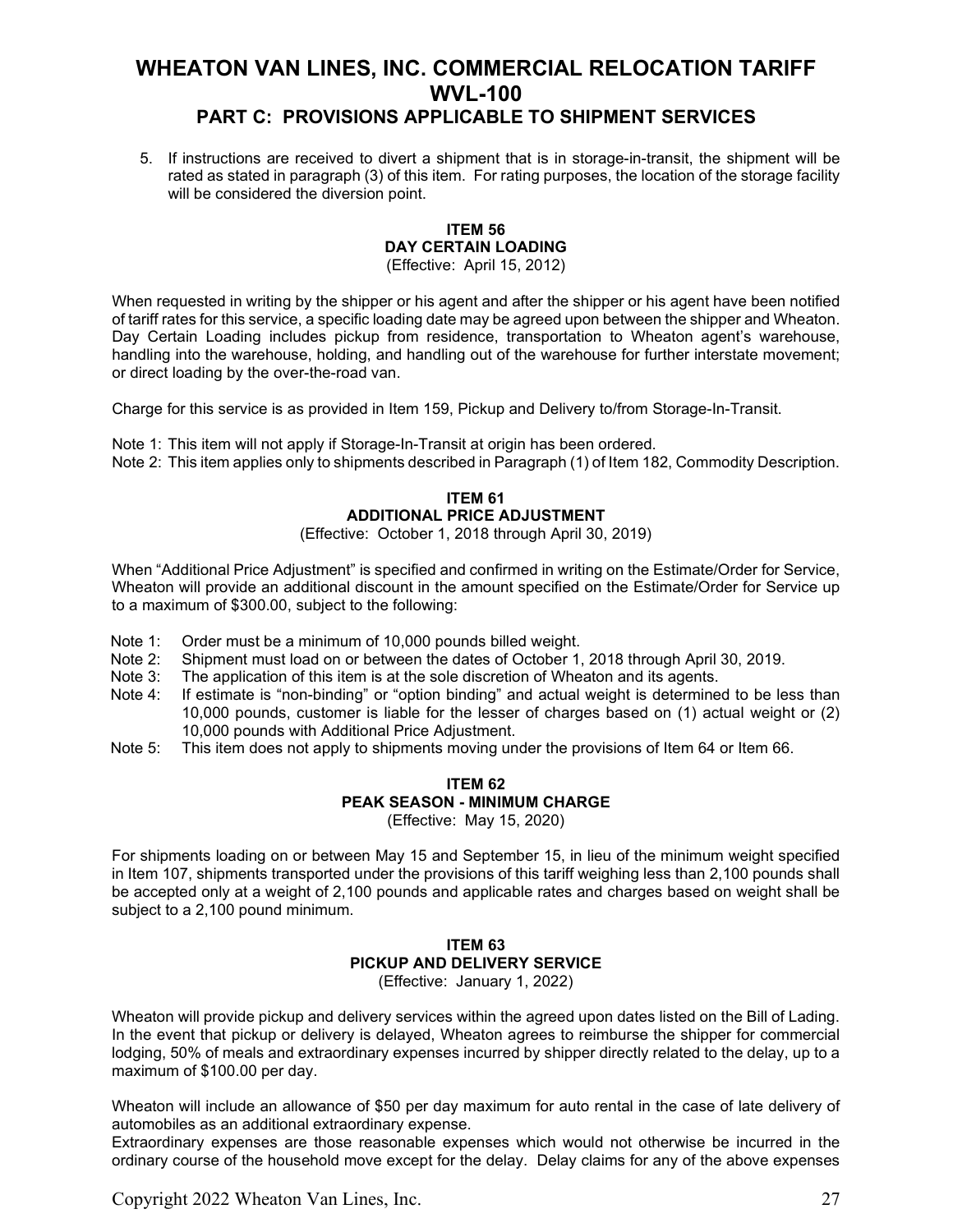### **PART C: PROVISIONS APPLICABLE TO SHIPMENT SERVICES**

**may** need to be substantiated by receipts, at the discretion of Wheaton, prior to payment. The total reimbursement shall not exceed the amount of the discounted and collected transportation charges.

This item is further subject to the following:<br>Note 1: This item applies only to shipment

- Note 1: This item applies only to shipments described in Item 182, Commodity Description.<br>Note 2: This item applies only for shipments with a billed weight of 3.500 pounds or more.
- Note 2: This item applies only for shipments with a billed weight of 3,500 pounds or more.<br>Note 3: This item applies only when shipper submits a written claim for reimbursement an
- This item applies only when shipper submits a written claim for reimbursement and copies of receipts of expenses to Wheaton within 30 days after delivery.
- Note 4: No payment will be made by Wheaton until all transportation charges have been paid by or on behalf of the shipper.
- Note 5: This item applies only to interstate shipments transported between points in the United States (excluding AK and HI).
- Note 6: Late pickup does NOT apply on shipments loaded from storage at origin.
- Note 7: Late delivery reimbursement does NOT apply on shipments delivered to storage at destination.
- Note 8: This item does NOT apply on diverted shipments as described in Item 52, Stopoffs and Diversions.
- Note 9: This item does NOT apply when delay is caused by conditions beyond Wheaton's control, including, but not limited to, circumstances described in Section 2 of Wheaton's Bill of Lading and Item 50, "Impractical Operations" of its applicable tariff.
- Note 10: Reasonable dispatch rules contained in 49 C.F.R 375.103 WILL apply to this item.
- Note 11: When a shipment or portion thereof is lost or destroyed in transit, the provisions of this item will NOT apply to such shipment or portion thereof which cannot be delivered due to such loss or destruction.
- Note 12: This item does NOT apply to any overflow portion of a shipment.
- Note 13: This item does not apply to the purchase of furniture or appliances.

#### **ITEM 64 MOVING PERFORMANCE**

(Effective: September 1, 2021 through April 30, 2022)

Upon request by shipper, prior to loading, and subject to Wheaton's acceptance when the "Moving Performance" program is confirmed in writing on the Estimate/Order for Service for shipments of personal effects, the following services are available when the Order for Service is a minimum of 3,500 pounds and the shipper has elected to purchase Replacement Value Protection\*:

#### **REPLACEMENT VALUE PROTECTION DISCOUNT**

Wheaton shall provide a 15% discount to charges for Item 25, Replacement Value Protection, on eligible shipments.

#### **TRANSPORTATION CHARGE DISCOUNT**

Wheaton shall provide a reduction to transportation charges of \$150 on eligible shipments.

\*Shippers who do not elect to purchase Replacement Value Protection will still be eligible for the \$150 transportation charge discount.

#### **GUARANTEED PICKUP AND DELIVERY**

Wheaton will provide pickup and delivery services within the agreed upon dates listed on the Bill of Lading. In the event that pickup or delivery is delayed, Wheaton agrees to reimburse the shipper \$100 per day, regardless of actual expenses, not to exceed the amount of the discounted collected transportation charges.

#### **CLAIM SETTLEMENT GUARANTEE555**

Wheaton guarantees that claims for lost or damaged goods, for which it is liable, will be settled, or a firm settlement offer made, within 30 days of receipt by Wheaton at its headquarters in Indianapolis, IN, of a completed, fully supported claim. If a completed claim is not resolved, or a firm settlement offer is not made, within 30 days of receipt, Wheaton will pay shipper \$25.00 per day, up to a maximum of \$250.00.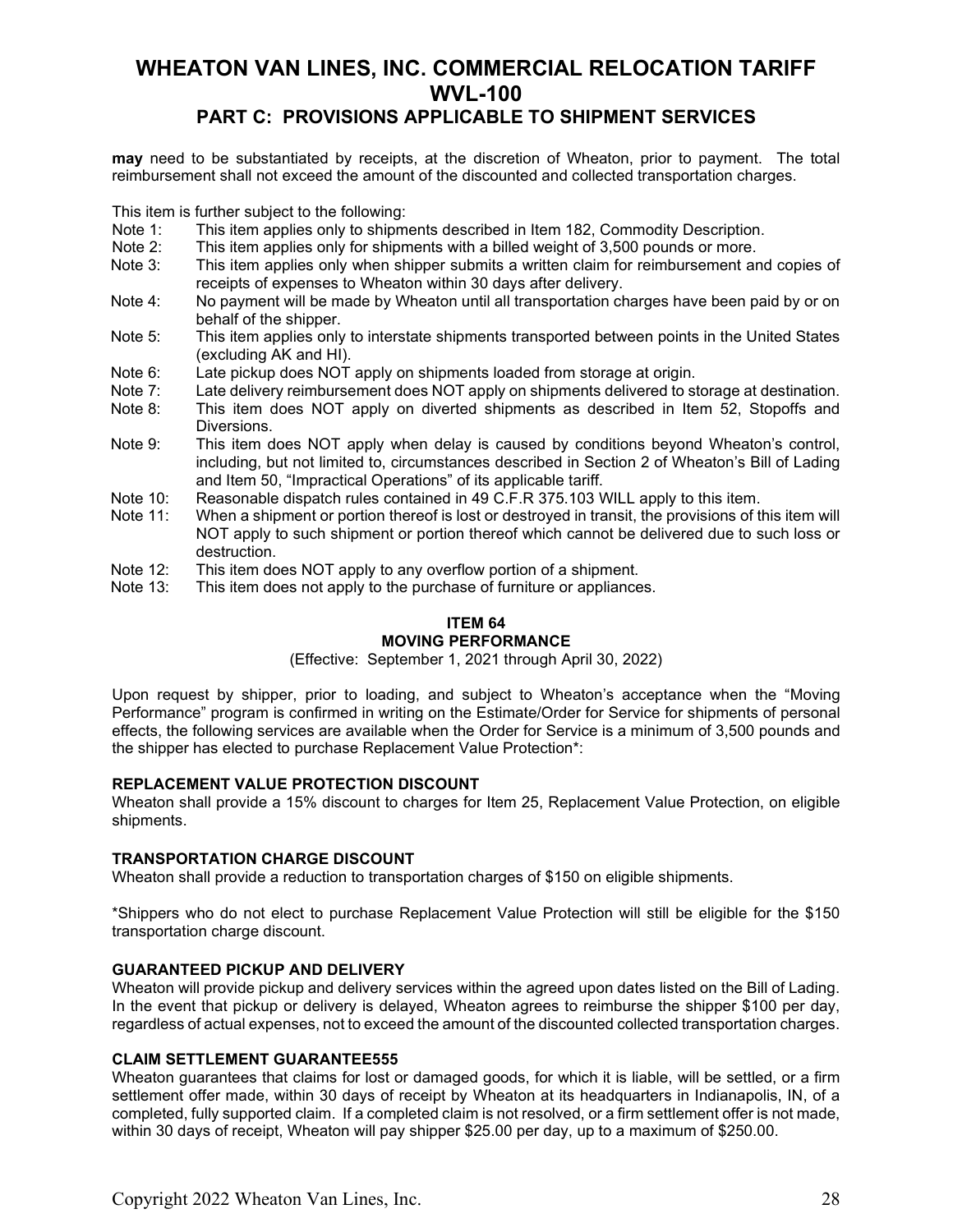### **PART C: PROVISIONS APPLICABLE TO SHIPMENT SERVICES**

This Item is subject to the following:

- Note 1: Shipment must load on or between the dates of September 1, 2021 through April 30, 2022.
- Note 2: The minimum billed weight is 3,500 pounds.<br>Note 3: This item applies only to shipments describe
- Note 3: This item applies only to shipments described in Item 182, Commodity Description.<br>Note 4: This item applies only when shipper submits a written delay claim for reimbur
- This item applies only when shipper submits a written delay claim for reimbursement to Wheaton within 60 days after delivery.
- Note 5: This item applies only to interstate shipments transported between points in the United States (excluding AK and HI).
- Note 6: Late pickup reimbursement does NOT apply on shipments loaded from storage at origin.<br>Note 7: Late delivery reimbursement does NOT apply on shipments delivered to storage at destina
- Note 7: Late delivery reimbursement does NOT apply on shipments delivered to storage at destination.<br>Note 8: This item does NOT apply on diverted shipments as described in Item 52. Stopoffs and
- This item does NOT apply on diverted shipments as described in Item 52, Stopoffs and Diversions.
- Note 9: This item does NOT apply when delay is caused by conditions beyond Wheaton's control, including, but not limited to, circumstances described in Item 50, Impractical Operations.
- Note 10: When a shipment or portion thereof is lost or destroyed in transit, the provisions of this item will NOT apply to such shipment, or portion thereof, which cannot be delivered due to such loss or destruction.
- Note 11: This item does NOT apply to any overflow portion of a shipment.<br>Note 12: No payment will be made by Wheaton until all transportation chain
- No payment will be made by Wheaton until all transportation charges have been paid by or on behalf of the shipper.
- Note 13: Item 63 (Pickup and Delivery Service) and Item 70 (New Beginnings Program) do NOT apply when shipments move under this provision.

#### **ITEM 66 MOVE MANAGEMENT SERVICES** (Effective: May 15, 2018)

Upon request by shipper prior to loading, subject to Wheaton's acceptance, and when confirmed in writing on the Estimate/Order for Service for shipments of personal effects, Wheaton will provide transportation and/or accessorial move management services.

Note: Item 140, Rates for Uniquely Assigned Shippers, does not apply.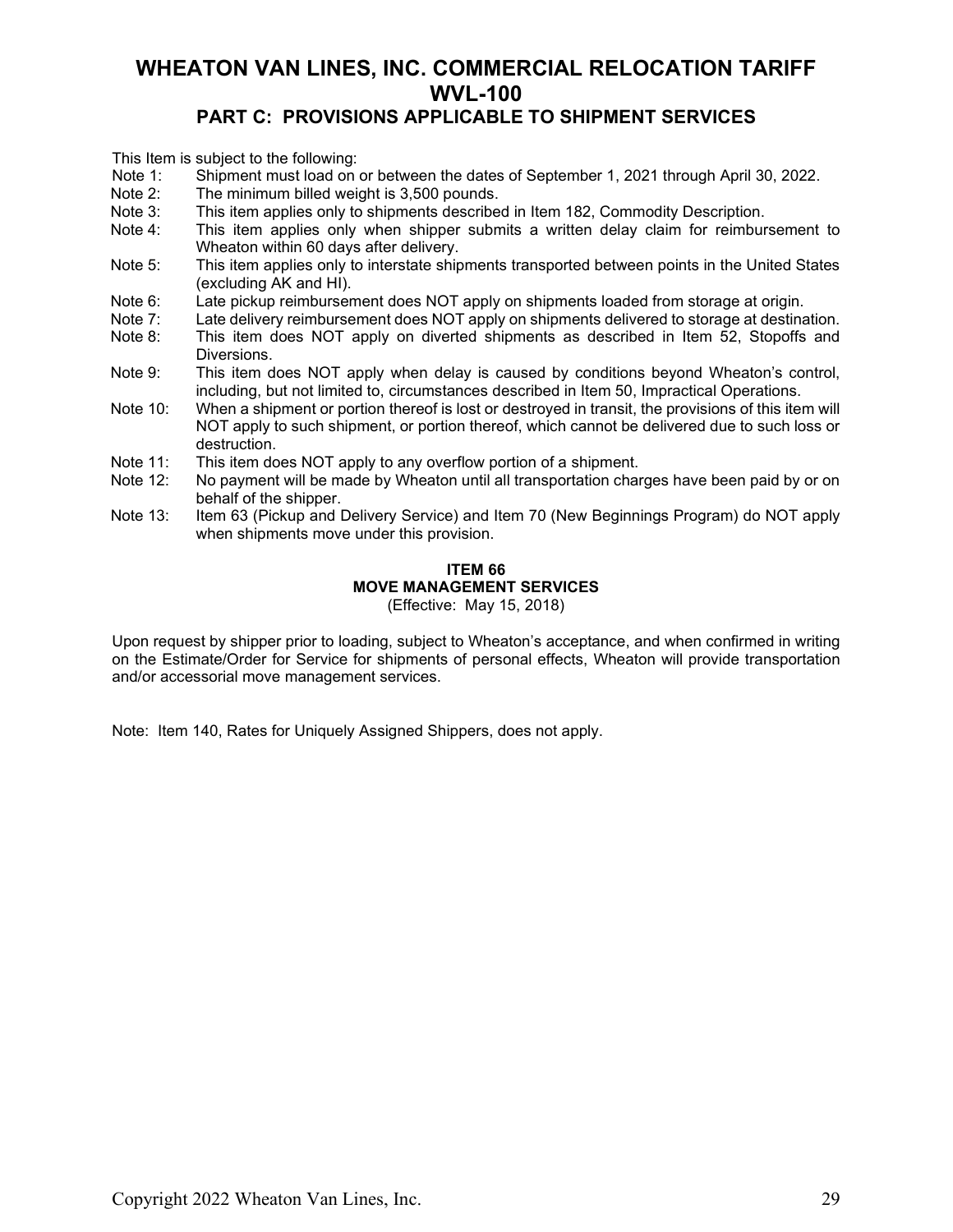### **ITEM 70 NEW BEGINNINGS PROGRAM**

(Effective: January 1, 2022)

Upon request by shipper, prior to loading, and subject to Wheaton's acceptance when the New Beginnings Program is confirmed in writing on the Estimate/Order for Service for shipments of personal effects when transported for persons 50 years of age and older, the following services are available:

#### **CLAIM SETTLEMENT GUARANTEE**

Wheaton guarantees that claims for lost or damaged goods, for which it is liable, will be settled, or a firm settlement offer made, within 30 days of receipt by Wheaton at its headquarters in Indianapolis, IN, of a completed, fully supported claim. If a completed claim is not resolved, or a firm settlement offer is not made, within 30 days of receipt, Wheaton will pay shipper \$25.00 per day, up to a maximum of \$250.00.

#### **REPLACEMENT VALUE PROTECTION DISCOUNT**

Wheaton shall provide a reduction to charges for Item 25, Replacement Value Protection, of fifty dollars (\$50.00).

#### **HOTEL ROOM DISCOUNT**

A discount on Choice Hotel rooms is available.

#### **GUARANTEED PICKUP AND DELIVERY**

Wheaton will provide pickup and delivery services within the agreed upon dates listed on the Bill of Lading. In the event that pickup or delivery is delayed, in lieu of Item 64, Wheaton agrees to reimburse the shipper \$100 per day, regardless of actual expenses, not to exceed the amount of the discounted collected transportation charges, subject to the following:

- Note 1: This item applies only to shipments described in Item 182, Commodity Description.<br>Note 2: This item applies only when shipper submits a written delay claim for reimbur
- This item applies only when shipper submits a written delay claim for reimbursement to Wheaton within 60 days after delivery.
- Note 3: This item applies only to interstate shipments transported between points in the United States (excluding AK and HI).
- Note 4: Late pickup does NOT apply on shipments loaded from storage at origin.<br>Note 5: Late delivery reimbursement does NOT apply on shipments delivered to st
- Note 5: Late delivery reimbursement does NOT apply on shipments delivered to storage at destination.<br>Note 6: This item does NOT apply on diverted shipments as described in Item 52. Stopoffs and
- This item does NOT apply on diverted shipments as described in Item 52, Stopoffs and Diversions.
- Note 7: This item does NOT apply when delay is caused by conditions beyond Wheaton's control, including, but not limited to, circumstances described in Item 50, Impractical Operations.
- Note 8: When a shipment or portion thereof is lost or destroyed in transit, the provisions of this item will NOT apply to such shipment or portion thereof which cannot be delivered due to such loss or destruction.
- Note 9: This item does NOT apply to any overflow portion of a shipment when the overflow weight represents less than 20% of the total shipment weight and contains non-essential items (possessions not needed to maintain day-to-day housekeeping during the period of time between delivery of the main portion of the shipment and delivery of the overflow).
- Note 10: Item 63 (Pickup and Delivery Service) does NOT apply when shipments move under this provision.

Verification of the age of the shipper must be furnished to Wheaton or to Wheaton's agent prior to the signing of an order for service applicable to the shipment.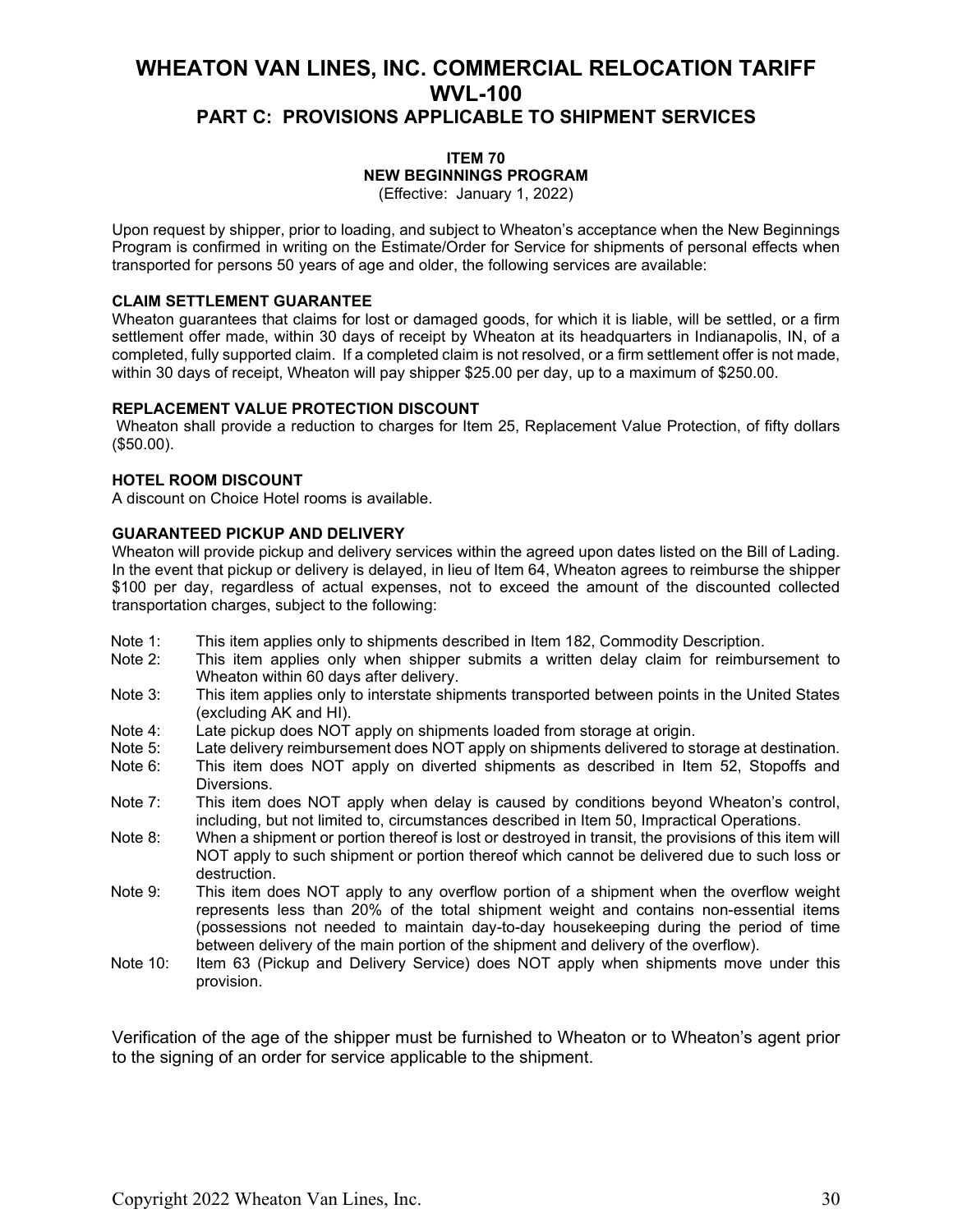### **ITEM 72 PEACE OF MIND PRICE**

(Effective: September 1, 2017)

Upon request by shipper prior to loading, subject to Wheaton's acceptance, and when confirmed in writing on the Estimate/Order for Service for shipments of personal effects, Wheaton will provide a "Peace of Mind Price" for transportation and accessorial services as defined in this item.

- 1. Rates and charges will not apply for the following services performed at destination residence:
	- a. Item 51 Shuttle Service
	- b. Item 125, Part A Extra Labor
	- c. Item 127 Overtime Loading and Unloading Service (Excluding Saturdays, Sundays and Holidays)

This Item is subject to the following:

- Note 1: This item applies only to shipments described in Item 182, Commodity Description.<br>Note 2: This item applies only to interstate shipments transported between points in the o
- This item applies only to interstate shipments transported between points in the continental United States (excludes AK and HI).
- Note 3: This item does not apply on diverted shipments as described in Item 52, Stopoffs and Diversions, and does not apply on shipments moving 200 miles or less.
- Note 4: This item does not apply on shipments moving under the provisions of Item 80, Priority Relocation Service.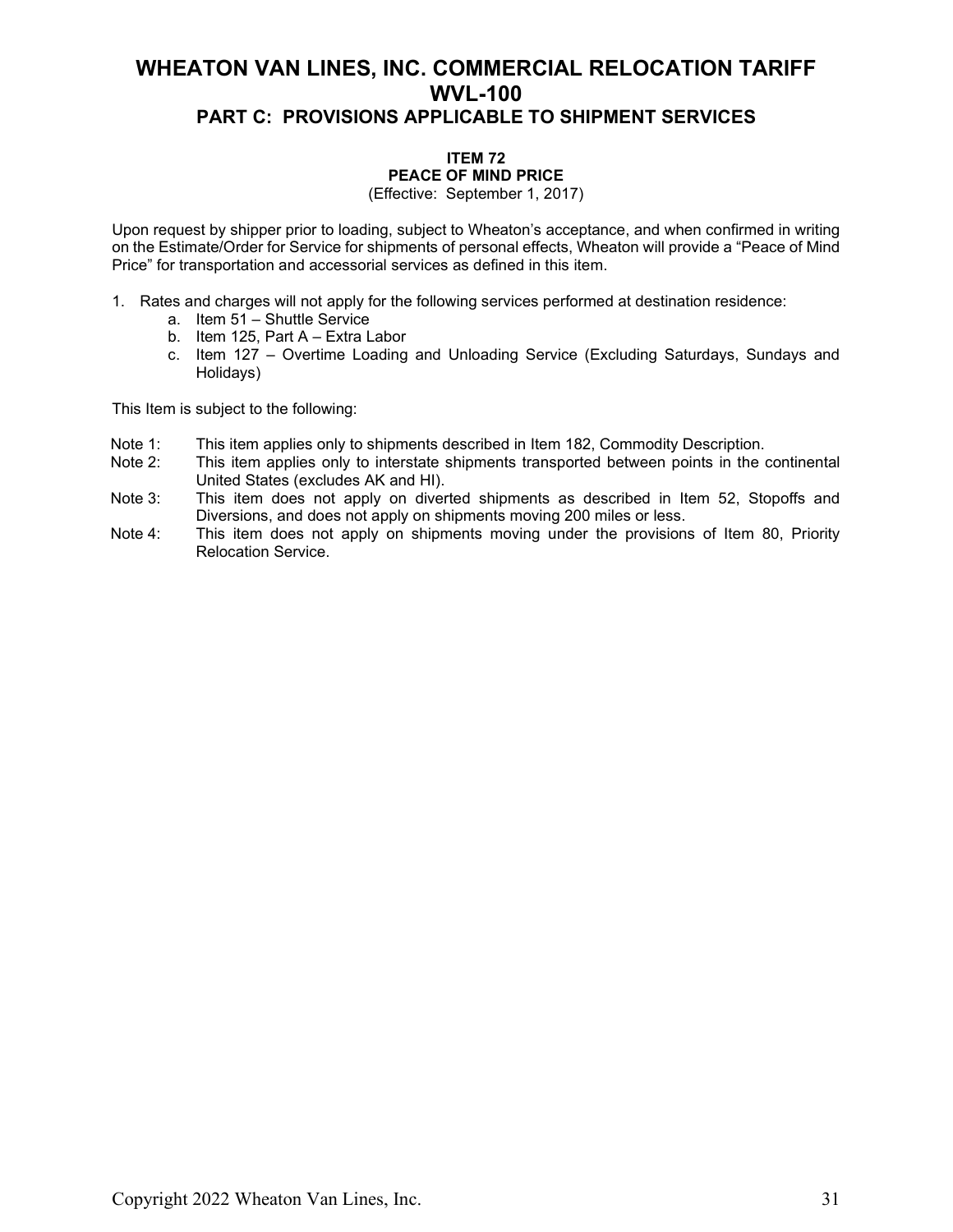#### **ITEM 80 Priority Relocation Service** (Effective: January 1, 2022)

Upon request by shipper and when specified and confirmed in writing on the Estimate/Order for Service, Wheaton will provide Priority Relocation Service (PRS) for qualified shipments to selected destination areas

within the 48 continental United States. Transportation charges include the loading of the shipment at the point of origin, transportation to the point of destination and the unloading of the shipment at destination. Charges may also include packing and unpacking service when requested and confirmed in writing on the Estimate/Order For Service. The transportation charges apply for the interstate transportation of household goods between points in the United States, excluding Alaska and Hawaii. Transportation charges are based on a per hundred weight rate (dollars/cwt). The transportation charges do not include other additional services.

- NOTE 1: Shipments transported under the provisions of this Item weighing less than 2,100 pounds shall be accepted only at a weight of 2,100 pounds and applicable rates and charges shall be subject to a 2,100 pound minimum.
- NOTE 2: Shipments transported under the provisions of this Item may not be accepted if the estimated weight exceeds 6,000 pounds.
- NOTE 3: Shipments must include only articles that are amenable to containerization or an agreed upon resolution and charge must be specified and confirmed in writing on the Estimate/Order for Service for those articles that cannot be containerized.
- NOTE 4: PRS agreements will be transported pursuant to a Firm Binding Estimate. Transportation must commence within 30 days of the date the estimate is provided to the shipper.
- NOTE 5: PRS agreements are subject to a charge of \$1,000.00 per hundred weight. Item 140, Rates for Uniquely Assigned Shippers, applies.
- NOTE 6: Wheaton will provide pickup and delivery services within the agreed upon dates listed on the Bill of Lading. In the event that pickup or delivery is delayed, Wheaton agrees to reimburse the shipper \$100 per day, regardless of actual expenses, not to exceed the amount of the collected transportation charges, subject to the following:
	- A. Transportation of containers will be provided by a third party interstate motor carrier.
	- B. Destination services may be provided by a third party service provider.
	- C. This item applies only to shipments described in Item 182, Commodity Description.
	- D. This item applies only when shipper submits a written claim for reimbursement for delay to Wheaton within 60 days after delivery.
	- E. Late pickup does NOT apply on shipments loaded from storage at origin.
	- F. Late delivery reimbursement does NOT apply on shipments delivered to storage at destination.
	- G. This item does NOT apply when delay is caused by conditions beyond carrier's control, including, but not limited to, circumstances described in Item 50, Impractical Operations.
	- H. When a shipment or portion thereof is lost or destroyed in transit, the provisions of this item will NOT apply to such shipment or portion thereof which cannot be delivered due to such loss or destruction.
	- I. No payment for delay will be made by Wheaton until all transportation charges have been paid by or on behalf of the shipper.
- NOTE 7: The following tariff items shall not apply when service is ordered under this provision:
	- A. Item 52 (Stopoffs and Diversions)
	- B. Item 63 (Pickup and Delivery Service)
	- C. Item 64 (Change Never Felt So Good Relocation Program)
	- D. Item 70 (New Beginnings Program)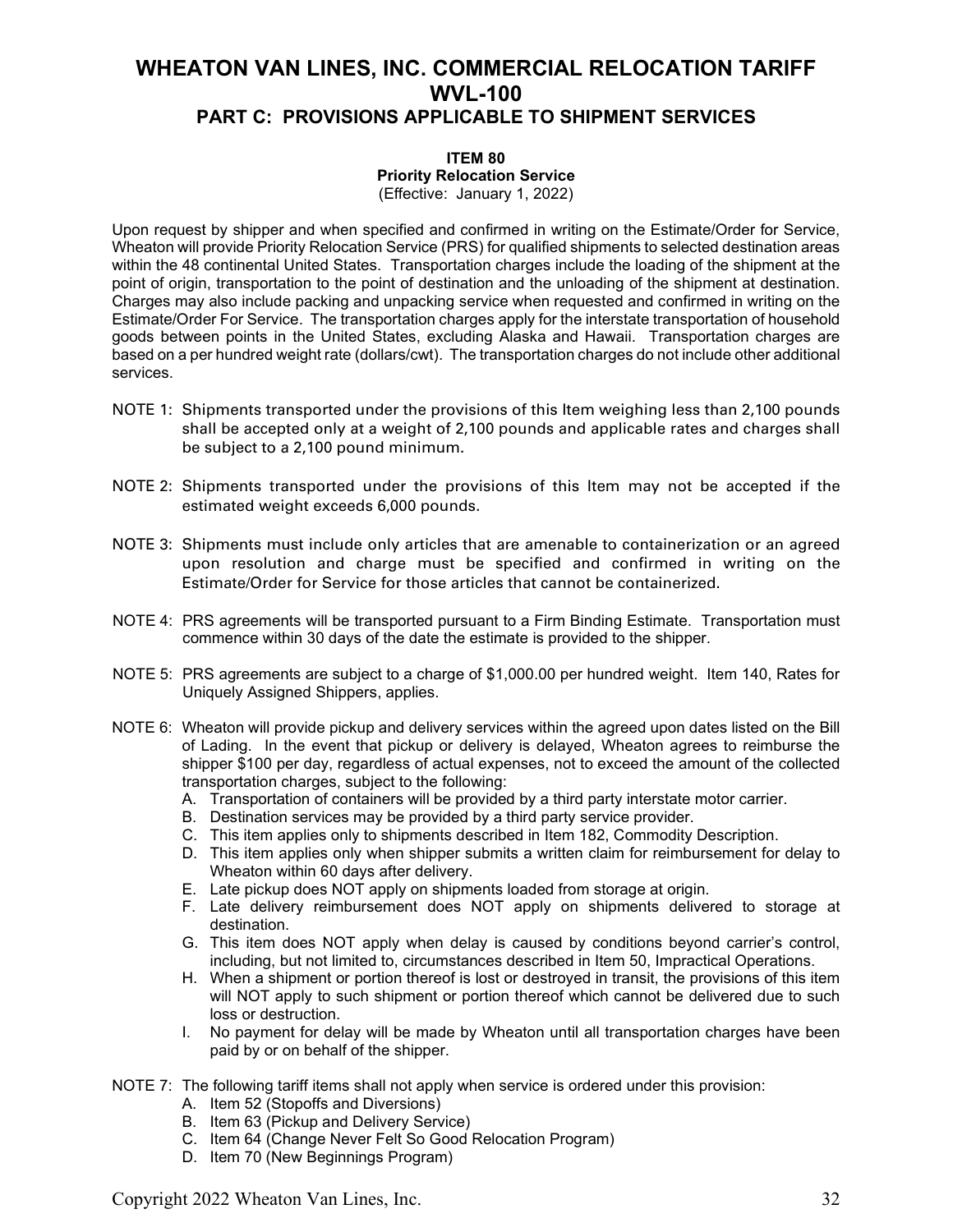### **PART C: PROVISIONS APPLICABLE TO SHIPMENT SERVICES**

- E. Item 107 (Minimum Charge)
- F. Item 109 (Service Charges Based on Minimum Weight or Minimum Volume)
- G. Item 112 (B) (Weight Additives)
- H. Item 115 (Fuel Cost Price Adjustment) (Surcharge)
- NOTE 8: Shipments transported under the provisions of this Item must deliver in the proximity of one of the below cities:

| City                    | <b>State</b> | City            | <b>State</b> |
|-------------------------|--------------|-----------------|--------------|
| Birmingham              | <b>AL</b>    | St. Louis       | <b>MO</b>    |
| Mobile                  | <b>AL</b>    | Jackson         | <b>MS</b>    |
| Montgomery              | AL           | Charlotte       | <b>NC</b>    |
| Little Rock             | <b>AR</b>    | Raleigh         | <b>NC</b>    |
| Phoenix                 | AZ           | Lincoln         | <b>NE</b>    |
| Tucson                  | <b>AZ</b>    | Omaha           | <b>NE</b>    |
| Anaheim                 | CA           | Albuquerque     | <b>NM</b>    |
| Los Angeles             | CA           | Las Vegas       | <b>NV</b>    |
| Sacramento              | CA           | Reno            | <b>NV</b>    |
| San Diego               | CA           | Albany          | <b>NY</b>    |
| San Francisco           | CA           | <b>New York</b> | <b>NY</b>    |
| San Jose                | CA           | Rochester       | <b>NY</b>    |
| <b>Colorado Springs</b> | CO           | Syracuse        | <b>NY</b>    |
| Denver                  | CO           | Cincinnati      | OH           |
| Hartford                | <b>CT</b>    | Cleveland       | OH           |
| Washington              | DC           | Columbus        | OH           |
| Jacksonville            | <b>FL</b>    | Dayton          | <b>OH</b>    |
| Miami                   | FL.          | Oklahoma City   | OK           |
| Orlando                 | <b>FL</b>    | Tulsa           | OK           |
| Tampa                   | <b>FL</b>    | Portland        | <b>OR</b>    |
| West Palm Beach         | <b>FL</b>    | Philadelphia    | PA           |
| Atlanta                 | GA           | Pittsburg       | PA           |
| Des Moines              | IA           | Columbia        | <b>SC</b>    |
| <b>Boise</b>            | ID           | Knoxville       | <b>TN</b>    |
| Chicago                 | IL           | Memphis         | <b>TN</b>    |
| Indianapolis            | IN           | Nashville       | <b>TN</b>    |
| Wichita                 | KS           | Austin          | <b>TX</b>    |
| Lexington               | KY           | <b>Dallas</b>   | <b>TX</b>    |
| Louisville              | KY           | El Paso         | <b>TX</b>    |
| <b>Baton Rouge</b>      | LA           | Houston         | ТX           |
| <b>New Orleans</b>      | LA           | San Antonio     | <b>TX</b>    |
| <b>Boston</b>           | MA           | Salt Lake City  | UT           |
| <b>Baltimore</b>        | <b>MD</b>    | Norfolk         | VA           |
| Detroit                 | MI           | Seattle         | WA           |
| Lansing                 | MI           | Madison         | WI           |
| Minneapolis             | MN           | Milwaukee       | WI           |
| Kansas City             | <b>MO</b>    |                 |              |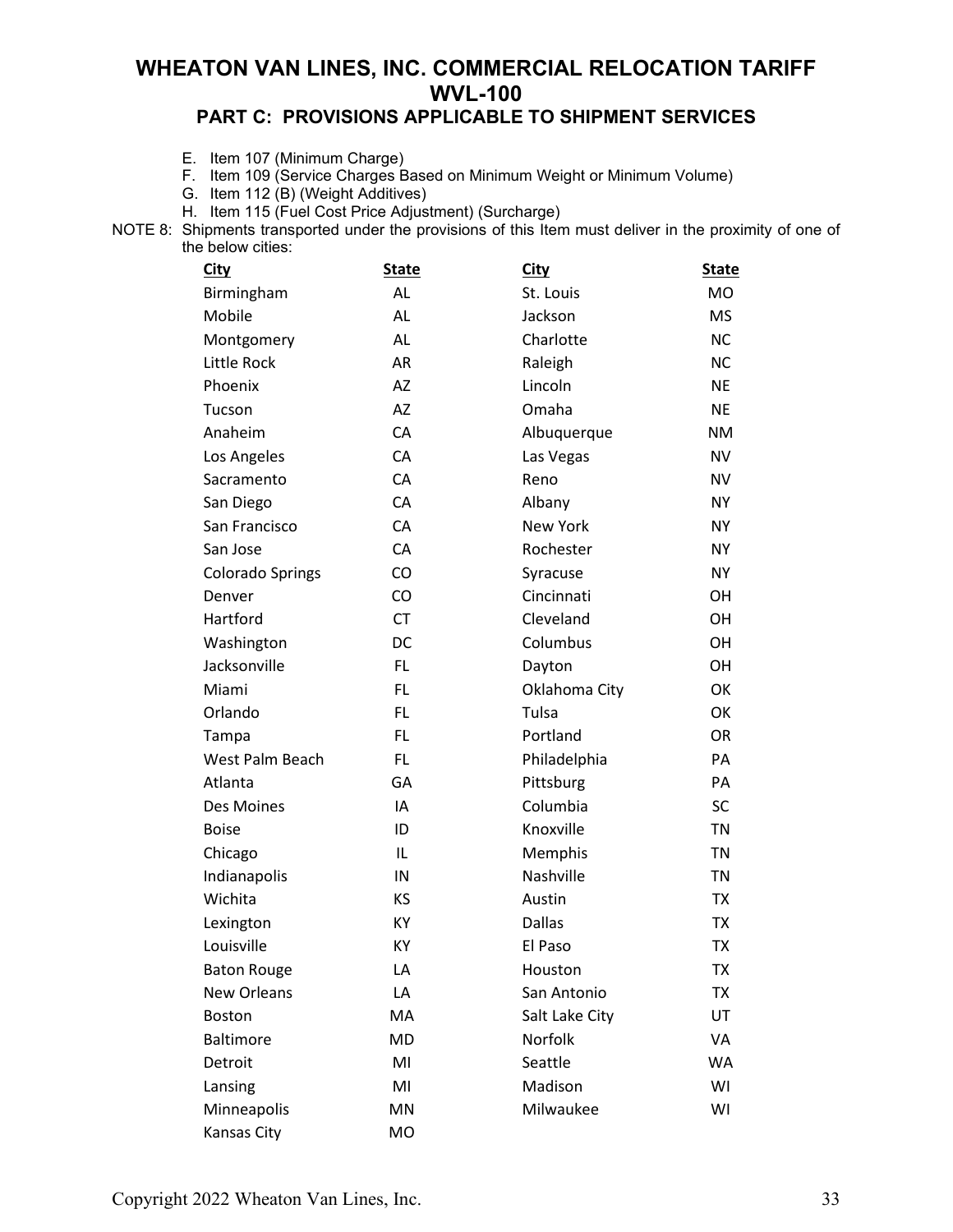### C **ITEM 100 APPLICATION OF TRANSPORTATION CHARGES**

(Effective: June 15,2022)

- 1. The Transportation Charges in this tariff:
	- Include the loading of the shipment at the point of origin, transportation to the point of destination and the unloading of the shipment at destination, which may be into storage-in-transit. (See Item 151).
	- Include a Remote Service Fee in some locations.
	- Include a Toll Surcharge in some locations.
	- May include a small shipment charge, large shipment charge and/or mileage fee.
	- May include a Seasonal Rate Adjustment.
	- Do not include any of the other Additional Services provided under this tariff.
- 2. The Seasonal Rate Adjustment portion of the Transportation Charges applies on a seasonal and regional basis. Higher Seasonal Rate Adjustment charges may apply on shipments loading during periods of high regional demand.
- 3. The Transportation Charges apply for the transportation of household goods between points in the United States and Canada as provided for in Item 4 of the tariff. The Transportation Charges apply between US postal zip codes and between US postal zip codes and Canadian postal codes. In order to display all of the thousands of possible zip code and postal code combinations, **the charges are contained in the electronic software portion of the tariff** rather than a paper format.

#### **ITEM 103 APPLICATION OF CHARGE PROVISIONS** (Effective: January 1, 2008)

- 1. The tariff charges apply for shipments of Household Goods.
- 2. The Transportation Charges and Additional Service Charges apply without additional valuation charges when the shipment is released to a value not exceeding 60 cents per pound per article. When the shipment is released or declared at a valuation greater than 60 cents per pound per article, the valuation charges shown in Item 25 will apply in addition to the other applicable tariff charges.
- 3. If the United States or the Canadian Postal Service changes a three-digit code area of a postal zip code or a Canadian Postal Code after the effective date of this tariff, the old 3-digit code area shall be used for rating purposes until a new corresponding 3-digit code area is incorporated into a revised edition or a supplement to this tariff, including the electronic software portion.
- 4. The Transportation Charges apply based on the actual weight of the shipment plus the weight additives named in Item 112, when applicable, subject to the minimum weights provided in the rules of the tariff.
- 5. For Canadian shipments, the Transportation Charges include customs clearance but do not include storage-in-transit, brokerage fees or the cost of any other services required to be performed by third persons. If customs clearance requires that any cargo be unloaded/reloaded on the vehicle, such service will be provided by Wheaton at the Labor rates in Item 125. When shipments move in bond, the charge for Waiting Time, Item 125, will apply while holding the shipment pending the arrival of Customs Officials for clearance prior to delivery or the shipment may be placed in storage-in-transit at the option of Wheaton. Bonded storage service will be provided at the shipper's request, subject to the charges named in the tariff software, in addition to the charges provided in Item 157.
- 6. The Transportation Charges on Canadian shipments requiring United States Customs clearance at a point other than final destination will be assessed on the mileage from origin to final destination via the required United States Customs clearance point.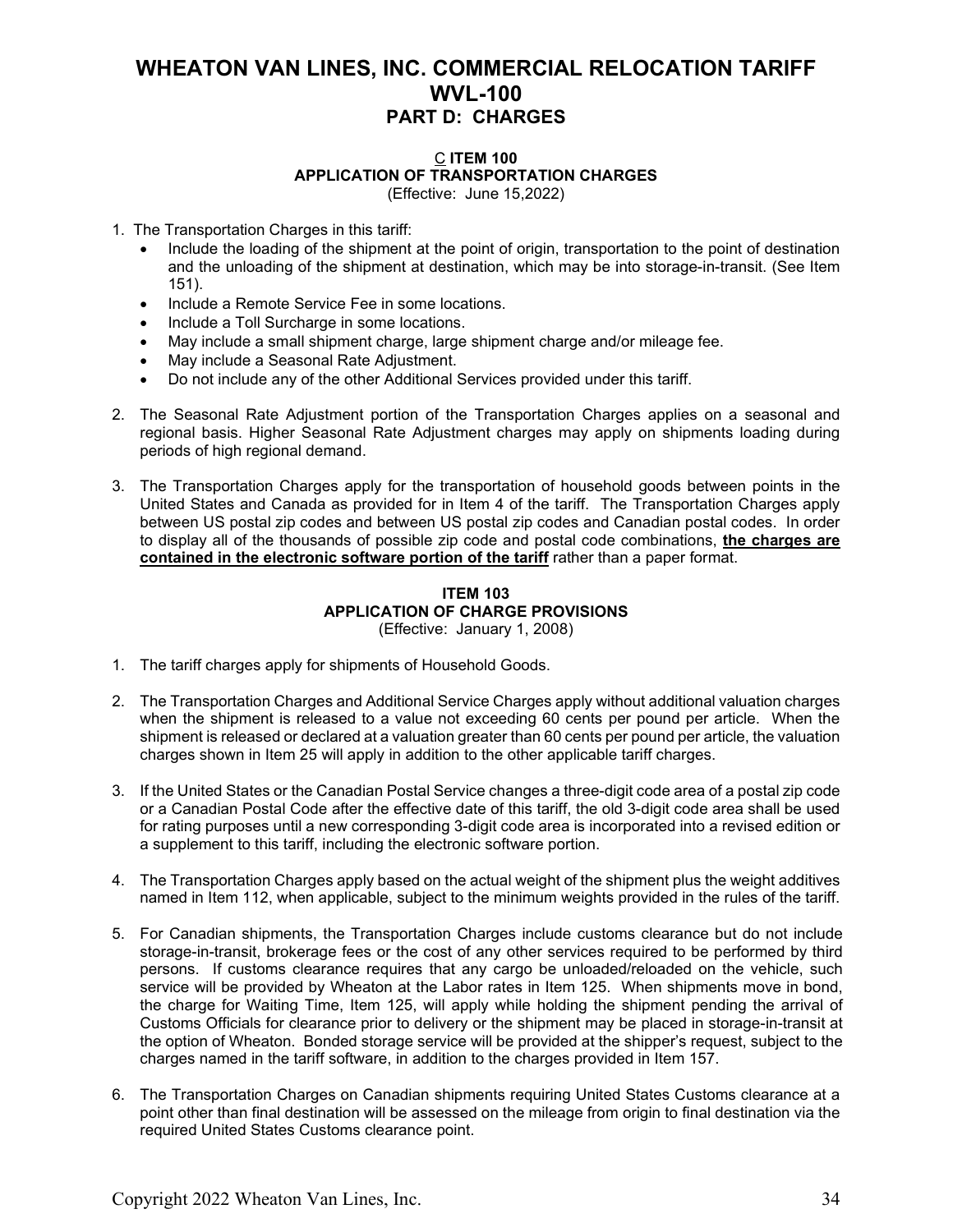- 7. The Transportation Charges in the tariff also apply BETWEEN points in the 48 contiguous United States (including the District of Columbia) AND points in Alaska (via motor-water-motor routes or via all-motor routes) as provided for in the software (as selected by the tariff user, based on the actual mode of transport).
- 8. Extra stops or calls (also referred to as "Stopoffs") are additional pickups made after the first pickup or additional deliveries made prior to the final delivery of the shipment. Each such extra stop or call shall constitute an extra pickup or delivery. The Transportation Charges on shipments with extra pickups or extra deliveries will be determined based on the weight of the **total shipment**, including any additional weight picked-up or delivered at any stopoff(s), rated on zip code-to-zip-code miles **FROM** the point of origin **TO** point of destination **VIA** any stopoff point(s).
- 9. The Additional Service Charges for services performed in conjunction with any **extra pickup(s) will be based on the Additional Service Charges applicable at shipment origin** and the Additional Service Charges for services performed in conjunction with any **extra delivery(s) will be based on the Additional Service Charges applicable at shipment destination.**

#### **ITEM 107 MINIMUM CHARGE** (Effective: January 1, 2021)

Except as may be otherwise specifically provided for in this tariff, or as amended, shipments transported under the provisions of this tariff weighing less than 1,500 pounds shall be accepted only at a weight of 1,500 pounds and applicable rates and charges based on weight shall be subject to 1,500 pound minimum.

All shipments are subject to weighing provisions as provided in Item 38.

#### **ITEM 109 SERVICE CHARGES BASED ON MINIMUM WEIGHT OR MINIMUM VOLUME** (Effective: January 1, 2008)

- 1. When service charges for shipments of individual shippers as described in Item 182 of this tariff are based on minimum weights or volume, Wheaton must indicate on the order for service the minimum weight or volume - base rate, and the minimum charges applicable to the shipment.
- 2. If Wheaton fails to comply with the provisions of paragraph (1) of this item, the minimum weight or volume provisions will not apply, and in lieu thereof, the actual weight or actual volume of the shipment will be used to determine the applicable transportation charges.

#### **ITEM 112**

#### **LIGHT AND BULKY ARTICLE CLASSIFICATIONS AND WEIGHT ADDITIVES**

(Effective: May 15, 2018)

When a shipment includes light or bulky articles as listed below, an additional loading and unloading charge or weight additive will apply, subject to the terms of this item.

Exception: Bulky article charge or weight additive does not apply to articles capable of being safely hand-carried by one person and/or transported in standard containers as listed in Item 120, Container Service.

#### *(A) - BULKY ARTICLE CHARGES:*

- 1) AUTOMOBILES, PICKUP TRUCKS (with or without mounted camper shells), SPORT UTILITY VEHICLES, VANS, DUNE BUGGIES and OTHER SPECIALTY MOTOR VEHICLES, any type or size
- 2) MOTORCYCLES, MOTORBIKES, GO-CARTS, THREE OR FOUR-WHEEL ALL TERRAIN VEHICLES, SNOWMOBILES, MOTORIZED GOLF CARTS, RIDING MOWERS, TRACTORS,

Copyright 2022 Wheaton Van Lines, Inc. 35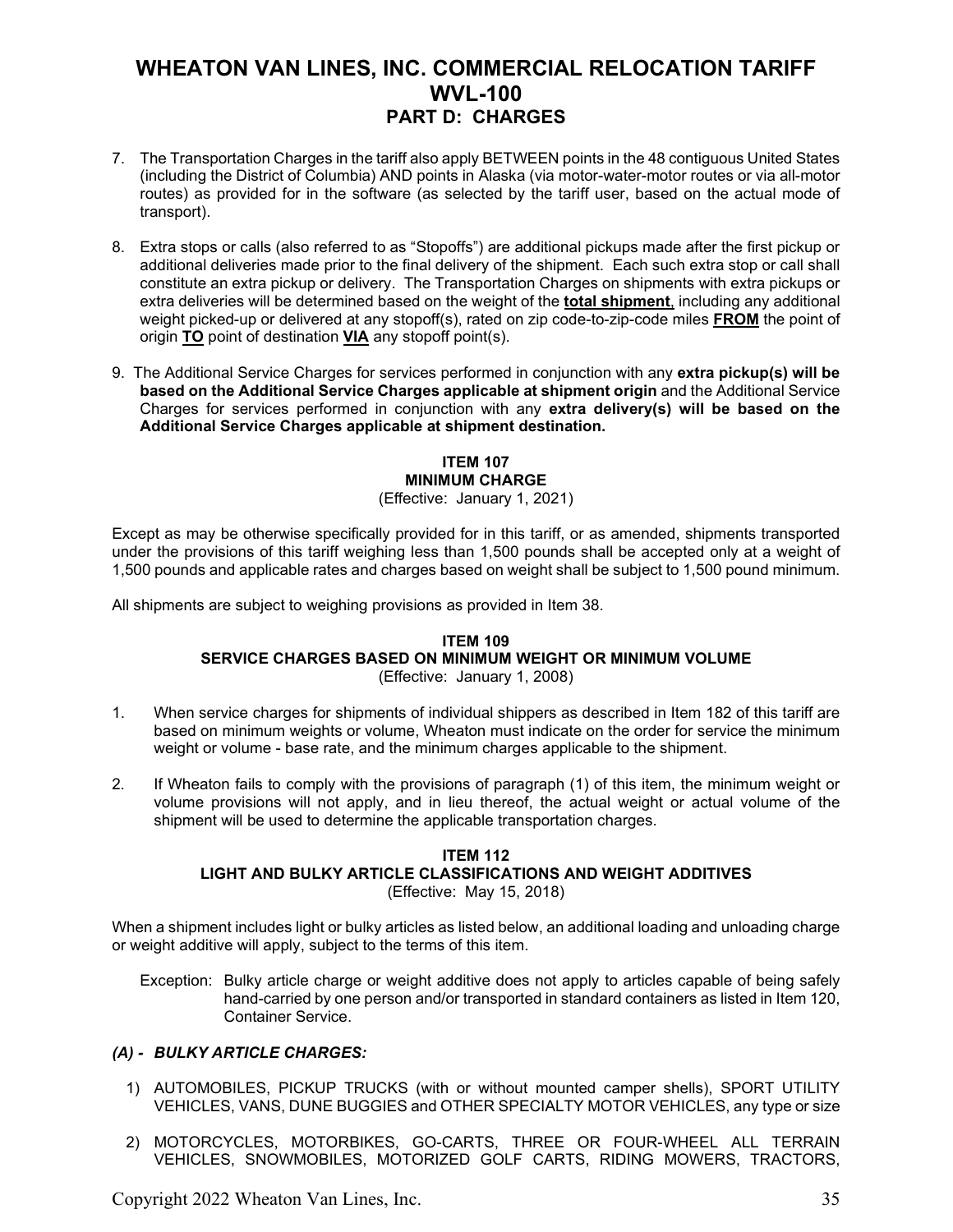TRAILERS (including pop-up trailers) (excluding boat trailers, horse trailers, travel camper trailers, utility trailers and mini-mobile homes, see Weight Additives below) and FARM IMPLEMENTS or EQUIPMENT, any type or size

- 3) CANOES, DINGHIES, JET SKIS, KAYAKS, ROWBOATS, SCULLS, SKIFFS and WINDSURFERS, measuring less than 14 feet in length (over 14 feet, see Weight Additives below) Note: When mounted on trailer, bulky article charge will apply twice (i.e. once for each article named and once for each trailer).
- 4) PLAY HOUSES, DOLL HOUSES, TOOL SHEDS, UTILITY SHEDS, ANIMAL KENNELS or HOUSES (Transported set-up, not dismantled)
- 5) BATH TUBS, HOT TUBS, SPAS, WHIRLPOOL BATHS and JACUZZIS, measuring less than 65 cubic feet in dimension (Transported set-up, not dismantled)
- 6) LARGE-SCREEN PROJECTION TELEVISIONS, 40 inches and over
- 7) ORGANS, PIANOS AND HARPSICHORDS charges apply and are determined by size of article and shipment weight:
	- a) PIPE ORGANS, PIANOS and HARPSICHORDS of 45 inches or less in height
	- b) PIANOS, ORGANS and HARPSICHORDS in excess of 45 inches in height
	- c) GRAND PIANOS, 5 to 6 feet in length
	- d) GRAND PIANOS, over 6 feet in length
		- i. When a PIANO or ORGAN is valued in excess of \$0.60 per pound, Wheaton may arrange for pickup at origin by a piano or organ "dealer" for preparation for shipment to destination via Wheaton. Wheaton may deliver the PIANO or ORGAN to a piano or organ "dealer" at destination for servicing and final delivery to the shipper's residence.
		- ii. Charges for the "dealer" (third party) will be in addition to all other lawful rates and charges and will be shown as Advanced Charges (Item 129).
- 8) SAFES charges apply and are determined by weight, location (first floor versus other than first floor), accessibility and third party service requirements and charges.
	- a) SAFES weighing less than 300 pounds, no additional labor or third party service required
	- b) SAFES weighing 300 500 pounds, handling service fee applies
	- c) SAFES weighing 501 750 pounds, handling service fee applies or third party service charge applies if other than first floor location and/or inadequate accessibility
	- d) SAFES weighing over 750 pounds, third party service charge applies
		- i. Charges for the third party service will be in addition to all other lawful rates and charges and will be shown as Advanced Charges (Item 129).

#### *(B) - WEIGHT ADDITIVES:*

- 1. Subject to weight additive of 700 pounds:
	- a) BATH TUBS, HOT TUBS, SPAS, WHIRLPOOL BATHS and JACUZZIS, measuring 65 cubic feet and over in dimension (Transported set-up, not dismantled) (See Note 5)
	- b) BOATS AND SAILBOATS, measuring less than 14 feet in length
	- c) CAMPER SHELLS, any size, not mounted
	- d) CANOES, DINGHIES, JET SKIS, KAYAKS, ROWBOATS, SCULLS, SKIFFS and WINDSURFERS, measuring 14 feet and over in length
- 2. Subject to weight additive of 1600 pounds:
	- a) UTILITY TRAILERS, BOAT AND SAILBOAT TRAILERS, any length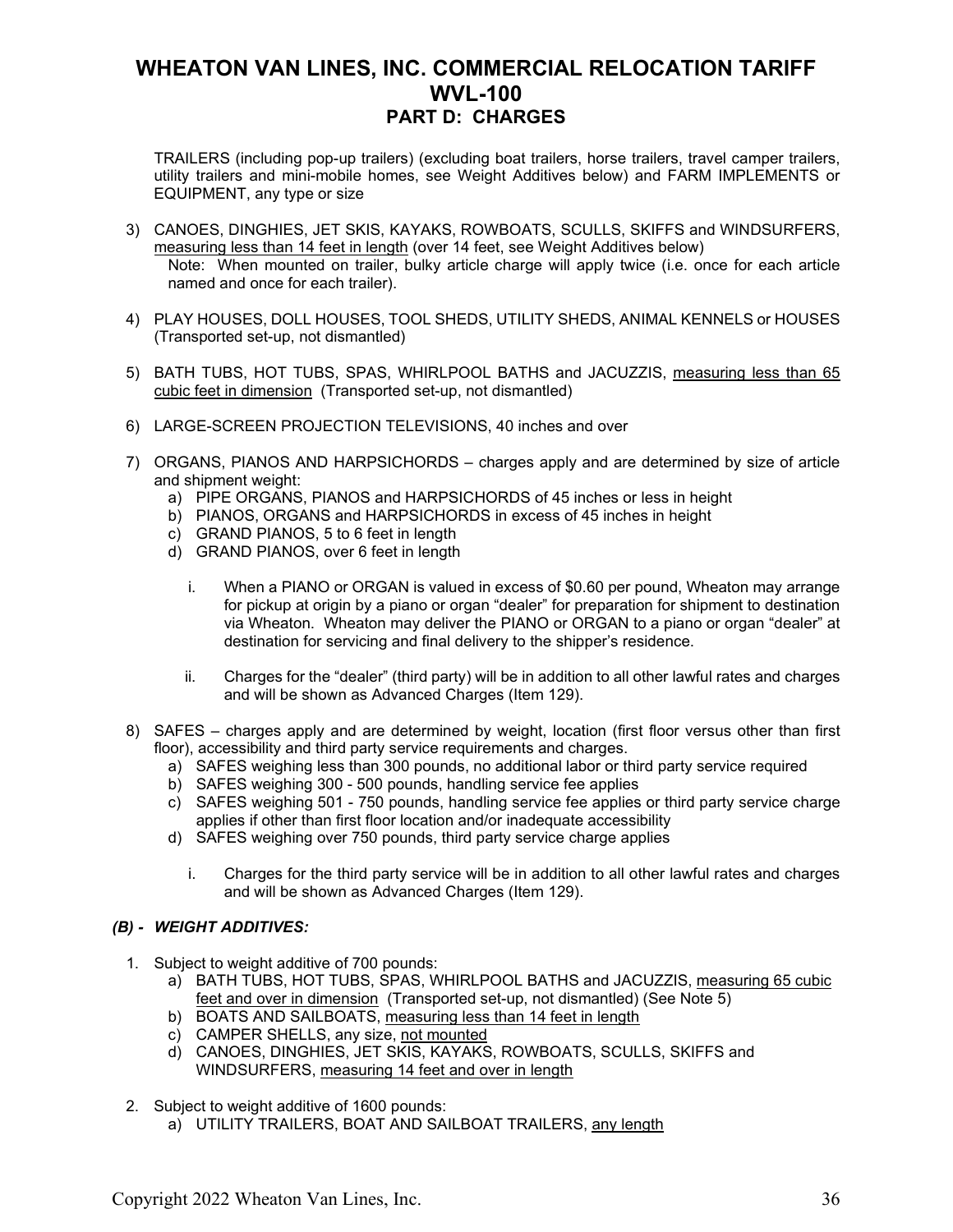- 3. Subject to weight additive of 2500 pounds:
	- a) BOATS AND SAILBOATS, measuring 14 feet and over in length
- 4. Subject to weight additive of 7000 pounds:
	- a) TRAVEL CAMPER TRAILERS
	- b) MINI-MOBILE HOMES (excluding utility and pop-up trailers)
	- c) CAMPERS (excluding camper shells) not mounted on trucks
	- d) HORSE TRAILERS
- Note 1: When a weight additive is applicable for an article, all charges (transportation and accessorial charges) will be based on the net scale weight of the shipment (or portion thereof), plus the weight additive amount, unless otherwise provided in this tariff.
- Note 2: Loading and Unloading Charges include both loading and unloading service and the handling of and blocking of such article, and applies each time a combined loading and unloading service is required, including shipments requiring shuttle service or storage-in-transit (except for Wheaton's convenience).
- Note 3: Bulky Article/Weight Additive provisions are applicable on boats, sailboats, canoes, skiffs, rowboats, dinghies, sculls, and kayaks without regard to whether such articles are mounted or not mounted on trailers, and apply separately for each article, i.e. once for the boat and again for the trailer.
- Note4: When a shipment contains two or more articles subject to the weight additive, the total weight additives for that shipment will be the sum of the individual additives for each article calculated separately.
- Note 5: Except as otherwise provided, in determining lengths for the purpose of this item, all fractions of a foot will be disregarded.

For Bath Tubs, Hot Tubs, Spas, Whirlpool Baths and Jacuzzis, the determination of dimension will be arrived at by measuring the outside of the item and multiplying the item's width times the length times the height (in inches) and dividing the result by 1728 (the number of cubic inches in a cubic foot). Round the total up to the next whole number to determine the total number of cubic feet.

For example, 74 inches wide times 84.5 inches long times 33 inches high equals 206,349 cubic inches divided by 1,728 equals 119.41 cubic feet, which rounds up to 120 cubic feet.

- Note 6: The length of boats, canoes, skiffs, rowboats, kayaks or sailboats shall be determined by the straight center line distance between the top center point of the transom and a point perpendicular with the foremost part of the bow. Manufacturer's "length overall" or "center line length" shall apply as the correct length for the purposes of this item in lieu of physical measurement by Wheaton.
- Note 7: Unless otherwise specifically provided, the Bulky Article Charge or Weight Additive WILL APPLY for any of the articles contained in this item either whole or in a disassembled or partially disassembled condition. Weight Additives will be based on the longest applicable disassembled part. Refer to Note 6 above for proper measurement of specified articles.
- Note 8: On shipments having movement via water, a loading or unloading from carrier's vehicle may be required at the Alaskan port for transportation by the ocean vessel, and a further loading or unloading of carrier's vehicle at Seattle or Tacoma, WA. If transported to or from Alaska via all motor service, an additional loading or unloading will be required when it is necessary to transfer shipment to another vehicle to provide special equipment for the through movement.
- EXCEPTION: This item WILL NOT APPLY when shipper orders Exclusive Use of a Vehicle under Item 35 Paragraph (B).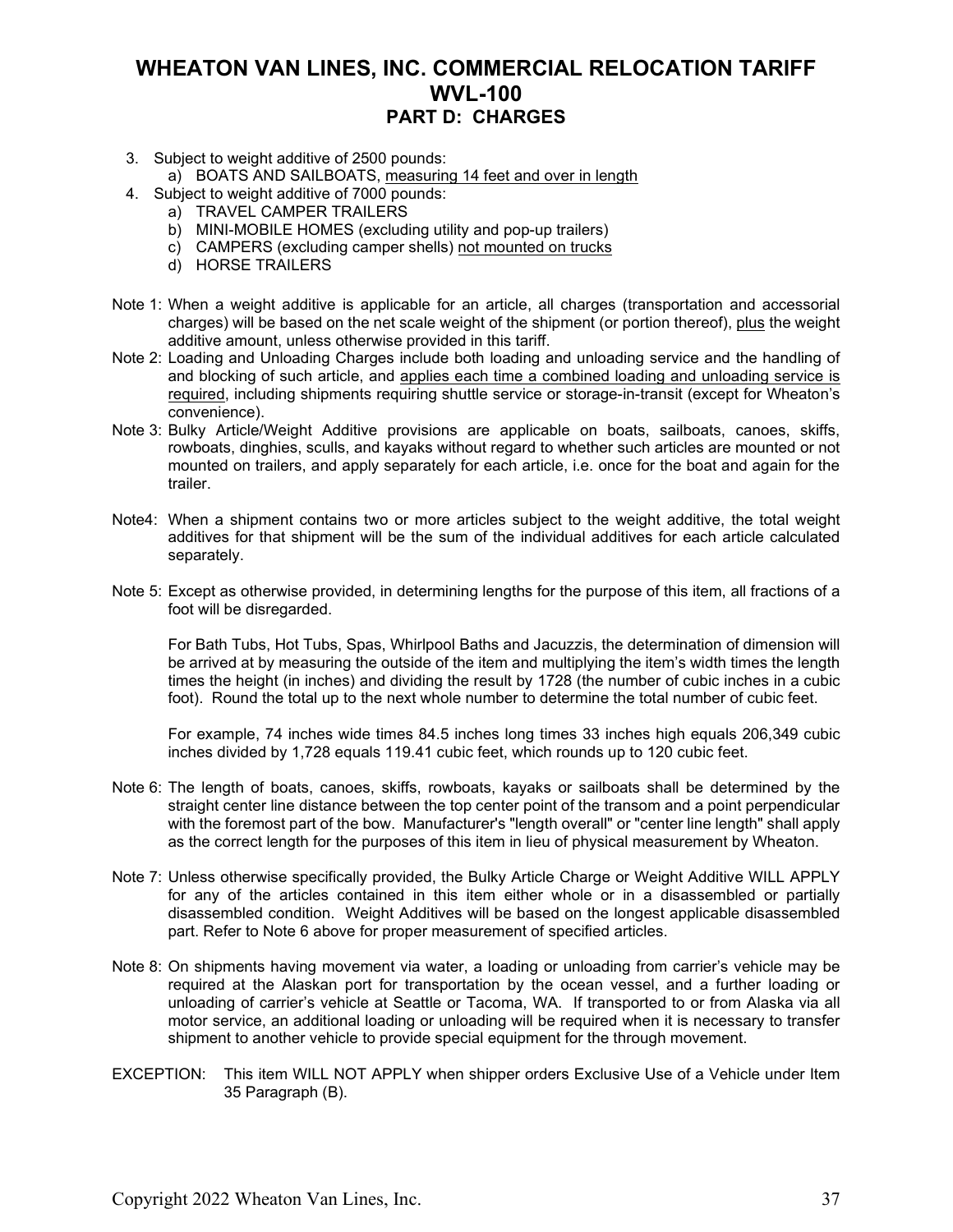#### **C ITEM 115 FUEL COST PRICE ADJUSTMENT (SURCHARGE)** (Effective: June 15, 2022)

A Fuel-Related Cost Price Adjustment (Surcharge) will apply on the linehaul portion of the Transportation Charges as provided herein, without regard to the Seasonal Rate Adjustment.

- **1.** On the first Monday of each calendar month, the "national U.S. average" price per gallon of diesel fuel will be determined based on the price stated by the U.S. Department of Energy (DOE), Energy Information Administration's (EIA) survey of "Retail On-Highway Diesel Prices." This price will be obtained by calling the DOE Fuel Hot Line at 202-586-6966 or via the DOE Internet web site at [www.eia.doe.gov.](http://www.eia.doe.gov/)
- 2. If the first Monday of the calendar month is a Federal holiday, the price will be determined based on the stated DOE price available on the next subsequent business day (Tuesday).
- 3. The DOE fuel price obtained will then be indexed based on the fuel price/adjustment factor matrix set forth in this item to determine the Fuel Cost Price Adjustment that will become applicable on the fifteenth (15<sup>th</sup>) day of the same month. The adjustment determined will apply for shipments loaded beginning on the 15<sup>th</sup> day of the month and remain in effect through the 14<sup>th</sup> day of the following month.

For example, if the reported price of self-service diesel fuel determined on Monday, June 2<sup>nd</sup>, is \$4.099 per gallon, a 14.0% percent Fuel Cost Price Adjustment will apply for shipments loaded as of June 15<sup>th</sup> through July 14<sup>th</sup>. Then, if the reported price of diesel fuel on Monday, July 7<sup>th</sup>, increases to \$4.289 per gallon, a 15.0% percent Fuel Cost Price Adjustment will apply for shipments loaded as of July 15<sup>th</sup> through August  $14<sup>th</sup>$ .

4. Notwithstanding any other provisions of the tariff, the Fuel Cost Price Adjustment WILL ALSO APPLY to the delivery charges applicable on SIT shipments when such shipments are delivered to or removed from the storage-in-transit location during the period that a Fuel Surcharge is in effect.

| When the DOE Fuel<br><b>Price Per Gallon</b><br>reported on the first or<br>third Monday of the<br>month is: | <b>The Fuel Cost</b><br><b>Adjustment Factor that</b><br>becomes effective on<br>the day as defined in<br>this item is: | When the DOE Fuel<br><b>Price Per Gallon</b><br>reported on the first or<br>third Monday of the<br>month is: | <b>The Fuel Cost</b><br><b>Adjustment Factor that</b><br>becomes effective on<br>the day as defined in<br>this item is: |
|--------------------------------------------------------------------------------------------------------------|-------------------------------------------------------------------------------------------------------------------------|--------------------------------------------------------------------------------------------------------------|-------------------------------------------------------------------------------------------------------------------------|
| Less than \$2.00                                                                                             | $0.0\%$                                                                                                                 | From \$3.60 to \$3.759                                                                                       | 11.0%                                                                                                                   |
| From \$2.00 to \$2.159                                                                                       | 1.0%                                                                                                                    | From \$3.76 to \$3.919                                                                                       | 12.0%                                                                                                                   |
| From \$2.16 to \$2.319                                                                                       | $2.0\%$                                                                                                                 | From \$3.92 to \$4.079                                                                                       | 13.0%                                                                                                                   |
| From \$2.32 to \$2.479                                                                                       | 3.0%                                                                                                                    | From \$4.08 to \$4.239                                                                                       | 14.0%                                                                                                                   |
| From \$2.48 to \$2.639                                                                                       | 4.0%                                                                                                                    | From \$4.24 to \$4.399                                                                                       | 15.0%                                                                                                                   |
| From \$2.64 to \$2.799                                                                                       | 5.0%                                                                                                                    | From \$4.40 to \$4.559                                                                                       | 16.0%                                                                                                                   |
| From \$2.80 to \$2.959                                                                                       | 6.0%                                                                                                                    | From \$4.56 to \$4.719                                                                                       | 17.0%                                                                                                                   |
| From \$2.96 to \$3.119                                                                                       | 7.0%                                                                                                                    | From \$4.72 to \$4.879                                                                                       | 18.0%                                                                                                                   |
| From \$3.12 to \$3.279                                                                                       | 8.0%                                                                                                                    | From \$4.88 to \$5.039                                                                                       | 19.0%                                                                                                                   |
| From \$3.28 to \$3.439                                                                                       | 9.0%                                                                                                                    | From \$5.04 to \$5.199                                                                                       | 20.0%                                                                                                                   |
| From \$3.44 to \$3.599                                                                                       | 10.0%                                                                                                                   | From \$5.20 and over                                                                                         | See Note 1                                                                                                              |

Note 1: If the DOE fuel price per gallon exceeds \$5.199, the 20.0% fuel surcharge, subject to paragraphs 1 through 4 herein, will be increased by an additional 1.0% for every sixteen (\$0.16) cents, or fraction thereof, per gallon increase in the price above \$5.199 per gallon.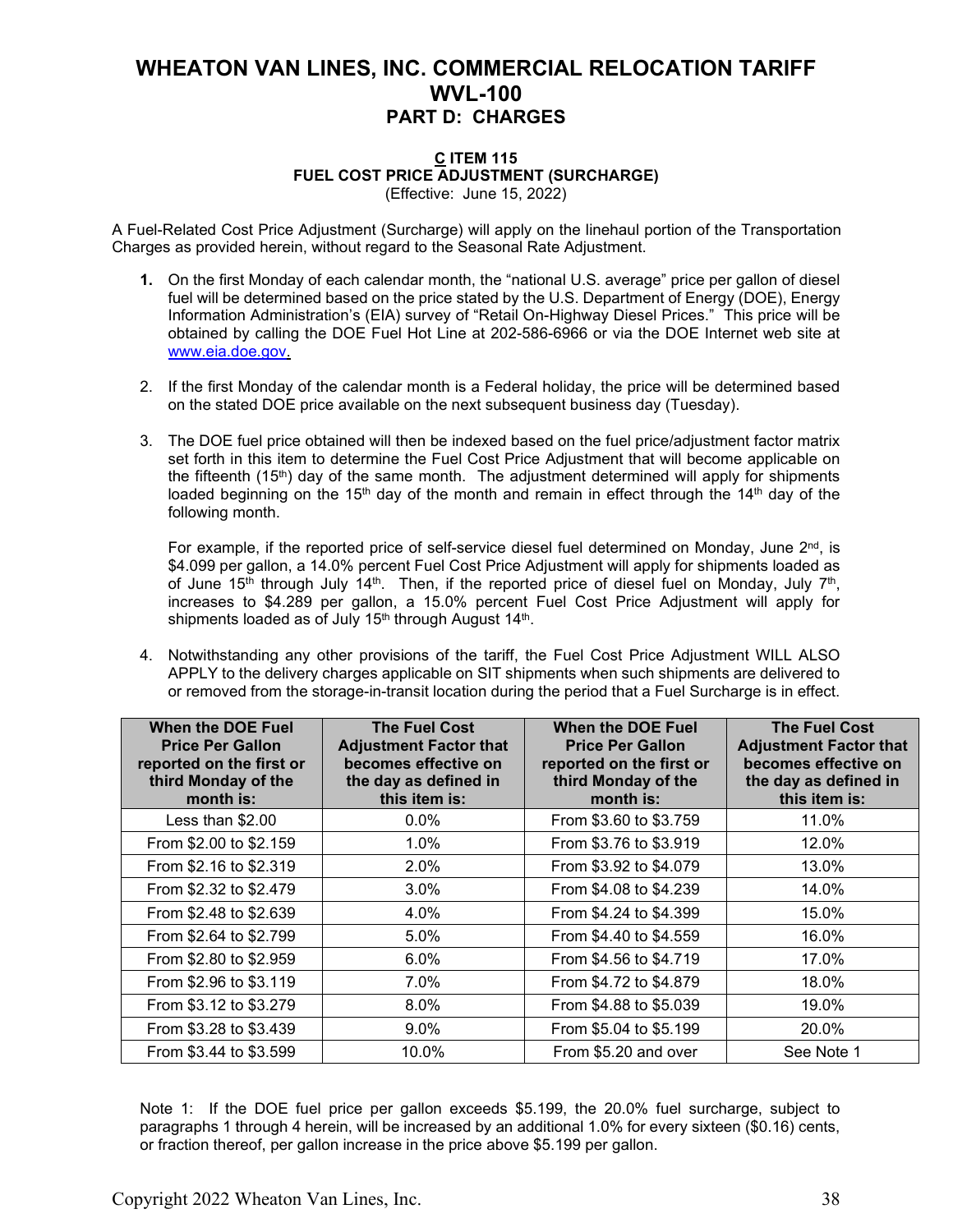### **ITEM 120 CONTAINER SERVICE**

(Effective: June 1, 2021)

Except as otherwise provided, Container Service charges apply at the location where the service is provided when Wheaton performs packing, unpacking, debris removal, crating or uncrating service for the shipment (See Part 5, Notes 1, 2 and 6).

#### **PART 1 - FULL SERVICE PACKING (See Part 5, Note 6)**

*Full Service Packing* includes *all of the containers, materials and packing service required* and provided by Wheaton to pack the shipment for interstate transportation (See Part 5, Note 7).

Full Service Packing rates apply based on the weight of the shipment and includes all containers furnished by Wheaton and the packing of such containers. All containers remain the property of the consignee. If the consignee or his agent requests unpacking (which includes disposal of such containers, if requested), separate rates apply for Full Service or Custom Service Unpacking, as requested by the shipper, in addition to the rates for Full Service Packing. If Wheaton is requested to perform Full Service Unpacking on a date after the date of delivery, a minimum charge will apply.

Full Service Packing charges **do not include** flat screen TV packing/unpacking or crating/uncrating service; refer to Part 4 of this item for crating service provisions.

The charges in this Part apply based on the weight of the shipment, subject to Item 107. The weight (See Part 5, Note 3) of motor passenger vehicles (automobiles, pick-up trucks, vans, sport utility vehicles, dune buggies, and specialty motor vehicles) and any weight additives applicable in Item 112, will be deducted from the shipment weight prior to determining the Full Service Packing charges contained in this Part.

#### **PART 2 - CUSTOM SERVICE PACKING (See Part 5, Note 6)**

#### *Custom Service Packing* **applies on a per container basis** *for individual containers (excluding crates) requested by the shipper* **or his agent and provided by Wheaton to pack items not packed by the shipper.**

Custom Service Packing rates apply on a per container basis, and include the containers furnished and the packing of such containers furnished by Wheaton when the shipper elects to pack a portion but not an entire shipment (see Part 5, Notes 4 and 5). All containers remain the property of the consignee. Custom Service Packing is not applicable and will not apply when the shipper has requested Full Service Packing as described in Part 1 of this item. If the consignee or his agent requests unpacking (which includes disposal of such containers, if requested), separate rates apply for Custom Service Unpacking in addition to the rates for Custom Service Packing. If Wheaton is requested to perform Custom Service Unpacking on a date after the date of delivery, a minimum charge will apply.

Custom Service Packing rates **do not include** crating service; refer to Part 4 of this item for crating service provisions.

In the event two or more containers must be joined because of the size, shape or character of the item or items to be packed, each such container that is so joined will be counted as one container for rating purposes. For example, if three (3) corrugated containers are joined to pack an oversize painting, the number of containers used for rating purposes would be three (3).

When containers of more than 3 cubic foot capacity are used and no rate is shown for the container size, the rate shall be based on the next lower size container indicated.

In applying rates for mattress containers, if the size furnished exceeds any one of the dimensions for which rates are shown, the rates for the next larger size will apply. Additionally, when mattress bags are used for mattress protection during shipping, charges equivalent to the use of mattress cartons will apply.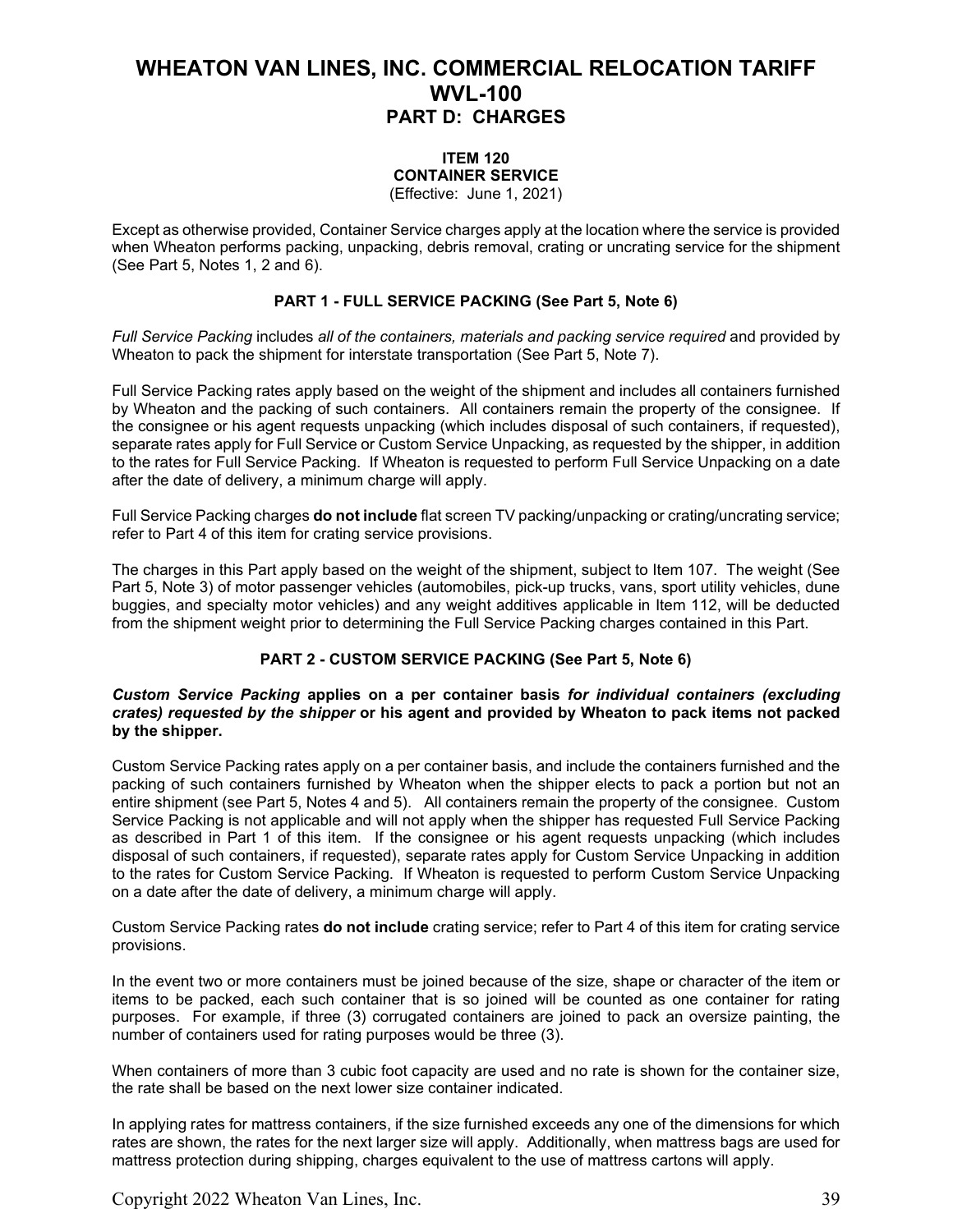#### **DESCRIPTIVE APPLICATION OF PARTS 1 AND 2**

- 1. Apply Full Service Packing charges when the shipper elects to have the mover pack the entire contents of the shipment (or if the shipper plans on self-packing only a few items). For example, if the shipper plans on packing important papers, heirloom silverware, and some of their children's toys, they should select Full Service Packing.
- 2. Full Service Packing does not apply to items that are not normally packed for transit service, such as items that are blanket-wrapped.
- 3. Apply Custom Service Packing charges when the shipper elects to pack a portion but not all of the contents of their shipment and directs the mover to pack only selected items (breakable, valuable or fragile items.) For example, if the shipper plans on packing all of their folded clothing, shoes, linens, quilts, pillows, books, pots and pans, flatware and all of their other non-breakable household items, they should select Custom Service Packing.

Shipper will designate either Full Service Packing or Custom Service Packing based on these or similar examples and the circumstances of their move before packing/loading begins.

#### **PART 3: DEBRIS REMOVAL SERVICE**

Debris Removal Charges apply when Wheaton is requested by the shipper to perform debris removal of shipper-unpacked containers subsequent to the date of delivery.

When debris removal is performed in conjunction with unpacking service, a debris removal charge will not apply for the containers unpacked by Wheaton.

Debris removal service performed subsequent to delivery must be performed within thirty (30) days of delivery date.

#### **PART 4: CRATING SERVICE**

Crating Service charges apply when Wheaton is requested to provide crates (specially constructed for mirrors, paintings, glass or marble tops and similar fragile articles) based on the gross measurement of the crate (subject to a four (4) cubic foot minimum). The packing service charge for crates includes the construction and packing of such crates, which remain the property of the consignee. Separate charges apply for the unpacking of crates.

In the event Wheaton does not possess qualified personnel to construct such crates, Wheaton will, upon request of the shipper, owner or consignee, and as their agent, engage a third party to construct such crates. All charges for services provided by third parties must be paid by the shipper and apply in lieu of the crating and/or uncrating charges contained in this item. Such charges will be advanced by Wheaton and billed as an advanced charge in accordance with Item 129 (Advancing Charges).

#### **PART 5: PROVISIONS REGARDING APPLICATION OF CONTAINER CHARGES**

- **Note 1. Extra Stops.** On shipments picked up or delivered at more than one location, the initial point of origin and the final point of delivery shall be the basis for the determination of rates and charges under this item.
- **Note 2. Overtime Hours.** Container Service Charges for packing, unpacking, debris removal and crating/uncrating apply when service is performed during regular service hours, which, for purposes of this item, are defined as between 8:00 a.m. and 5:00 p.m. Monday through Friday (excluding

Copyright 2022 Wheaton Van Lines, Inc. 40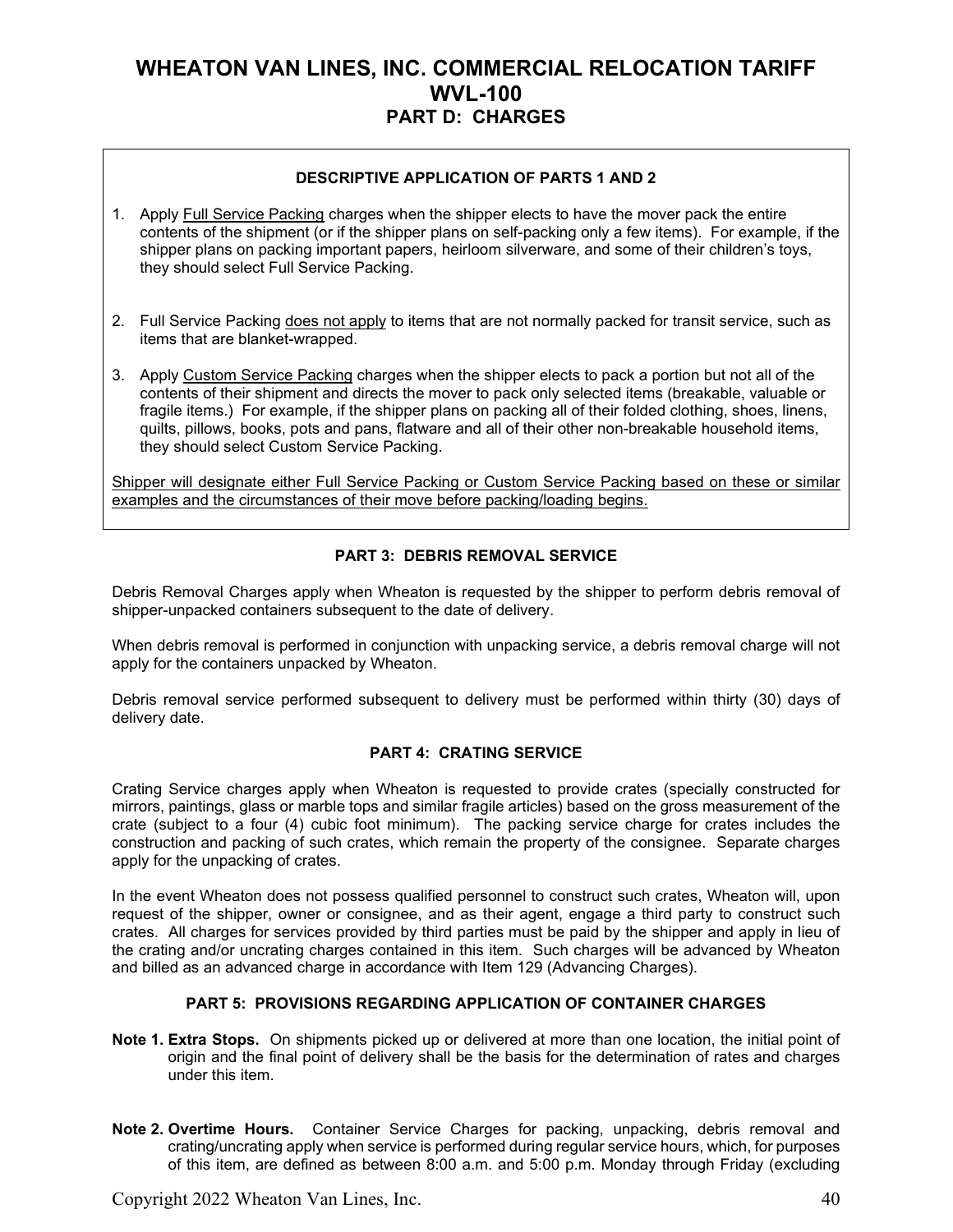Holidays). **When service is performed on Saturdays, Sundays or Holidays, or between the hours of 5:00 p.m. and 8:00 a.m. Mondays through Fridays, charges for overtime service will apply.** 

- **Note 3. Determining Weights.** Wheaton may substitute manufacturer's weight for automobiles, pick-up trucks, vans, sport utility vehicles, dune buggies, and specialty motor vehicles in lieu of obtaining separate weight tickets on these articles whenever such articles are included within a shipment. Manufacturer's weight will be obtained from either the Branham Automobile Reference Book, the National Automobile Dealer's Association Official Used Car Guide, or from other appropriate reference sources of manufacturer's weight, or the shipper may provide Wheaton with copies of manufacturer's documents evidencing the weight of the article included in a shipment.
- **Note 4. Containers Furnished by Shipper.** Container Service Charges in this item **apply ONLY for containers that are furnished by Wheaton.** Extra Labor rates contained in Item 125 apply for the packing and/or unpacking of containers furnished by the shipper and packed or unpacked by Wheaton, except as provided in Note 7.
- **Note 5. Rates Not Applicable for Containers ONLY.** The rates provided DO NOT APPLY for containers that are supplied but not packed by Wheaton.
- **Part 6. Non-Alternation of Rates.** The provisions of Parts 1 or 2 of this Item apply at the election of the shipper prior to the commencement of packing and/or loading on a per shipment basis; except as otherwise specifically provided, the rates named in each Part do not alternate with the rates in any other Part.
- **Note 7. Repacking Shipper Containers under Full Packing Service.** When Wheaton, to insure safe transportation, is required to repack containers that have been packed by the shipper, Item 125 (Extra Labor) rates will apply for the time spent unpacking such shipper-packed containers (the Item 125, Extra Labor, charges apply ONLY for the time spent opening and removing the contents of the shipper- packed containers; no additional repacking or container charges apply for such containers because these charges are already included in the Full Service Packing charges for the shipment).

#### **ITEM 123 HOURLY RATES**

#### (Effective: January 1, 2008)

Charges based on time shall be computed by multiplying the hourly rate by the time involved. Unless otherwise provided, fractions of an hour will be disposed of as follows:

- (a) Where the time involved is 15 minutes or less, the charge shall be for one quarter of an hour.
- (b) When in excess of 15 minutes but not more than 30 minutes, the charge shall be for one half hour.
- (c) When in excess of 30 minutes but not more than 45 minutes, the charge shall be for three quarters of an hour.
- (d) When in excess of 45 minutes, the charge shall be for one hour.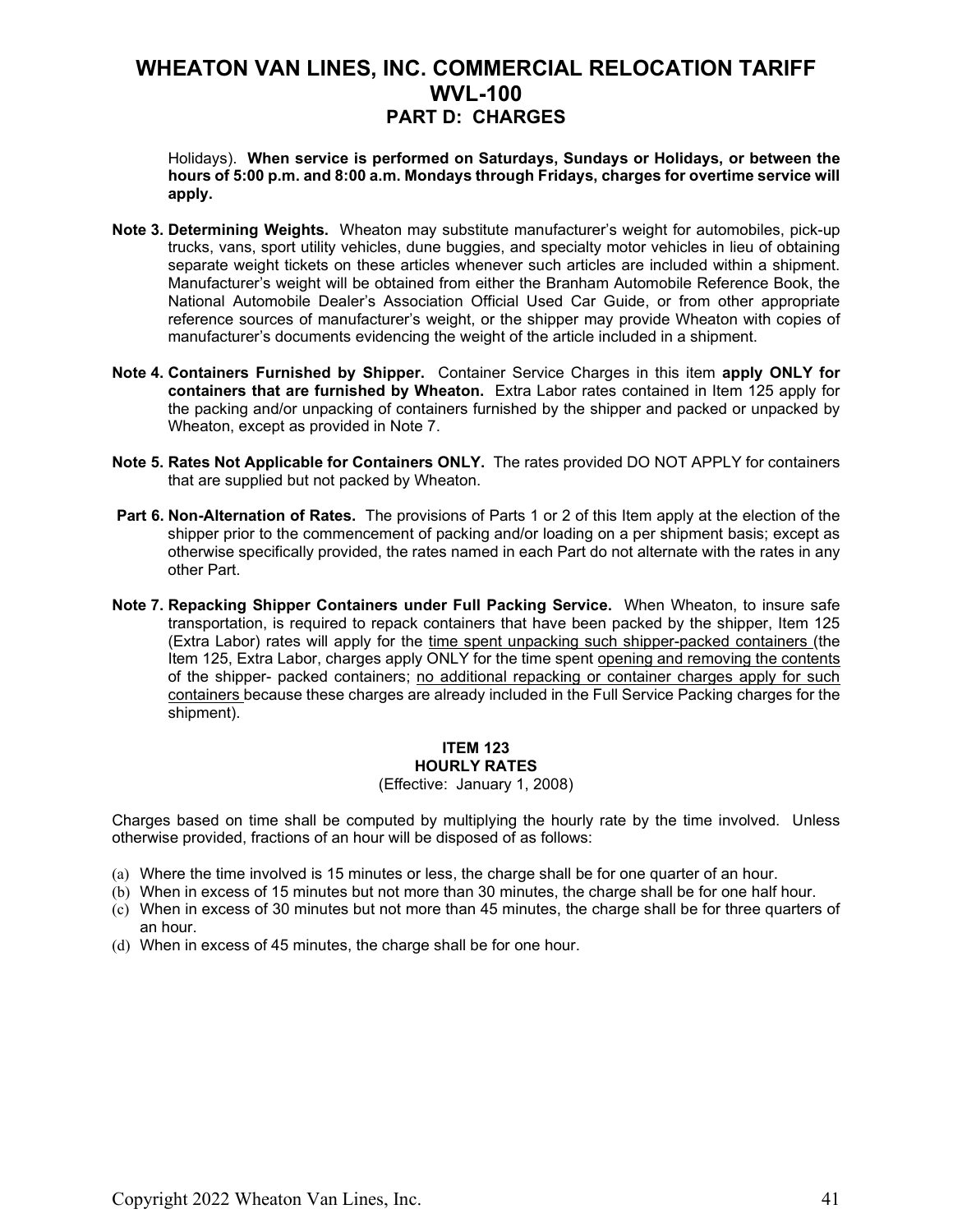#### **ITEM 125 EXTRA LABOR, SPECIAL SERVICES AND WAITING TIME** (Effective: January 1, 2012)

The hourly rates named herein will apply for services performed by Wheaton, except as otherwise specified herein. Rates apply based on the location where the service is performed, pursuant to the Stopoff provisions of Item 52.

### *(A) - EXTRA LABOR*

Extra Labor charges apply when Wheaton performs any services that are requested by the shipper or his agent, **that are not included in the Transportation Charges** and for which there are no other applicable charges in the tariff.

- 1. Extra labor charges apply per worker per hour on both a regular time and an overtime basis.
- 2. Regular time rates apply when service is provided between 8:00 a.m. and 5:00 p.m. Monday through Friday, excluding holidays. (Refer to Item 187 for definition of Holidays.)
- 3. Overtime hours apply when service is performed (1) between 5:00 p.m. and 8:00 a.m. Monday through Friday, excluding Holidays, (2) during any hour on Saturdays, Sundays or Holidays, or (3) during any hour on Good Friday when service is provided in the New York City area (Zip Codes 100,101,102,103,104,105, 106, 107, 108, 109, 110, 111, 112, 113, 114, 115, 116, 117, 118, 119, 124, 125, 126, and 127).

#### *(B) - REMOVING AND/OR DISASSEMBLING AND REASSEMBLING*

The Transportation Charges in this tariff **do not include** any special services or labor required to:

- **1) Remove any article(s) embedded in the ground OR secured to a building** (i.e. floor, ceiling, roof, or wall), or
- **2) Disassemble or reassemble any article(s),** including, but not limited to, steel utility cabinets, swing sets, sky rides, jungle gyms, German shranks, water beds, sleep number beds, steel shelving, pool tables, elongated work tables, counters, ready-to-assemble particleboard furniture, or other articles of an unusual nature, **in order to ensure their safe transportation.**

At the request of the shipper, or his agent, Wheaton will provide such special services at the rates named in this item (See Notes 1 and 2), subject to Wheaton's ability to furnish qualified personnel.

#### *(C) - APPLIANCE AND OTHER HOUSEHOLD ARTICLES - SERVICE AND RE-SERVICE*

The Transportation Charges in this tariff **include ONLY services performed by Wheaton** to accomplish the bracing/stabilizing (and de-bracing/destabilizing) of moveable parts IN or ON appliances and other household articles (including, but not limited to, refrigerators, deep freeze cabinets, cooking ranges, dishwashers, washing machines, clothes dryers, stereo systems, radios, record players, television sets and air conditioners), **which if not properly serviced prior to loading could be damaged in or incident to transit.**

**Note: Front load washer locking bolts to secure the drum must be installed prior to loading. Shipper may install or employ third party services to install the locking bolts. At the request of the shipper, or his agent, Wheaton will employ such services and will advance charges under the provisions of Item 129, Advancing Charges. Wheaton will not prepare for shipment, nor ship, front load washers without installed locking bolts unless a waiver of liability is signed by shipper, or his agent.**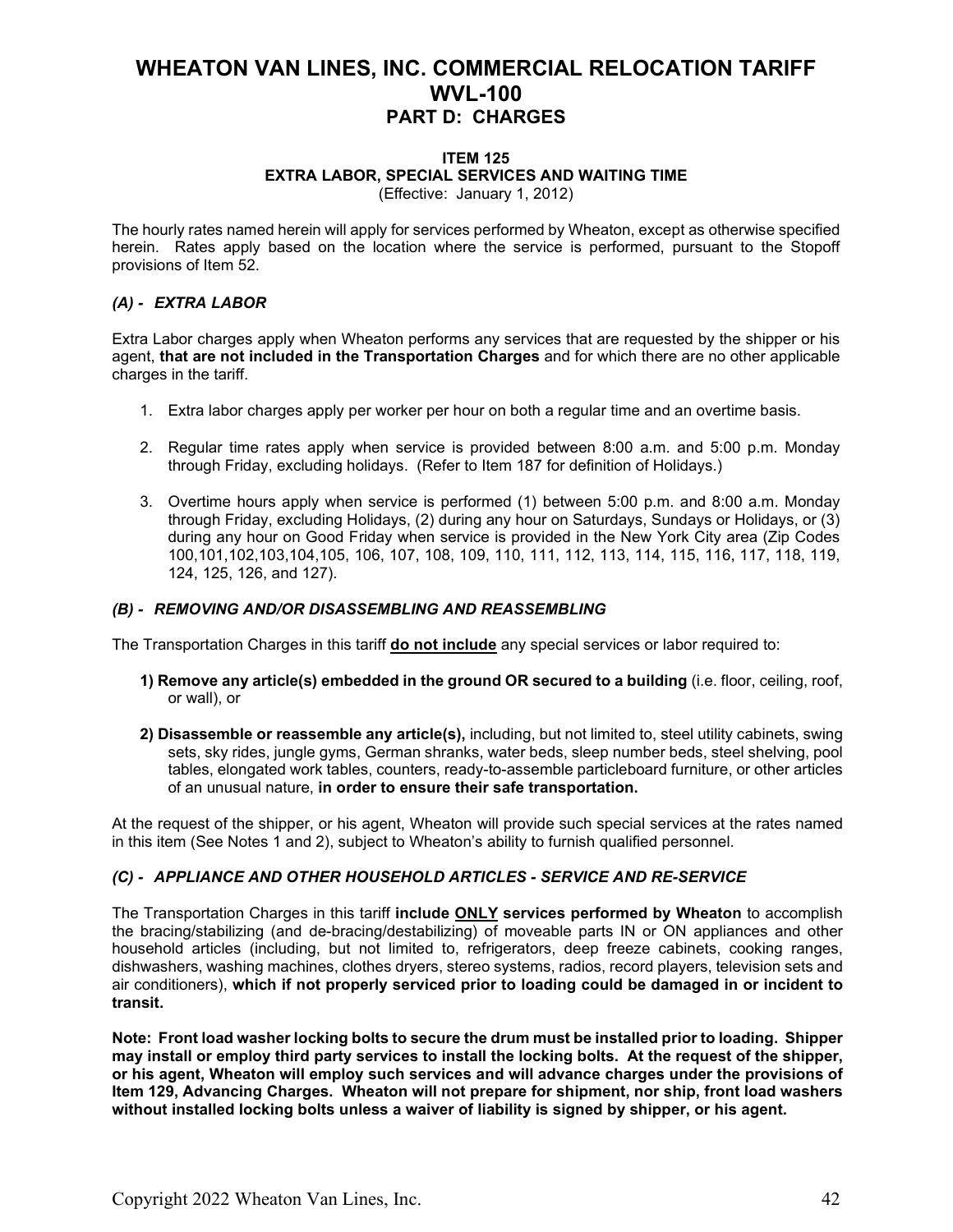**It is important to note that the servicing and re-servicing of appliances and other household articles DOES NOT include:**

- a) any special service or labor (plumbing, electrical, carpentry, gas or ventilation connections, etc.) **required to DISCONNECT or RECONNECT** such appliances and other household articles **from or to** the premises; **and/or**
- b) any preparation of article(s) by a third party in order to permit the safe transportation of the article(s) which, **IF NOT PROPERLY SERVICED prior to loading, could be damaged in or incident to transit.**

Wheaton under provisions of Item 129, Advancing Charges, will advance charges for these services.

At the request of the shipper, or his agent, Wheaton will provide such special services or labor, mentioned in (a) above, at the rates named in this item **(See Notes 1 and 2)**, subject to Wheaton's ability to furnish qualified personnel.

#### *(D) - RIGGING, HOISTING AND LOWERING SERVICE*

If, in the judgment of Wheaton, it is necessary to use rigging, hoisting, or lowering services in order to accomplish the pickup or delivery of the shipment, or any portion thereof, Wheaton will perform such services at the rates named in this item, subject to Wheaton's ability to furnish equipment and qualified personnel (See Note 1).

If Wheaton is unable to furnish or secure the equipment or qualified personnel, the shipper, owner or consignee of the shipment will be responsible for arranging such service.

#### *(E) - WAITING TIME*

Charges for waiting time apply on an hourly basis for each hour that Wheaton provides waiting time service.

- 1) Charges for waiting time, when not the fault of Wheaton, apply between the hours of 8:00 a.m. and 5:00 p.m. ONLY, see paragraph (4), subject to an allowance of two (2) hours of free waiting time at destination. After the expiration of the two (2) hours of free waiting time, additional waiting time will be provided at the rates named herein, subject to Wheaton's convenience. If Wheaton is unable to provide additional waiting time, the shipment may be placed into storage, pursuant to Item 151.
- 2) When the shipment is delivered from SIT under the provisions of Item 159 of the tariff, the allowable free waiting time provisions provided in paragraph (a) WILL NOT APPLY.
- 3) Waiting Time Charges apply per hour separately for each vehicle, each driver, and each helper furnished by Wheaton, provided that waiting time will only apply for helpers after delivery has been scheduled and attempted, and then only for the balance of that same day. If the shipper requests waiting time before it is necessary to obtain helper(s), the labor charge for helpers will not apply. Helpers are defined to include co-drivers and permanent helpers.
- 4) Charges do not apply on Sundays, or on National or State holidays, except when a Sunday or holiday pickup or delivery is specifically requested by the shipper. (Refer to Item 187 for definition of Holidays.)
- 5) When the origin or destination of the shipment, or a portion thereof, is located at a point accessible only by the use a ferry, waiting time charges as provided herein will apply commencing with the arrival of Wheaton's vehicle at the ferry point of embarkation, during the vehicle crossing, and terminating when the vehicle disembarks from the ferry. The allowable free waiting time provisions will not apply during the ferry waiting and transportation period described herein.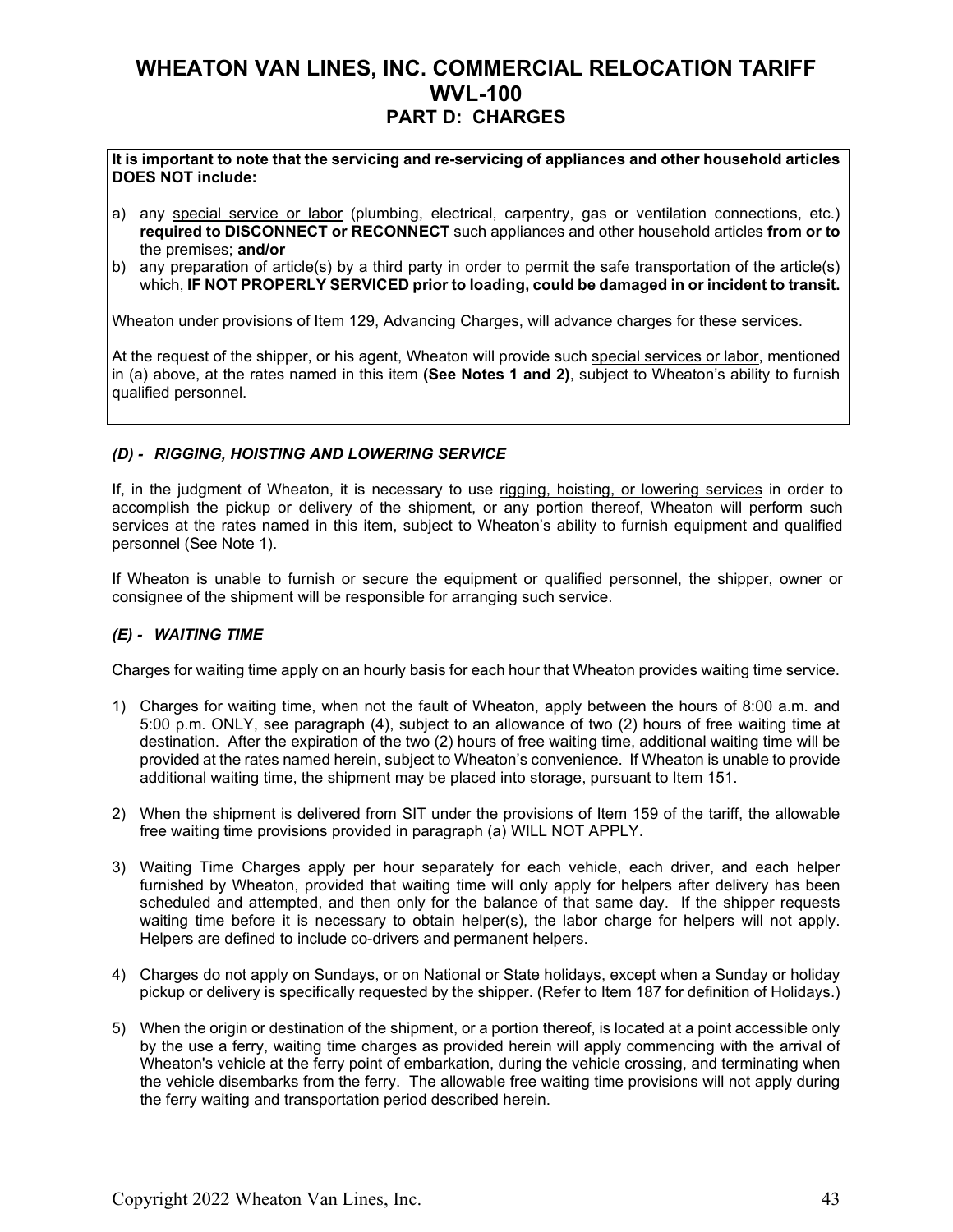#### **PROVISIONS APPLICABLE TO CHARGES**

**Note 1.** If Wheaton **DOES NOT possess personnel qualified to perform** the specific special service(s) requested, as described in this item, Wheaton will, upon request of the shipper or his agent, **engage a third party** to perform such service.

All **third party charges** must be paid by the shipper, and **are in addition** to all other applicable tariff charges. Such charges will be advanced by Wheaton under the provisions of Item 129 (Advancing Charges).

- **Note 2.** The shipper is **required to furnish** (at the time of reconnecting or reassembling) any new hardware, nuts, bolts, other materials, etc., necessary to perform the service.
- **Note 3.** For applying charges for fractions of an hour for all services provided for in this item, refer to Item 123.

### **ITEM 127 OVERTIME LOADING AND UNLOADING SERVICE**

(Effective: January 1, 2021)

#### **APPLICATION**

Except as otherwise provided for and subject to applicable notes below, an additional charge for each overtime loading or each overtime unloading shall apply at point where such service is performed, pursuant to the Stopoff provisions of Item 52.

Overtime loading and unloading charges apply on all shipments when service is provided on Saturdays, Sundays, Holidays or between the hours 5:00 p.m. and 8:00 a.m. on Monday through Friday when this service is made necessary by:

- **1. Specific request of the shipper or his agent.**
- **2. Landlord requirements.**
- **3. Prevailing laws and ordinances.**
- NOTE 1: Overtime loading and unloading charges will be based on actual weight subject to a minimum of 1,500 pounds.
- NOTE 2: Overtime loading or unloading charges will not apply when service is performed for Wheaton's convenience.
- NOTE 3: Overtime loading or unloading services will be rendered only at the option of Wheaton.
- NOTE 4: Overtime loading or unloading services will be performed at a warehouse only when agreed to by the warehouseman.
- NOTE 5: Overtime unloading charges will not apply at destination when shipments (as defined in Item 182) are delivered to a storage facility.
- NOTE 6: Overtime loading and unloading charges also apply on Good Friday when service is rendered on that day in the New York City area (Zip Codes 100,101,102,103,104,105, 106, 107, 108, 109, 110, 111, 112, 113, 114, 115, 116, 117, 118, 119, 124, 125, 126, and 127).
- NOTE 7: The provisions of this item **do not apply** when the overtime provisions of Item 159 (Pickup and Delivery Transportation Charges on SIT Shipments) are applicable.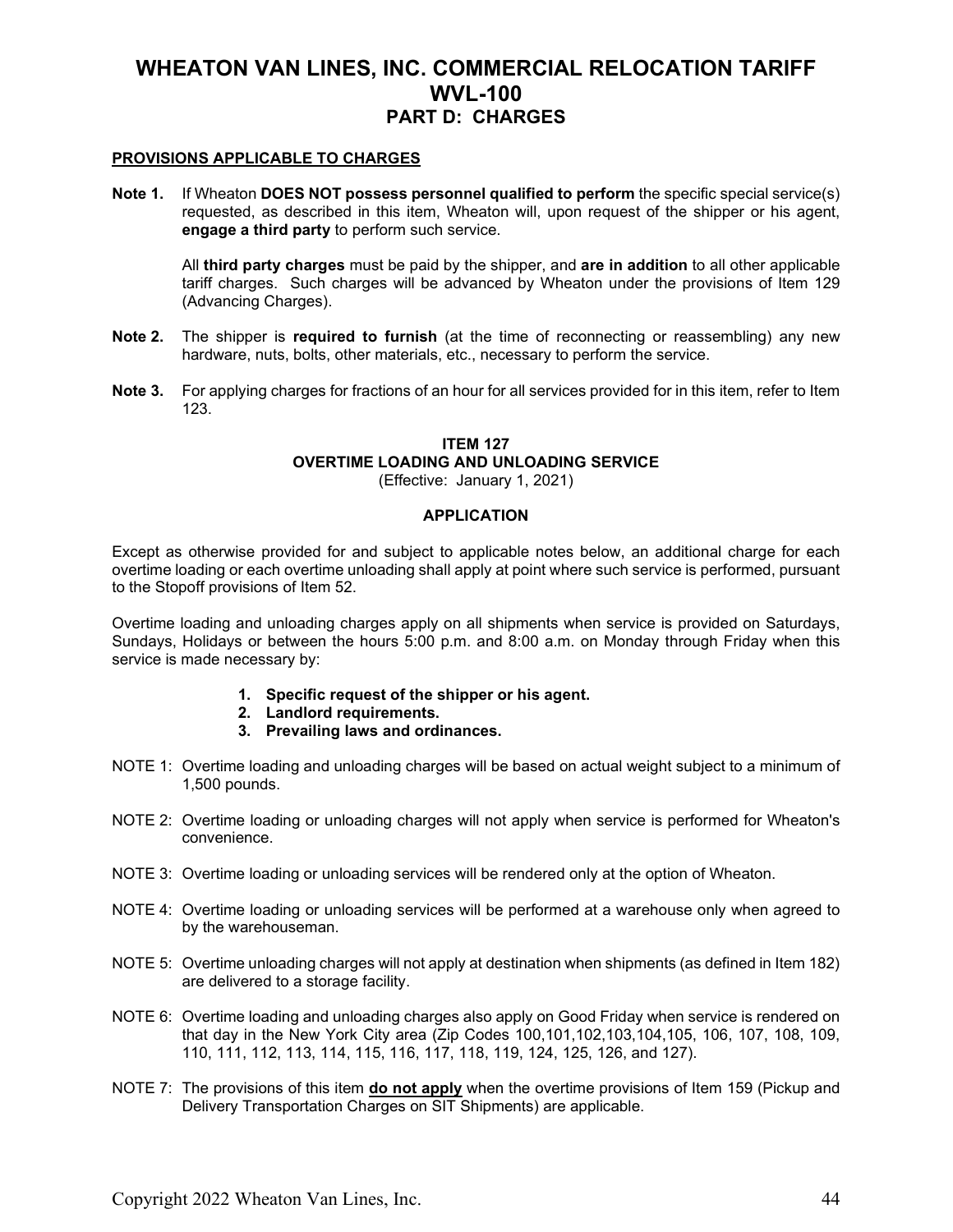#### **ITEM 129 ADVANCED AND THIRD PARTY SERVICE CHARGES** (Effective: January 1, 2008)

- 1. Charges advanced by Wheaton for services of others engaged at the request of the shipper or required by Federal, State or Local law, including but not limited to:
	- a) Obtaining agricultural quarantine inspections, and
	- b) Obtaining permits required for legally transporting articles that are over-width, overheight, over-length, or any combination thereof, including the use of one or more flagmen and/or escort vehicle(s) (see Note 1),

will be supported by Wheaton with a copy of invoice setting forth services rendered, charges and basis thereof, together with reference to applicable schedule or tariff if charges are assessed in accordance therewith. The charges so advanced are in addition to and shall be collected with all other lawful rates and charges.

All such advance charges will be **supported by paid receipts** and apply in addition to all other applicable tariff charges.

- 2. Charges will also be advanced by Wheaton for expenses incurred by Wheaton as a result of services performed that are subject to officially assessed state or local fees or taxes, such as: sales taxes, use taxes and debris disposal or recycling fees. Charges so advanced are in addition to and shall be collected with all other lawful rates and charges.
- 3. Toll charges will be advanced by Wheaton, for expenses incurred by Wheaton as a result of transiting bridges or ferries that are subject to officially assessed federal, state, county or local use fees. Highway and turnpike tolls and other service charges will not be advanced by Wheaton, except:

Shipments transported 1) from or to Plantation, Fl or Islamorada, FL and points south and west in the Florida Keys, and 2) from or to certain points in Canada will be subject to a transportation **Service Charge**, which shall apply in addition to any applicable bridge and ferry charges, based on the weight at which the Transportation Charges are based. When only a portion of the shipment is transported via the route named in this exception, the charge will be based on the weight of such portion, subject to applicable minimum weights.

- 4. When such services are performed at any point in Canada, the charges advanced by Wheaton will be increased by 10%, subject to a minimum additional charge as provided in the tariff software.
- 5. Wheaton may retain third parties not affiliated with Wheaton to provide services on behalf of shipper in connection with a shipment (Third Party Services). Third Party Services may include, but shall not be limited to: crating, taking apart or putting together items (such as swing sets and similar items) and other services that Wheaton employs. A copy of an invoice (not a paid receipt) shall be sufficient to support these charges which shall be collected with all other applicable charges.
- 6. Item 125, Waiting Time Charges, will also apply during any hour of the day, including Saturdays and Sundays, without any allowable waiting time, when Wheaton is prevented by law, regulations, or otherwise from performing over-the-road transportation due to the nature of the over-dimension article(s). The waiting time charge may be applied at origin, destination or en-route and may apply more than once on a shipment.
- 7. Except as otherwise specifically provided herein, the advancement of tolls is restricted to bridges or ferries that are subject to officially assessed federal, state, county or local use fees.
- 8. When the origin or destination of the shipment, or a portion thereof, is located at a point accessible only by the use of a ferry, the actual ferry charges will be advanced by Wheaton and billed to the shipper as an advanced charge as provided herein.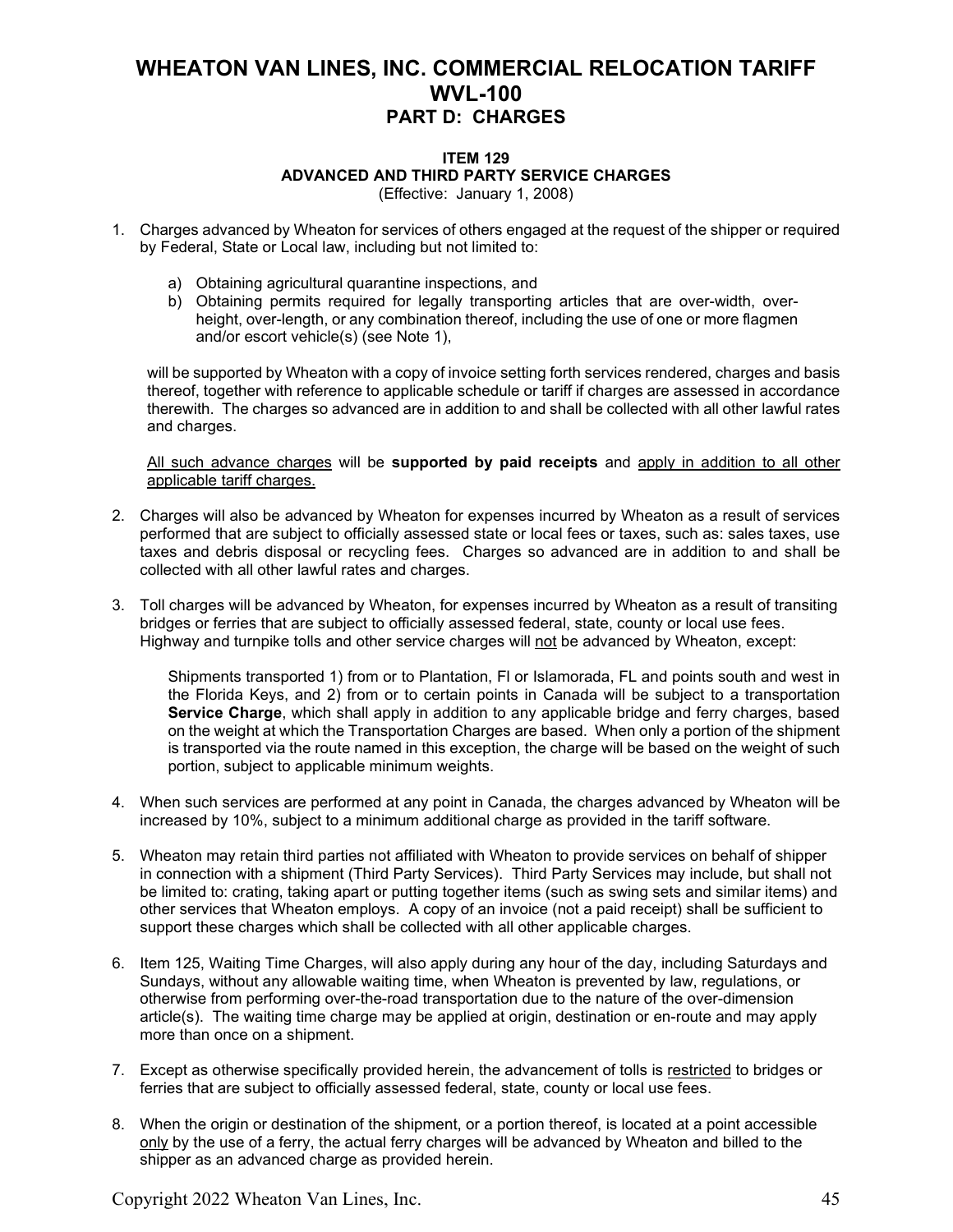#### **ITEM 130 COLLECTION OF CHARGES** (Effective: January 1, 2008)

1. Wheaton will not deliver or relinquish possession of property transported by it until the charges i.e., (1) either the total binding estimate amount or 110% of the non-binding estimate amount; (2) the charges applicable for any service(s) requested by the shipper after the contract was executed that were not included in the estimate; and (3) charges for impracticable operations that do not exceed 15% percent of the total charges due at delivery, have been paid in cash, certified check, traveler's check, or bank check (one drawn by a bank on itself and signed by an officer of the bank), except (a) where other satisfactory arrangements have been made between Wheaton and the consignor or consignee, in accordance with rules and regulations of the Department of Transportation, or (b) when delivery is made pursuant to Paragraph (3).

 The charges for services or quantities that are in addition to those collected at delivery must be billed to the shipper within 15 days of the date of delivery (or if Wheaton lacks sufficient information to compute the charges they must be billed to the shipper within 15 days of the date when sufficient information becomes available) and shall be due within 30 days following presentation of the freight bill.

In the case of partial deliveries (shipments delivered on more than one vehicle at more than one time), charges due at delivery will be pro-rated based on the percentage of the weight of the portion delivered compared to the total weight of the shipment.

- 2. The following conditions shall apply for balance-due shipments or when satisfactory arrangements for credit have been made between Wheaton and the consignor or consignee, in accordance with rules and regulations of the Department of Transportation:
	- a). The free credit period shall extend 7 days, excluding Saturdays, Sundays and legal holidays, from the first 12 o'clock midnight following the presentation of the bill by Wheaton or deposit of same in the U.S. Mail. In case of dispute as to the time of mailing, the postmark shall be accepted as showing such time.
	- b). Except as provided in exception below, when Wheaton's bill has not been paid within the free credit period, credit shall automatically be extended to a total of 30 calendar days, which shall include the free credit period, and shipper will be assessed a service charge by Wheaton equal to 1 percent ("Service Charge") of the amount of Wheaton's bill, subject to a \$20.00 minimum charge for each 30-day period that the charges remain unpaid.
	- c) Wheaton's bill will state separately, the total charges due during both the free credit period and the extended credit period.
	- d) The mailing by shipper of valid checks or drafts in payment of charges within the credit period allowed such shipper is deemed to be the collection of the tariff charges within the credit period for the purpose of this item. In case of dispute as to the time of mailing, the postmark shall be accepted as showing such time.
	- e) Wheaton shall grant credit to any shipper which fails to pay a duly presented bill within the 30 day period, unless and until such shipper affirmatively satisfies Wheaton that all future bills duly presented will be paid strictly in accordance with the rules and regulations prescribed by the Department of Transportation for the settlement of Wheaton rates and charges.
	- f) If a shipper pays any charges with an invalid check or draft or a check or draft that is dishonored for any reason, or if a shipper stops payment on any check or draft, or if Wheaton allows for the payment of charges by credit card and the shipper causes the credit card issuer or processor to charge back the amount of charges that are lawfully due, then shipper will be assessed a Service Charge.
- 3. Payments for shipments having an origin or destination outside of the boundaries of the United States shall be at total tariff charges in full and lawful currency of the United States or its equivalent.
- 4. Subject to the foregoing paragraphs (except Paragraph (3) will not apply), provision for payment of charges on storage-in-transit shipments is contained in Item 151.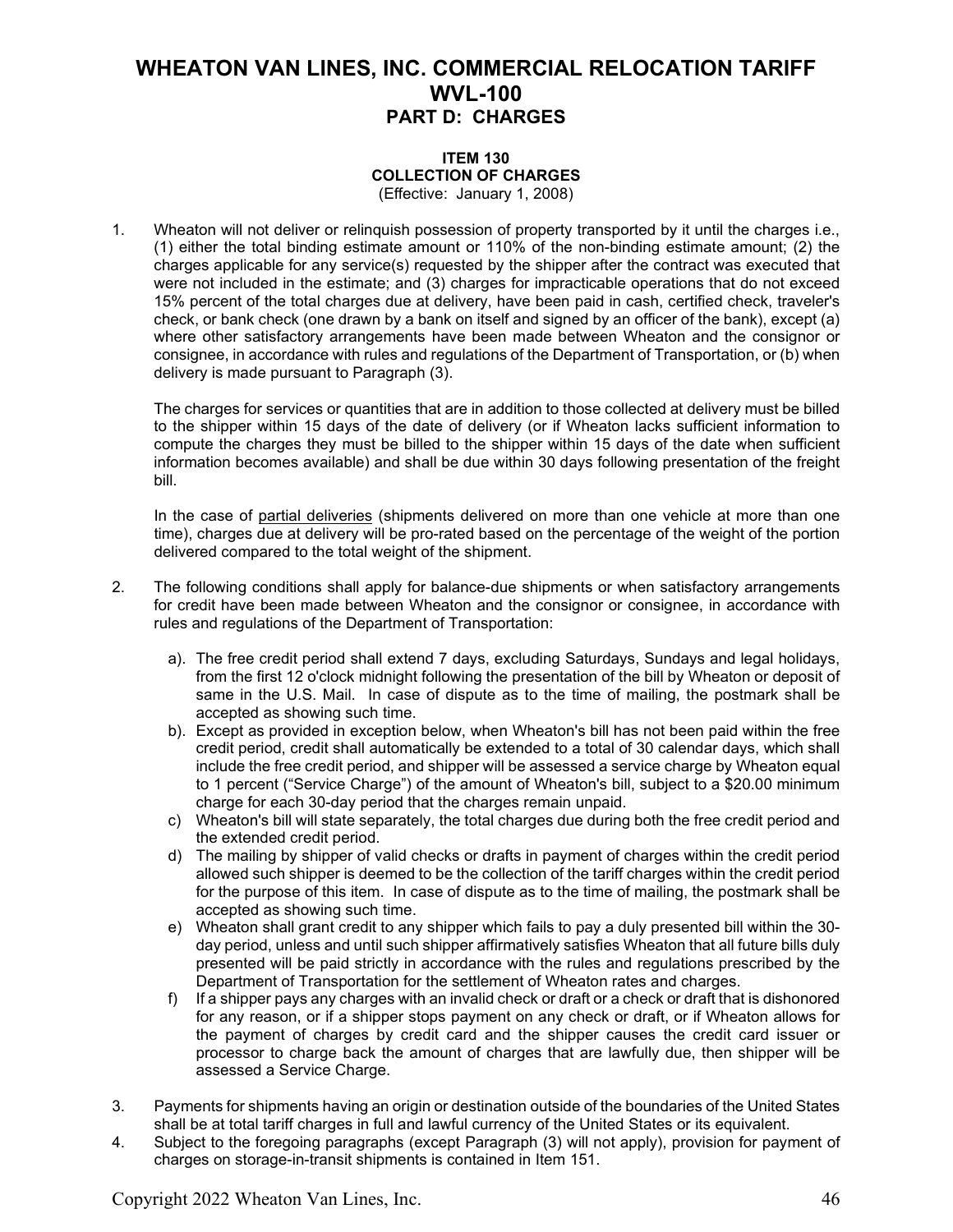- 5. See Item 187 for Definition of Holidays.
- 6. See Item 133 for provisions governing COLLECTION OF FREIGHT CHARGES ON HOUSEHOLD GOODS SHIPMENTS INVOLVING LOSS OR DESTRUCTION IN TRANSIT.
- EXCEPTION: The Service Charge provided in Paragraph (2) (b), above shall not be assessed in connection with the rates and charges on freight transported for the United States, for any department, bureau or agency thereof, for any State or Territory, or political subdivision thereof, or for the District of Columbia.

#### **ITEM 133 COLLECTION OF FREIGHT CHARGES ON HOUSEHOLD GOODS SHIPMENTS INVOLVING LOSS OR DESTRUCTION IN TRANSIT AND ON SHIPMENTS TRANSPORTED ON MORE THAN ONE VEHICLE** (Effective: May 15, 2013)

- 1. Wheaton shall not collect, or require a shipper to pay, any published freight charges (including any charges for accessorial or terminal services) when that shipment is **totally** lost or destroyed in transit. The provisions of this item shall apply only to the transportation of household goods as defined in below. Notwithstanding any other provisions of this item, Wheaton shall collect, and the shipper shall be required to pay, any specific valuation charge that may be due. This item shall not be applicable to the extent that any such loss or destruction is due to the act or omission of the shipper.
- 2. In the event that any portion, **but less than all**, of a shipment of household goods is lost or destroyed in transit, Wheaton shall, at the time it disposes of claims for loss, damage, or injury to the articles in the shipment, refund that portion of its published freight charges (including any charges for accessorial or terminal services) corresponding to that portion of the shipment which is lost or destroyed in transit. **To calculate the charges applicable to the shipment as delivered**, Wheaton shall multiply the percentage corresponding to the portion of the shipment delivered by the total charges (including accessorial and terminal charges) applicable to the shipment as tendered by the shipper. If the charges computed in the manner set forth above exceed the charges otherwise applicable to the shipment as delivered, the lesser of those charges shall apply. The provisions of this paragraph shall apply only to the transportation of household goods as defined in paragraph (5) below. Notwithstanding any other provisions of this paragraph, Wheaton shall collect, and the shipper shall be required to pay, that portion of any accessorial or terminal services rendered which corresponds to the portion of the shipment not lost or destroyed in transit and any specific valuation charge that may be due. The provisions of this paragraph shall not be applicable to the extent that any such loss or destruction is due to the act or omission of the shipper. Wheaton shall determine, at their own expense, the portion of the shipment not lost or destroyed in transit.
- 3. Whenever a collect on delivery shipment of household goods, as defined in paragraph (5) below, is **transported on more than one vehicle,** Wheaton delivering such split or divided shipment shall observe the following requirements of subparagraphs (a), (b), or (c) in the collection of the charges:
	- a. At the option of Wheaton, the collection of the charges attributable to the transportation of the portion of the shipment transported on each vehicle may be deferred until all portions of the shipment are delivered; or,
	- b. Providing that the charges for the entire shipment have been determined, Wheaton may collect at the time of delivery of any portion of the shipment that percentage of the charges represented by the portion of the shipment tendered for delivery; or,
	- c. In the event that the charges due Wheaton for the transportation of the entire shipment cannot reasonably be determined at the time any portion of the shipment is tendered for delivery, Wheaton shall determine and collect the charges for the portion of the shipment being delivered. The total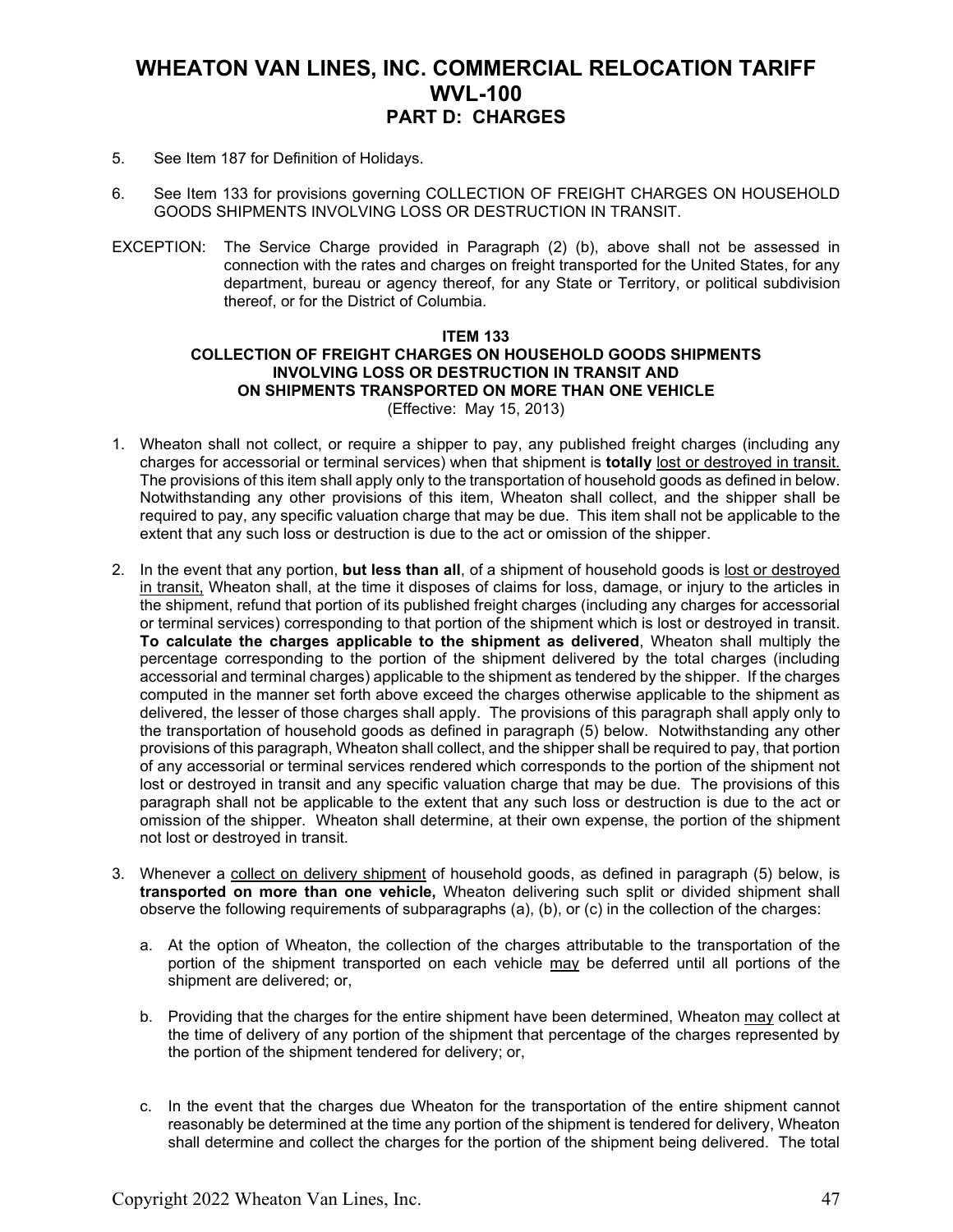charges assessed by Wheaton for the transportation of the separate portions of the shipment shall not exceed the charges due for the entire shipment.

- 4. In the event of the loss or destruction of **any part** of a shipment being transported on **more than one vehicle,** the collection of charges as provided in paragraph (3) of this item shall also be in conformity with the requirements of paragraphs (1) and (2) of this item.
- 5. This item applies only to residence-to-residence moves and other shipments transported under Item 182, Commodity Description of household goods.
- 6. This item will take precedence over corresponding provisions of Item 130, Collection of Charges.

### **ITEM 136 PROCEDURES GOVERNING THE PROCESSING, INVESTIGATION AND DISPOSITION OF OVERCHARGE, DUPLICATE PAYMENT, OR OVERCOLLECTION CLAIMS**

#### (Effective: January 1, 2008)

#### *SECTION 1: APPLICABILITY*

The regulations set forth in this rule govern the processing of claims for overcharge, duplicate payment, or overcollection for the transportation of property in interstate or foreign commerce by motor common carriers and freight forwarders licensed by the Department of Transportation.

#### *SECTION 2: DEFINITIONS*

- (a) "Carrier" means a motor carrier or freight forwarder licensed by the Department of Transportation.
- (b) "Overcharge" means an overcharge as defined in Sections 204a (6) and 406a (6) of 49 CFR 1008. It also includes duplicate payments as defined in Paragraph (c) and overcollections as defined in Paragraph (d) of this section when a dispute exists between the parties concerning such charges.
- (c) "Duplicate payment" means two or more payments for transporting the same shipment. Where one or more payment is not in the exact amount of the applicable tariff rates and charges, refunds shall be made on the basis of the excess amount over the applicable tariff rates and charges.
- (d) "Overcollection" means the receipt by a household goods carrier of a payment in excess of the transportation and/or accessorial charges applicable to a particular shipment of household goods as defined in 49 USC 13102 (10) and 10102 (11) in carrier's applicable tariffs.
- (e) "Unidentified payment" means a payment which a carrier has received but which the carrier is unable to match with its open accounts receivable or otherwise identify as being due for the performance of transportation services.
- (e) "Claimant" means any shipper or receiver, or its authorized agent, filing a request with a carrier for the refund of an overcharge, duplicate payment, or overcollection.

#### *SECTION 3: FILING AND PROCESSING CLAIMS*

- (a) A claim for overcharge, duplicate payment, or overcollection shall not be paid unless filed in writing with Wheaton. When a claim is filed with another carrier that participated in the transportation, that carrier shall transmit the claim to Wheaton within 15 days after receipt of the claim. If Wheaton is unable to dispose of the claim for any reason, the claim may be filed with or transferred to any participating carrier for final disposition.
- (b) A single claim may include more than one shipment, provided the claim on each shipment involves: (1) the same tariff issue or authority or circumstances, (2) single line service by the same carrier, or (3) service by the same interline carriers.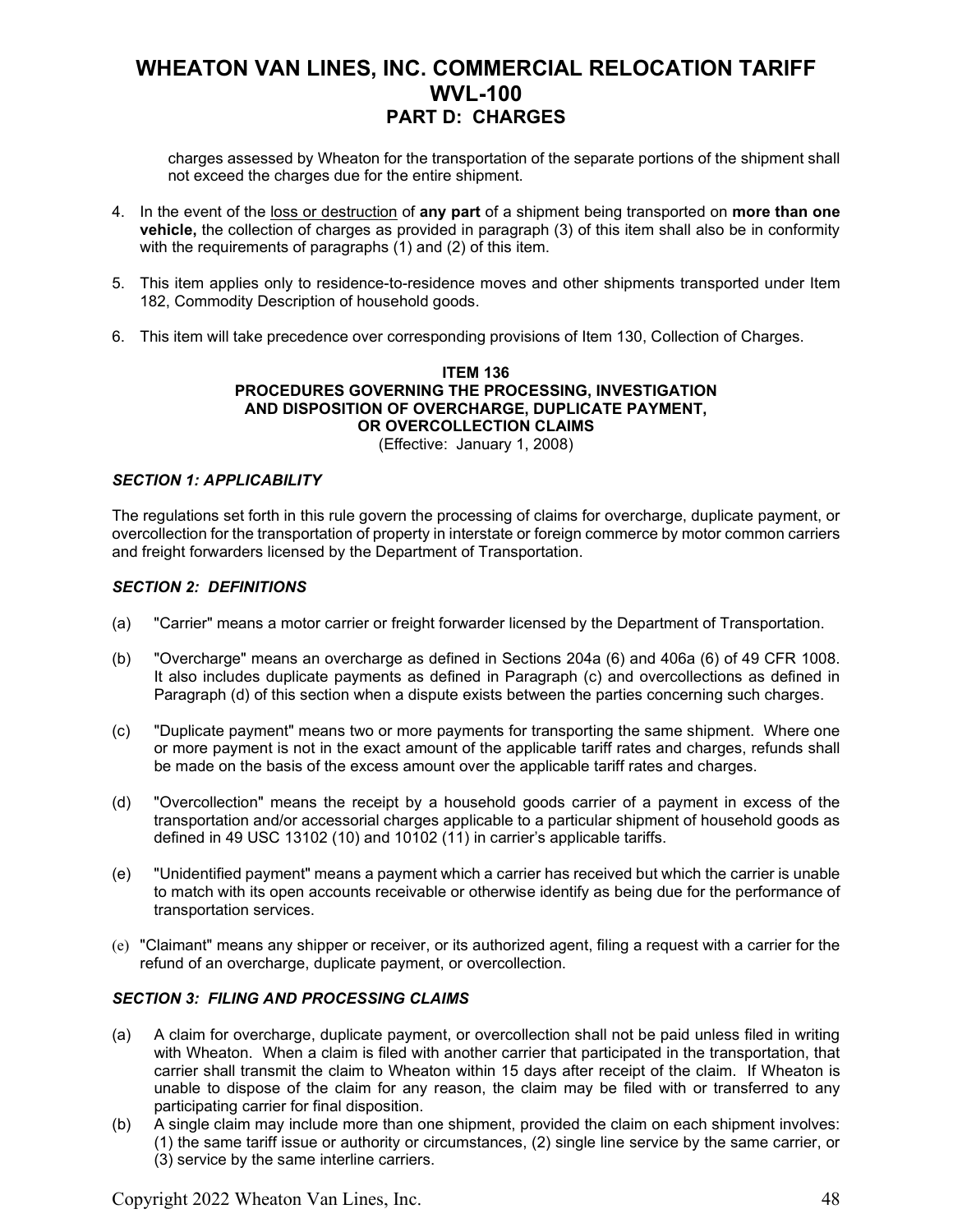#### *SECTION 4: DOCUMENTATION OF CLAIMS*

- (a) Claims for overcharge, duplicate payment, or overcollection shall be accompanied by sufficient information to allow Wheaton to conduct an investigation and pay or decline the claim within the time limitations set forth in Section 8. Claims shall include the name of the claimant, its file number, if any, and the amount of the refund sought to be recovered, if known.
- (b) Claims for overcharge shall be accompanied by the original freight bill. Additional information may include, but is not limited to, the following:
	- (1) The rate, classification, or commodity description or weight claimed to have been applicable.
	- (2) Complete tariff authority for the rate, classification, or commodity description claimed.
	- (3) Freight bill payment information.
	- (4) Other documents or data which is believed by claimant to substantiate the basis for its claim.
- (c) Claims for duplicate payment and overcollection shall be accompanied by the original freight bill(s) for which charges were paid and by freight bill payment information.
- (d) Regardless of the provisions of Paragraphs (a), (b) and (c) of this section, the failure to provide sufficient information and documentation to allow Wheaton to conduct an investigation and pay or decline the claim within the allowable time limitation shall not constitute grounds for disallowance of the claim. Rather, Wheaton shall comply with Section 5(c) to obtain the additional information required.
- (e) Wheaton shall accept copies instead of the original documents required to be submitted in this section where Wheaton is furnished with an agreement entered into by the claimant that indemnifies Wheaton for subsequent duplicate claims that might be filed and supported by the original documents.

#### *SECTION 5: INVESTIGATION OF CLAIMS*

- (a) Upon receipt of a claim, whether written or otherwise, Wheaton shall promptly initiate an investigation and establish a file, as required by Section 6.
- (b) If Wheaton discovers an overcharge, duplicate payment, or overcollection, which has not been the subject of a claim, Wheaton shall promptly initiate an investigation and comply with the provisions in Section 9.
- (c) In the event Wheaton requires information or documents in addition to that submitted with the claim, Wheaton shall promptly notify the claimant and request the information required. This includes notifying the claimant that a written claim must be filed before Wheaton becomes subject to the time limits for settling such a claim under Section 8.

#### *SECTION 6: CLAIM RECORDS*

At the time a claim is received, Wheaton shall create a separate file and assign it a successive claim file number and note that number on all documents filed in support of the claim and all records and correspondence with respect to the claim, including the written acknowledgment of receipt required under Section 7. If pertinent to the disposition of the claim, Wheaton shall also note that number on the shipping order and delivery receipt, if any, covering the shipment involved.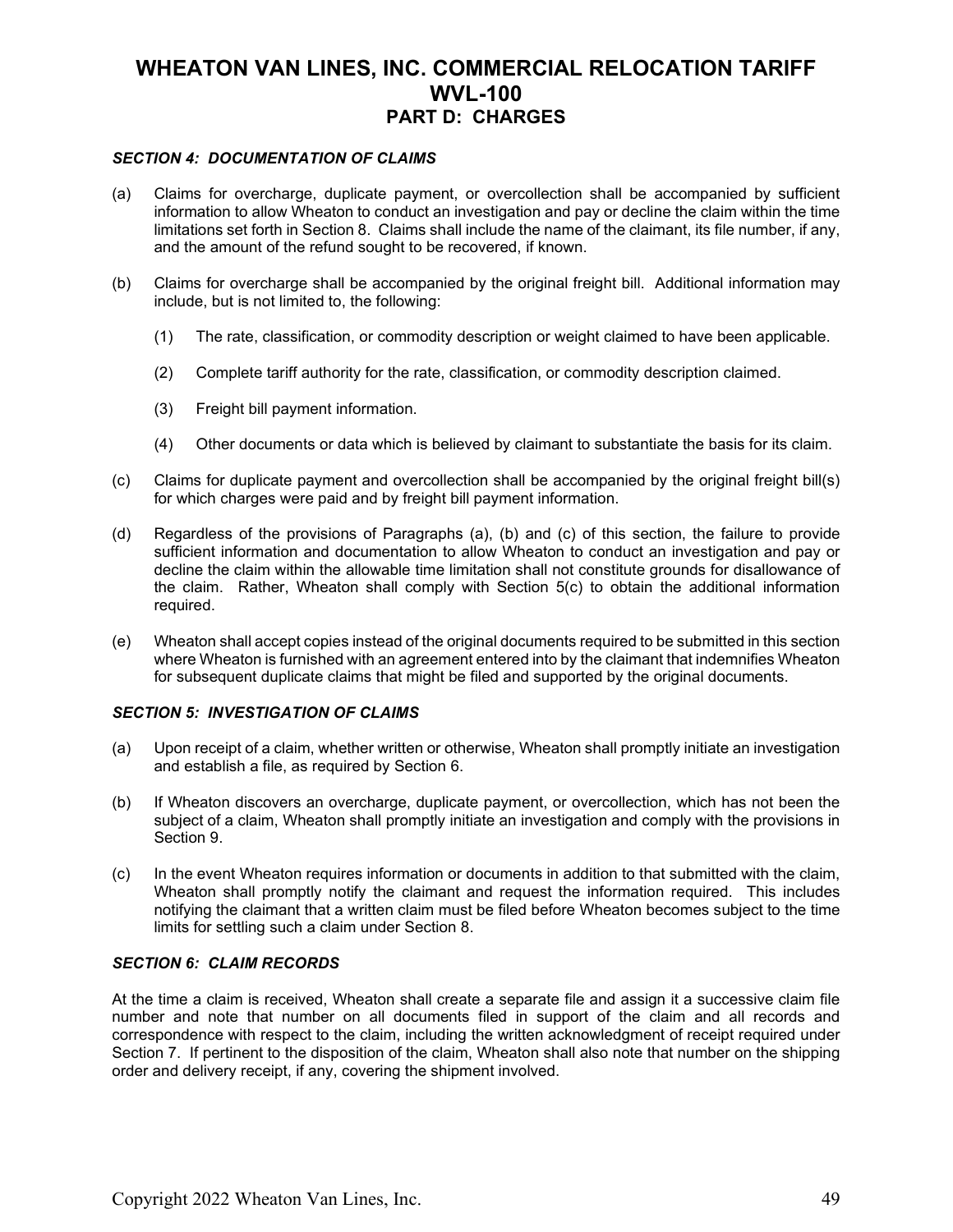#### *SECTION 7: ACKNOWLEDGMENT OF CLAIMS*

Upon receipt of a written claim, Wheaton shall acknowledge its receipt in writing to the claimant within 30 days after the date of receipt except where Wheaton shall have paid or declined the claim in writing within that period. Wheaton shall include the date of receipt in its written acknowledgment and shall also enter this date on the face of the written claim, which shall be placed in the file for that claim.

#### *SECTION 8: DISPOSITION OF CLAIMS*

Wheaton shall pay, decline to pay, or settle each written claim within 60 days after its receipt by Wheaton, except where the claimant and Wheaton agree in writing to a specific extension based upon extenuating circumstances. If Wheaton declines to pay a claim or makes settlement in an amount different from that sought, Wheaton shall notify the claimant, in writing, of the reason(s) for its action, citing tariff authority or other pertinent information developed as a result of its investigation.

#### *SECTION 9: DISPOSITION OF UNIDENTIFIED PAYMENTS, OVERCHARGES, DUPLICATE PAYMENTS AND OVER COLLECTIONS NOT SUPPORTED BY CLAIMS*

- (a) (1) Wheaton shall establish procedures for identifying and properly applying all unidentified payments. If Wheaton does not have sufficient information with which properly to apply such a payment, Wheaton shall notify the payor of the unidentified payment within 60 days of receipt of the payment and request information which will enable it to identify the payment. If Wheaton does not receive the information requested within 90 days from the date of the notice, Wheaton may treat the unidentified payment as a payment in fact of freight charges owing to it. Following the 90-day period, the regular claims procedure under this part shall be applicable.
	- (2) Notice shall be in writing and clearly indicate that it is a final notice and not a bill. Notice shall include: the check number, amount, and date; the payor's name; and any additional basic information Wheaton is able to provide. The final notice also must inform payor that: (i) applicable regulations allow Wheaton to conditionally retain the payment as revenue in the absence of a timely response by the payor; and (ii) following the 90-day period the regular claims procedure shall be applicable.
	- (3) Upon Wheaton's receipt of information from the payor, Wheaton shall, within 14 days: (i) make a complete refund of such funds to the payor; or (ii) notify the payor that the information supplied is not sufficient to identify the unapplied payment and request additional information; or (iii) notify the payor of Wheaton's determination that such payment was applicable to particular freight charges lawfully due Wheaton. Where no refund is made by Wheaton, Wheaton shall advise the payor of its right to file a formal claim for refund with Wheaton in accordance with the regular claims procedure under this rule.
- (b) When Wheaton participates in a transportation movement, but did not collect the transportation charges and finds that an overpayment has been made, Wheaton shall immediately notify the collecting carrier. When the collecting carrier (whether single or joint linehaul) discovers or is notified by Wheaton that an overcharge, duplicate payment, or over-collection exists for any transportation charge which has not been the subject of a claim, Wheaton shall create a file as if a claim had been submitted and shall record in the file the date it discovered or was notified of the overpayment. The carrier that collected the charges shall then refund the amount of the overpayment to the person who paid the transportation charges or to the person that made duplicate payment within 30 days from the date of such discovery or notification.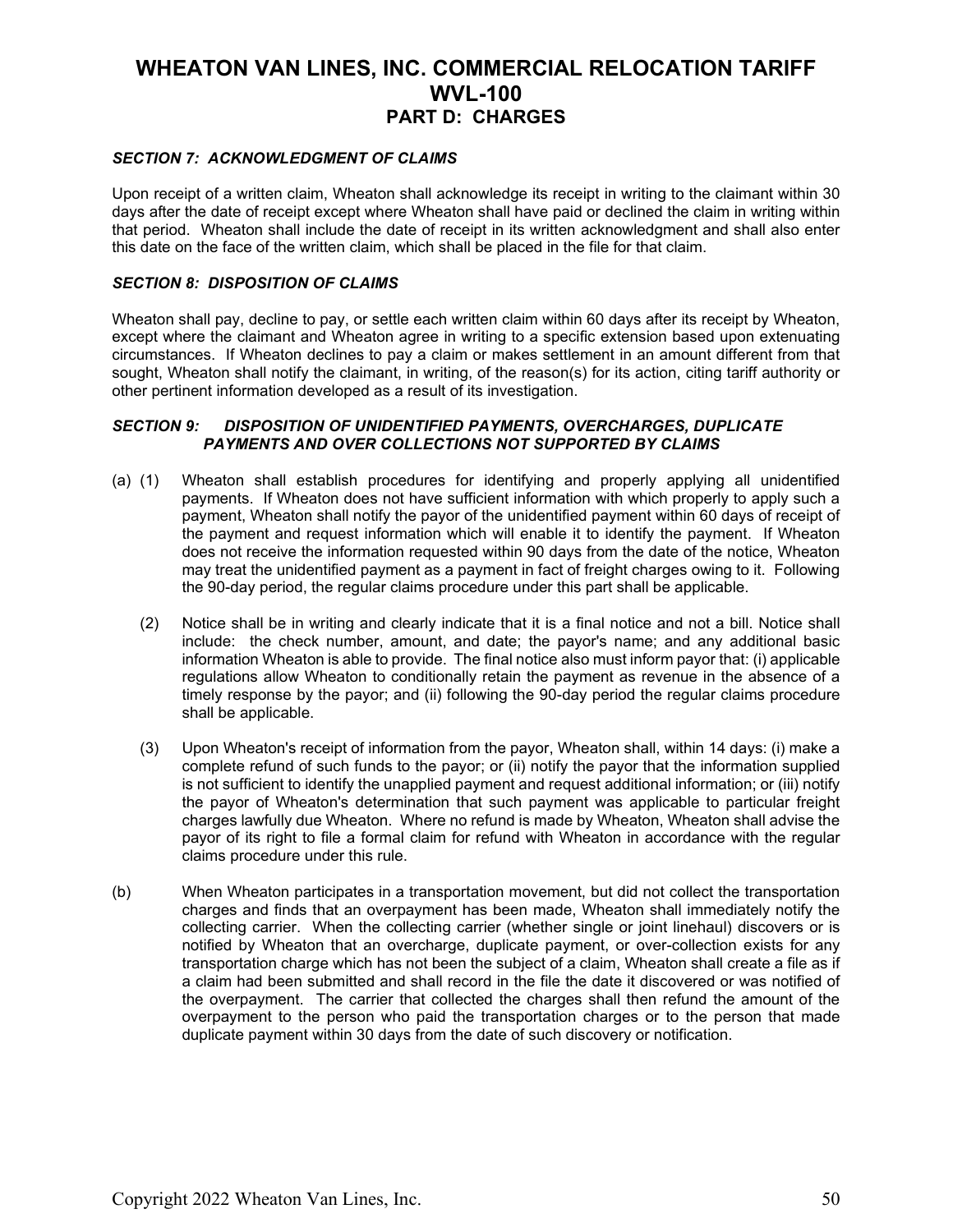#### **ITEM 140 RATES FOR UNIQUELY ASSIGNED SHIPPERS** (Effective: May 15, 2014)

The total invoice amount, excluding charges for Third Party Services, Valuation, Move Management Services, Day Certain Loading, Storage-In-Transit, Warehouse Handling, and Pickup and Delivery on Storage-In-Transit Shipments, will be reduced by the options stated below on shipments transported between points in the United States (excluding HI), and between points within the United States (Except AK and HI), on the one hand, and, on the other, points within Canada. A specific account number will be assigned to each individual shipper from the range provided in the appropriate option.

Move Management Services, Day Certain Loading, Storage-In-Transit, Warehouse Handling, and Pickup and Delivery on Storage-In-Transit Shipments, will be reduced, either in conjunction with or independent from any other tariff reductions, by the options stated below.

| OPTION         | <b>REDUCTION</b> | <b>SHIPPER ACCOUNT</b><br><b>NUMBERS</b> | <b>OPTION</b> | <b>REDUCTION</b> | <b>SHIPPER ACCOUNT NUMBER</b> |
|----------------|------------------|------------------------------------------|---------------|------------------|-------------------------------|
| 1              | 1%               | BL0100010001 - BL0199999999              | 51            | 51%              | BL5100010001 - BL5199999999   |
| $\overline{c}$ | 2%               | BL0200010001 - BL0299999999              | 52            | 52%              | BL5200010001 - BL5299999999   |
| 3              | 3%               | BL0300010001 - BL0399999999              | 53            | 53%              | BL5300010001 - BL5399999999   |
| 4              | 4%               | BL0400010001 - BL0499999999              | 54            | 54%              | BL5400010001 - BL5499999999   |
| 5              | 5%               | BL0500010001 - BL0599999999              | 55            | 55%              | BL5500010001 - BL5599999999   |
| 6              | 6%               | BL0600010001 - BL0699999999              | 56            | 56%              | BL5600010001 - BL5699999999   |
| $\overline{7}$ | 7%               | BL0700010001 - BL0799999999              | 57            | 57%              | BL5700010001 - BL5799999999   |
| 8              | 8%               | BL0800010001 - BL0899999999              | 58            | 58%              | BL5800010001 - BL5899999999   |
| 9              | 9%               | BL0900010001 - BL0999999999              | 59            | 59%              | BL5900010001 - BL5999999999   |
| 10             | 10%              | BL1000010001 - BL1099999999              | 60            | 60%              | BL6000010001 - BL6099999999   |
| 11             | 11%              | BL1100010001 - BL1199999999              | 61            | 61%              | BL6100010001 - BL6199999999   |
| 12             | 12%              | BL1200010001 - BL1299999999              | 62            | 62%              | BL6200010001 - BL6299999999   |
| 13             | 13%              | BL1300010001 - BL1399999999              | 63            | 63%              | BL6300010001 - BL6399999999   |
| 14             | 14%              | BL1400010001 - BL1499999999              | 64            | 64%              | BL6400010001 - BL6499999999   |
| 15             | 15%              | BL1500010001 - BL1599999999              | 65            | 65%              | BL6500010001 - BL6599999999   |
| 16             | 16%              | BL1600010001 - BL1699999999              | 66            | 66%              | BL6600010001 - BL6699999999   |
| 17             | 17%              | BL1700010001 - BL1799999999              | 67            | 67%              | BL6700010001 - BL6799999999   |
| 18             | 18%              | BL1800010001 - BL1899999999              | 68            | 68%              | BL6800010001 - BL6899999999   |
| 19             | 19%              | BL1900010001 - BL1999999999              | 69            | 69%              | BL6900010001 - BL6999999999   |
| 20             | 20%              | BL2000010001 - BL2099999999              | 70            | 70%              | BL7000010001 - BL7099999999   |
| 21             | 21%              | BL2100010001 - BL2199999999              | 71            | 71%              | BL7100010001 - BL7199999999   |
| 22             | 22%              | BL2200010001 - BL2299999999              | 72            | 72%              | BL7200010001 - BL7299999999   |
| 23             | 23%              | BL2300010001 - BL2399999999              | 73            | 73%              | BL7300010001 - BL7399999999   |
| 24             | 24%              | BL2400010001 - BL2499999999              | 74            | 74%              | BL7400010001 - BL7499999999   |
| 25             | 25%              | BL2500010001 - BL2599999999              | 75            | 75%              | BL7500010001 - BL7599999999   |
| 26             | 26%              | BL2600010001 - BL2699999999              | 76            | 76%              | BL7600010001 - BL7699999999   |
| 27             | 27%              | BL2700010001 - BL2799999999              | 77            | 77%              | BL7700010001 - BL7799999999   |
| 28             | 28%              | BL2800010001 - BL2899999999              | 78            | 78%              | BL7800010001 - BL7899999999   |
| 29             | 29%              | BL2900010001 - BL2999999999              | 79            | 79%              | BL7900010001 - BL7999999999   |
| 30             | 30%              | BL3000010001 - BL3099999999              | 80            | 80%              | BL8000010001 - BL8099999999   |
| 31             | 31%              | BL3100010001 - BL3199999999              | 81            | 81%              | BL8100010001 - BL8199999999   |
| 32             | 32%              | BL3200010001 - BL3299999999              | 82            | 82%              | BL8200010001 - BL8299999999   |
| 33             | 33%              | BL3300010001 - BL3399999999              | 83            | 83%              | BL8300010001 - BL8399999999   |
| 34             | 34%              | BL3400010001 - BL3499999999              | 84            | 84%              | BL8400010001 - BL8499999999   |
| 35             | 35%              | BL3500010001 - BL3599999999              | 85            | 85%              | BL8500010001 - BL8599999999   |
| 36             | 36%              | BL3600010001 - BL3699999999              | 86            | 86%              | BL8600010001 - BL8699999999   |
| 37             | 37%              | BL3700010001 - BL3799999999              | 87            | 87%              | BL8700010001 - BL8799999999   |
| 38             | 38%              | BL3800010001 - BL3899999999              | 88            | 88%              | BL8800010001 - BL8899999999   |
| 39             | 39%              | BL3900010001 - BL3999999999              | 89            | 89%              | BL8900010001 - BL8999999999   |
| 40             | 40%              | BL4000010001 - BL4099999999              | 90            | 90%              | BL9000010001 - BL9099999999   |
| 41             | 41%              | BL4100010001 - BL4199999999              | 91            | 91%              | BL9100010001 - BL9199999999   |
| 42             | 42%              | BL4200010001 - BL4299999999              | 92            | 92%              | BL9200010001 - BL9299999999   |
| 43             | 43%              | BL4300010001 - BL4399999999              | 93            | 93%              | BL9300010001 - BL9399999999   |
| 44             | 44%              | BL4400010001 - BL4499999999              | 94            | 94%              | BL9400010001 - BL9499999999   |
| 45             | 45%              | BL4500010001 - BL4599999999              | 95            | 95%              | BL9500010001 - BL9599999999   |
| 46             | 46%              | BL4600010001 - BL4699999999              | 96            | 96%              | BL9600010001 - BL9699999999   |
| 47             | 47%              | BL4700010001 - BL4799999999              | 97            | 97%              | BL9700010001 - BL9799999999   |
| 48             | 48%              | BL4800010001 - BL4899999999              | 98            | 98%              | BL9800010001 - BL9899999999   |
| 49             | 49%              | BL4900010001 - BL4999999999              | 99            | 99%              | BL9900010001 - BL9999999999   |
| 50             | 50%              | BL5000010001 - BL5099999999              | 100           | 100%             | BL0000010001 - BL0099999999   |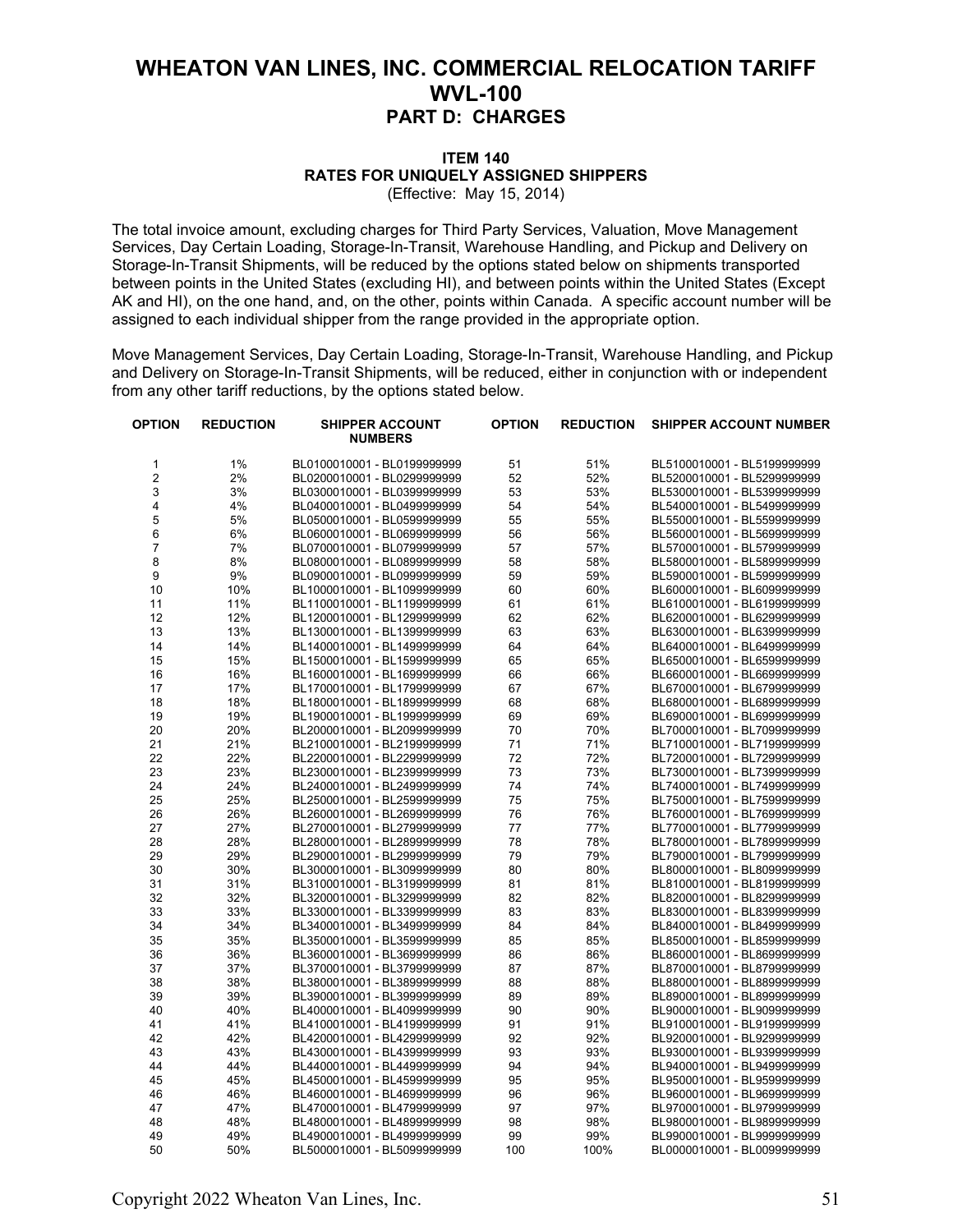EXAMPLE: Wheaton's numeric shipper moving order number will be assigned the prefix corresponding with the appropriate reduction level:

| <b>REDUCTION</b> | <b>MOVING</b> |
|------------------|---------------|
| 17% = BI 17      | 03131560      |

ORDER NO. SPECIFIC CUSTOMER ACCOUNT NO.  $BL 17 + 03131560 = BL 1703131560$ 

- Note 1: Wheaton will maintain complete records of the assigned account numbers and shipper identification on all shipments transported under the terms of this item.
- Note 2: This item will apply in conjunction with Item 144 (Binding Estimate Exception Alternate Charges).
- Note 3: On shipments to or from Alaska, Wheaton may apply one item making reference hereto for that portion of the services performed in Alaska and another item making reference hereto for the portion of the services performed in the lower 48 states.
- Note 4: Wheaton may elect to reduce Item 157, Storage-In-Transit and Pickup or Delivery Transportation Rates on Storage-In-Transit Shipments. The Shipper Account Number will then be expanded by two digits to reflect the discount applicable to Storage-in-Transit related charges

#### **C ITEM 144 BINDING ESTIMATE PRICE**

(Effective: June 15, 2022)

#### **OPTION A: Firm Binding Estimate Price:**

.

Upon request of a prospective shipper, Wheaton will provide a written binding estimate of the total charges for transportation and other services pertaining to a shipment as described in Item 182, Commodity Description, subject to the notes in this item. The total charges will be based on the binding estimate except as provided below.

- Note 1: Charges on the binding estimate are for services and quantities at origin and destination shown on the estimate and for the load date identified on the estimate. The binding estimate will not apply to any services not expressly shown on the estimate, nor will the binding estimate apply in the event that the shipper changes the load date.
- Note 2: The binding estimate must be in writing and signed by a representative of both the shipper and Wheaton.
- Note 3: The estimate is valid when accepted and signed within thirty (30) days of the shipper receiving it and if the load date on the estimate is within 120 days of the shipper receiving the estimate.
- Note 4: The binding estimate may be revised or amended by mutual agreement in writing, between shipper and Wheaton, at any time on or before the day the shipment is loaded. The revised estimate will be binding for 30 days after the revised estimate is signed by both shipper and Wheaton.
- Note 5: Estimated total charges ARE LIMITED to the origin and destination and additional stops, if any, indicated on the binding estimate. The total charges apply only for quantities and services set forth on the estimate.
- Note 6: Wheaton may elect, prior to loading, upon notice to shipper, to revise the Binding Estimate or void the original if the load date is revised or if items or services requested or required have been added by shipper.
- Note 7: Wheaton may elect not to apply the provisions of Item 38, Weighing and Weights.
- Note 8: The binding estimate WILL NOT APPLY to third party charges of any kind.
- Note 9: Wheaton may elect to assess charges IN ADDITION TO the binding estimate amount for any of the following services which are not included on the binding estimate but which are requested by the shipper or necessary to accomplish delivery and are performed by Wheaton in route or at destination. Charges will be assessed based on the tariff in effect at the time the binding estimate is signed. Estimated weight will be used for items assessed on a cwt. basis.
	- Item 52 Extra Pickup or Delivery<br>Item 120 Unpacking
	- Unpacking
	- Item 125 Waiting Time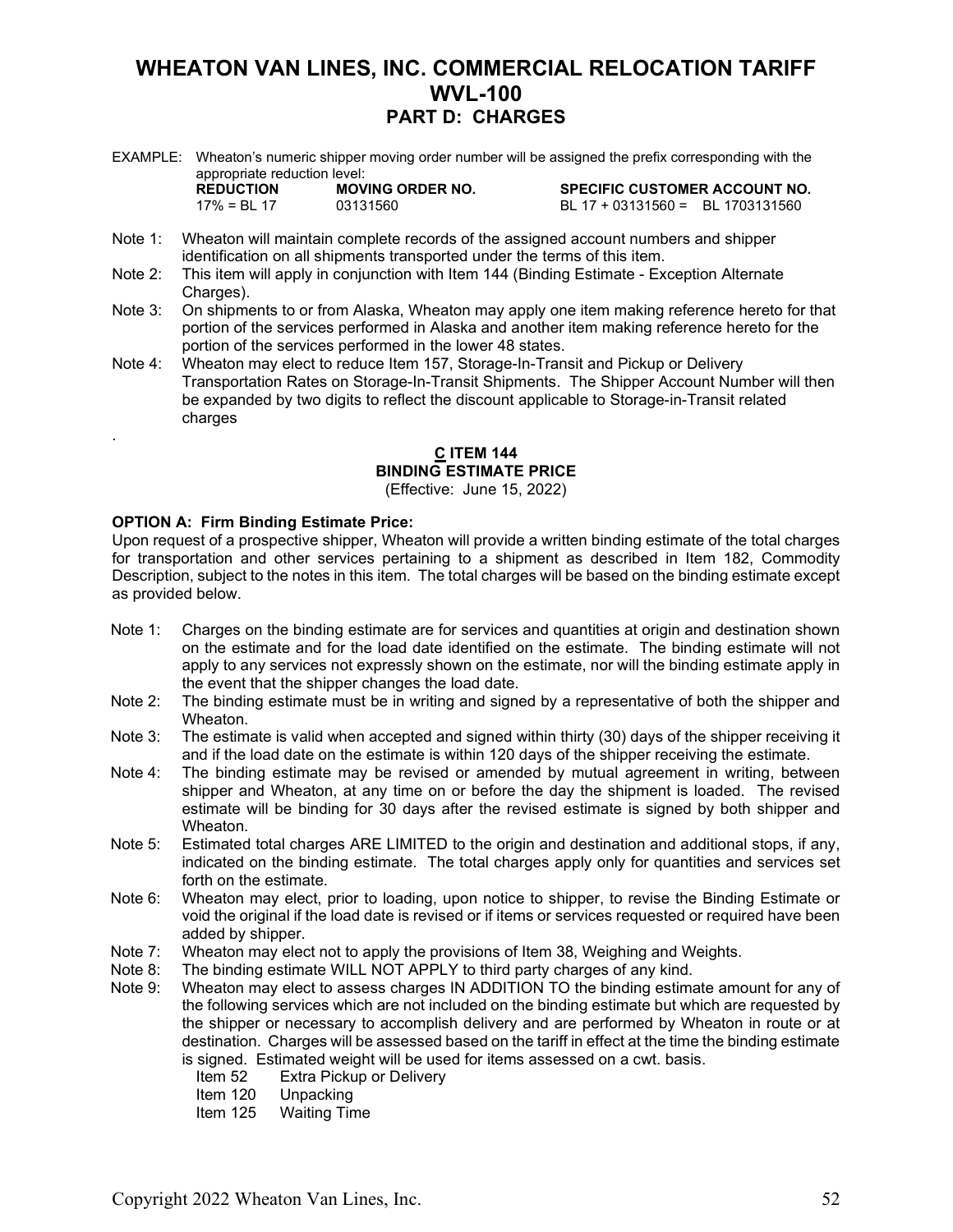- Note 10: The following items are not bound, even if included on the binding estimate, and charges for these services will be based on the actual weight under provisions of Item 38, Weighing and Weights:<br>Item 157
	- Item 157 Storage-In-Transit (S.I.T.) Charges<br>Item 159 Pickup and Delivery Rates on S.I.T.
	- Pickup and Delivery Rates on S.I.T.

#### **OPTION B: Option/Not-to-Exceed Binding Estimate Price:**

Wheaton will base charges on the BINDING ESTIMATE PRICE as set forth above, plus any additional services requested or required after loading; OR, will base all charges on the actual weight and actual services performed at the discount level explicitly stated on the estimate, whichever produces the lowest total charge to the shipper.

### **ITEM 147 CREDIT CARDS**

(Effective: January 1, 2008)

Wheaton may elect to accept American Express, Discover, Master Card or Visa credit cards as payment for all rates and charges, subject to the following notes:

NOTE 1: This item will apply only to shipments transported BETWEEN POINTS IN THE UNITED STATES.

NOTE 2: The application of this item is subject to authorization from the respective card company on each shipment prior to acceptance by Wheaton.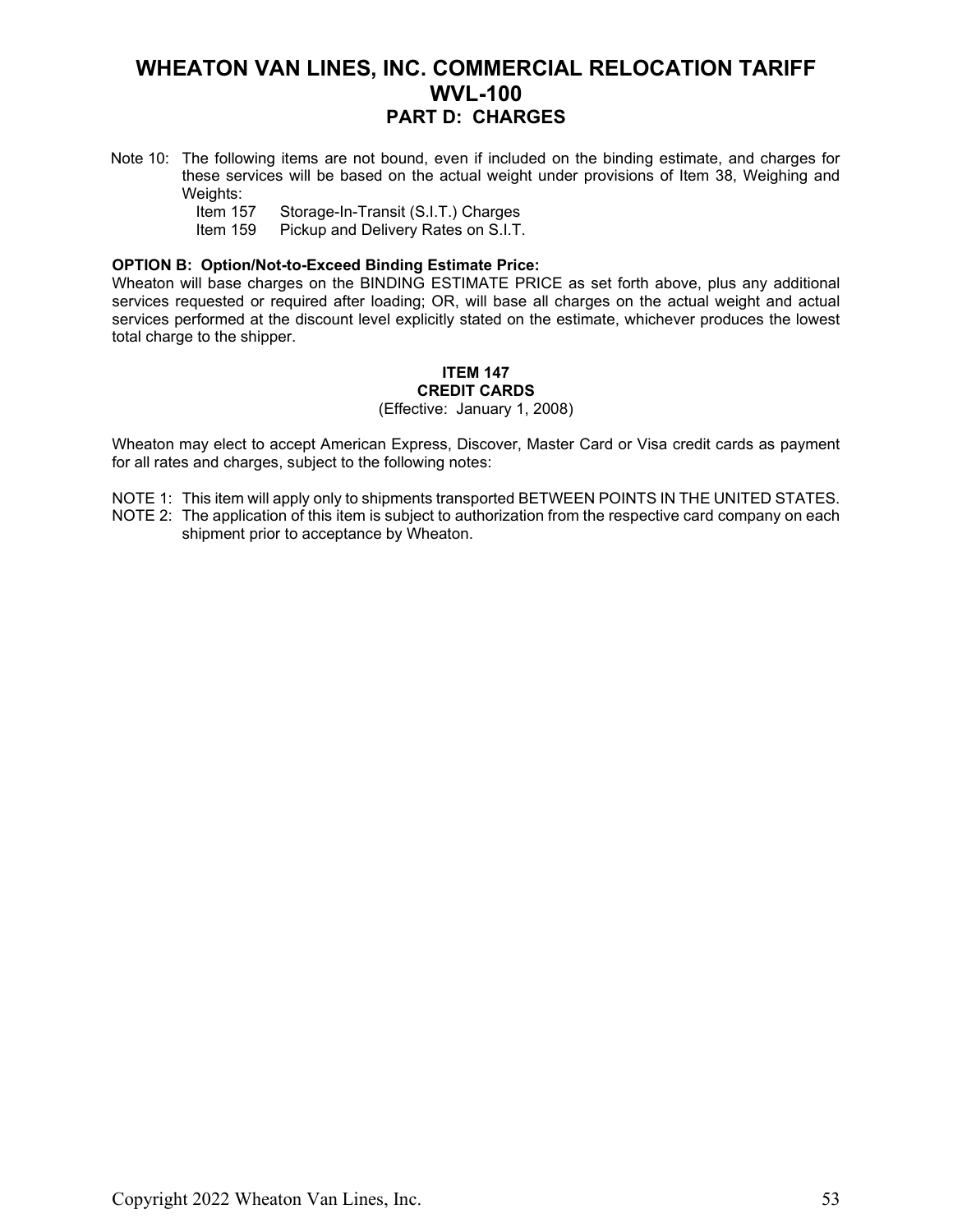#### **ITEM 151 STORAGE-IN-TRANSIT** (Effective: January 1, 2021)

- (a) Storage-In-Transit ("S.I.T.") of property covered by this tariff is the holding of the shipment or portion thereof at or in the facilities or warehouse used by Wheaton or any of its agents, for storage, pending further transportation, and will be effected only at specific request of the shipper or under the conditions specified in Paragraph (n) of this item. For the purpose of this item Wheaton may designate any facility or warehouse to serve as its agent.
- (b) A shipment or portion thereof may be placed in storage-in-transit for an aggregate period not to exceed 180 days. When not removed from storage-in-transit at midnight on the 180th day and following the mailing of notice of such change 10 days prior to the end of the SIT period, Wheaton's liability shall terminate, the interstate character of the shipment or portion thereof shall cease, the warehouse location shall be considered the destination of the property, the warehouseman shall be agent for the shipper, and the property shall then be subject to the rules, regulations and charges of the warehouseman and the locality in which the property is located. Wheaton may terminate the interstate character of the shipment or portion thereof prior to the 180-day maximum storage-in-transit period, if payment of the billed charges is not made within the due date stated on such billing. Until all lawful charges are paid, property will remain at Wheaton's or agent's storage location subject to a lien for all such charges.
- (c) When storage-in-transit is at origin, charges (subject to Item 130) may be billed after storage-in-transit is effected as follows:
	- 1. Transportation Charges between origin and location where storage-in-transit is effected.
	- 2. Storage charges due at time of billing, which may be billed by Wheaton periodically, as often as Wheaton determines, and shall be due as provided in Wheaton's invoice.
	- 3. Additional Service Charges, Advanced Charges and other lawful charges.
- (d) When storage-in-transit is at other than origin, charges (subject to Item 130) must be billed at the time storage-in-transit is effected, as follows:
	- 1. Transportation Charges between origin and location where storage-in-transit is effected.
	- 2. Additional Service Charges, Advanced Charges and other lawful charges.

At the time of billing under this paragraph, storage charges due Wheaton may be billed. Storage charges for subsequent days of storage that property remains in storage-in-transit may be billed by Wheaton periodically, as often as Wheaton determines, and shall be due as provided in Wheaton's invoice.

- (e) Delivery of shipments to residence from storage-in-transit at origin, en route or at destination will be made on the date requested, if possible. If prior commitments of Wheaton prevent delivery on that date, every effort will be made to deliver as soon as possible, subject to the following:
	- 1. If shipment is not removed from storage by the 5th working day (excluding Saturday, Sunday and holidays) after the requested delivery date(s), storage charges will cease to accrue after such date.
	- 2. If shipment is removed from storage prior to the 5th working day after the requested delivery date(s), storage charges will cease to accrue the day after shipment is removed.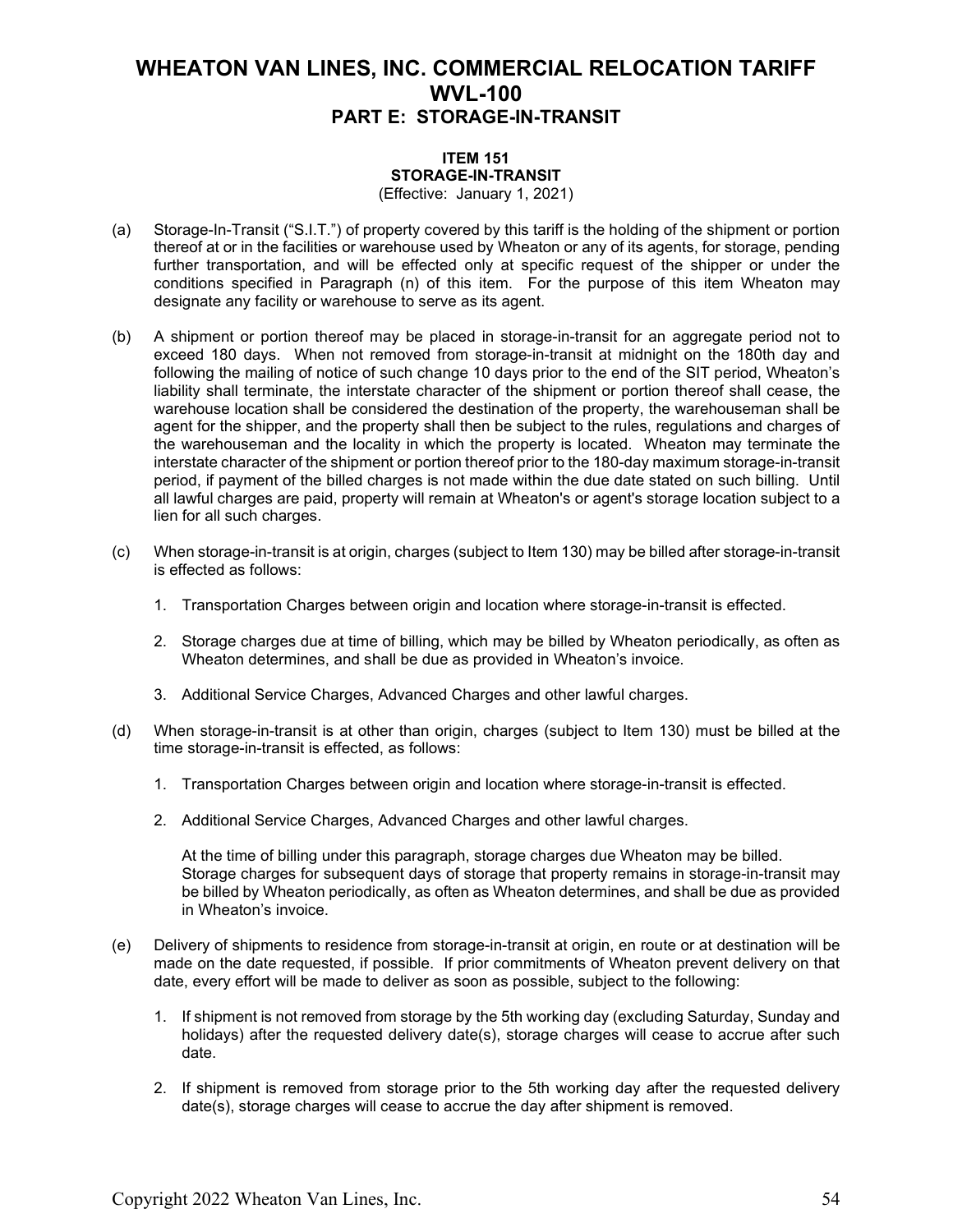All other provisions under the tariff will continue in effect until further transportation is made available by Wheaton. Until all lawful charges are paid, property will remain at Wheaton's or agent's storage facility subject to a lien for all such charges.

(f) The charges to apply when the shipment or portion thereof is stored in transit will be (1) the applicable Transportation Charges between initial point of pickup and storage location, and (2) the applicable Transportation Charges from storage location, which, for rate application purposes, will be considered a new point of origin, to destination point.

#### **Refer to Item 159 for the application of SIT Transportation Charges.**

- (g) The Transportation Charges to apply on a shipment when only a portion of the shipment is stored in transit en route to destination will be the applicable Transportation Charges based on total weight of entire shipment, for total distance via all points of pickup and/or delivery (from first point of pickup to final point of delivery), plus Additional Service Charges applicable to each portion of the shipment. The total charges for picked up and/or delivered portions shall not, in any case, exceed the total charges as would apply if computed to each portion as a separate shipment. (The provisions of Paragraph (f) of this item will apply from the point of origin to storage location for determination of separate charges on the portion of shipment stored in transit, when computing the lower overall total charges.
- (h) The Transportation Charges to apply on a portion of a storage-in-transit shipment delivered from storage location to destination will be the applicable Transportation Charges based on the weight of such portion, subject to the provisions of Paragraph (f) of this item.
- (i) On property consigned to storage-in-transit wherein an overflow of property requires a split shipment delivered to the storage location on different dates, the charges for such property shall be as follows:
	- 1. Transportation Charges from initial point of pickup to storage location will be based on the combined weight of the property stored in transit, and computation of Transportation Charges will be as provided in Paragraph (f) of this item.
	- 2. Storage charges in effect on date of initial pickup will be assessed separately on each portion of shipment stored in transit, except 1,500 pounds minimum weight will apply to the combined weight of property stored in transit. Storage will be rated separately for each portion added, subject to provisions of this item and Item 157.
	- 3. All subsequent charges will be based on the combined weight of the property stored in transit.
- (j) Shipper or owner, upon proper notice in writing to Wheaton before departure of the property, may change destination originally shown on the bill of lading. When the destination is changed, such change must be recorded on the bill of lading. When the interstate character of the property is terminated at the storage location before expiration of the time limit specified in Paragraph (b), the Transportation charges and other lawful charges shall apply in an identical manner as provided in Paragraphs (c) or (d), whichever is applicable.
- (k) When storage-in-transit property has been placed into storage at Wheaton's or agent's storage location, both Wheaton and the warehouseman must have in their possession records showing the following:
	- 1. An itemized list of the property with the bill of lading number noted thereon.
	- 2. Point of origin and destination.
	- 3. Condition of each article when received at and forwarded from the storage location.
	- 4. The dates when all charges, advances, or payments were made or received.

Copyright 2022 Wheaton Van Lines, Inc. 55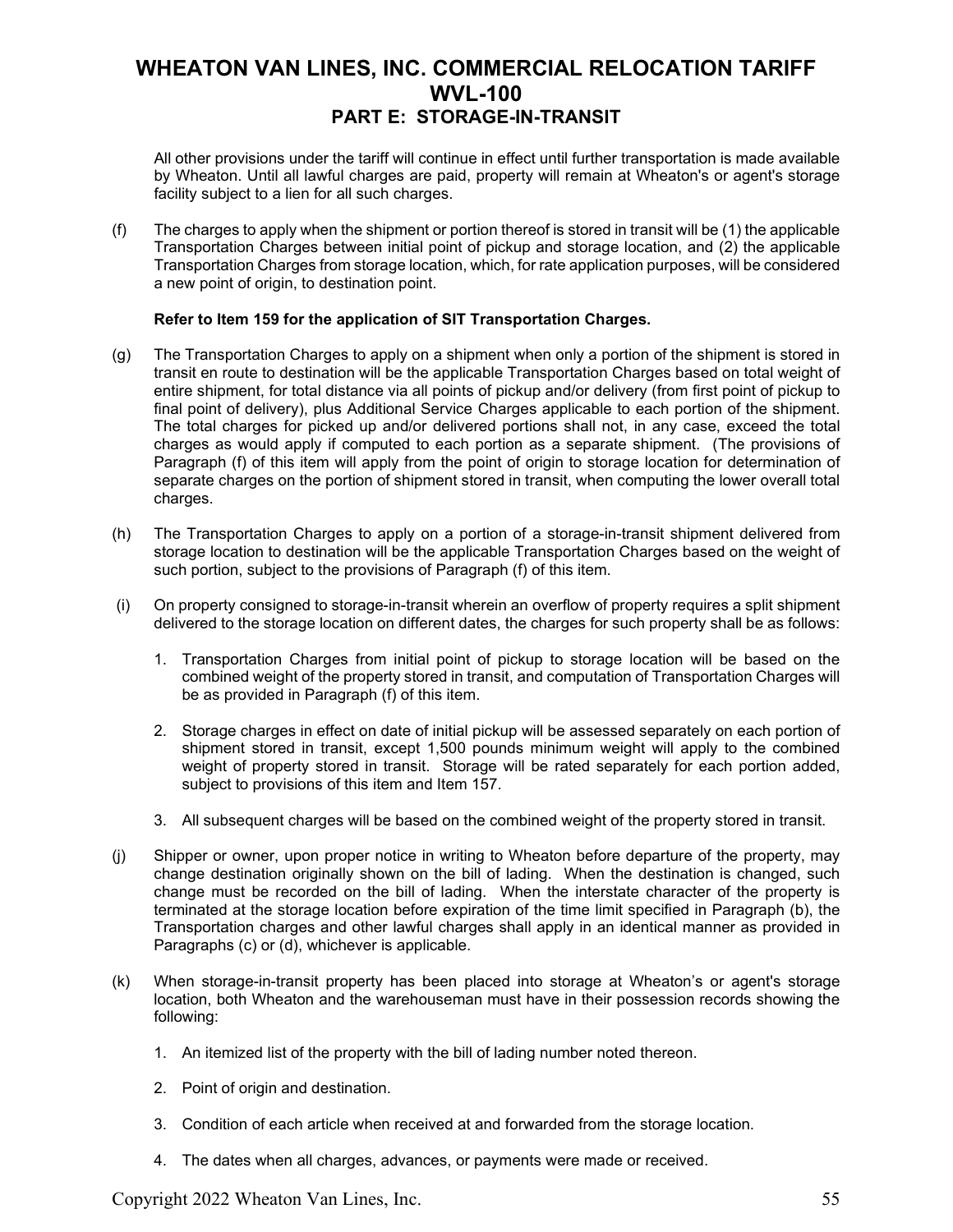- 5. Dates property was delivered to and forwarded from the storage location.
- (l) During storage-in-transit shipper may withdraw a portion of the property, provided that all accrued charges on the property are paid prior to such withdrawal, except as provided in Item 130. When the selection of items requires un-stacking and/or restacking of the shipment or a portion of the shipment, charges for such handling shall be assessed in accordance with Item 125. Charges for transportation furnished, if any, for portion selected for delivery shall be assessed on same basis as would apply to that portion as an individual shipment. With reference to the portion of the shipment which remains at the storage location, shipper may elect in writing to terminate the storage-in-transit service and place the remaining property in storage with the warehouseman in possession, in which event the warehouse will be considered the destination of the property. If the shipper elects to have the remaining portion remain in storage-in-transit, the following shall be applicable:
	- 1. Storage charges shall continue to apply on the weight of remainder of the property.
	- 2. Charges for Transportation furnished, if any, for the delivery of the remainder of the property shall be assessed on the same basis as would apply to that portion as an individual shipment.
- (m) During the storage-in-transit period shipper may add property to that already in storage-in-transit. Charges for such property added shall be as follows:
	- 1. Transportation Charges to apply on the addition, between initial point of pickup and storage location, will be as provided in Paragraph (f) of this item.
	- 2. Storage charges as provided in Item 157 will apply on the addition, subject to 1,500-pound minimum.
	- 3. All subsequent charges including storage-in-transit will be based on the total weight of the combined property.
- (n) If delivery cannot be made at the address specified on the bill of lading because of impractical operation as defined in Item 50 hereof, or for any other reason other than the fault of Wheaton, and neither shipper, consignor, nor owner designates another address at which delivery can be made, Wheaton will place the property under the storage-in-transit provision of this item.
- (o) When property is placed in storage-in-transit, Wheaton's limitations on liability also apply to the party in possession of the property.
- (p) Wheaton shall be entitled to be paid for all storage charges at the time of delivery of a shipment to residence.
- (q) The service charges applicable under Item 157 shall apply to charges for storage-in-transit.
- NOTE 1: Except as specifically provided for in Paragraph (i) herein, when property is placed in storage-intransit in segments on different dates:
	- (1) the Transportation Charges and Additional Service Charges in effect on the date of placement of the first segment will apply to that segment only, and
	- (2) the Transportation Charges and Additional Service Charges in effect on the date(s) that each subsequent segment is placed in storage-in-transit will apply to these subsequent segments.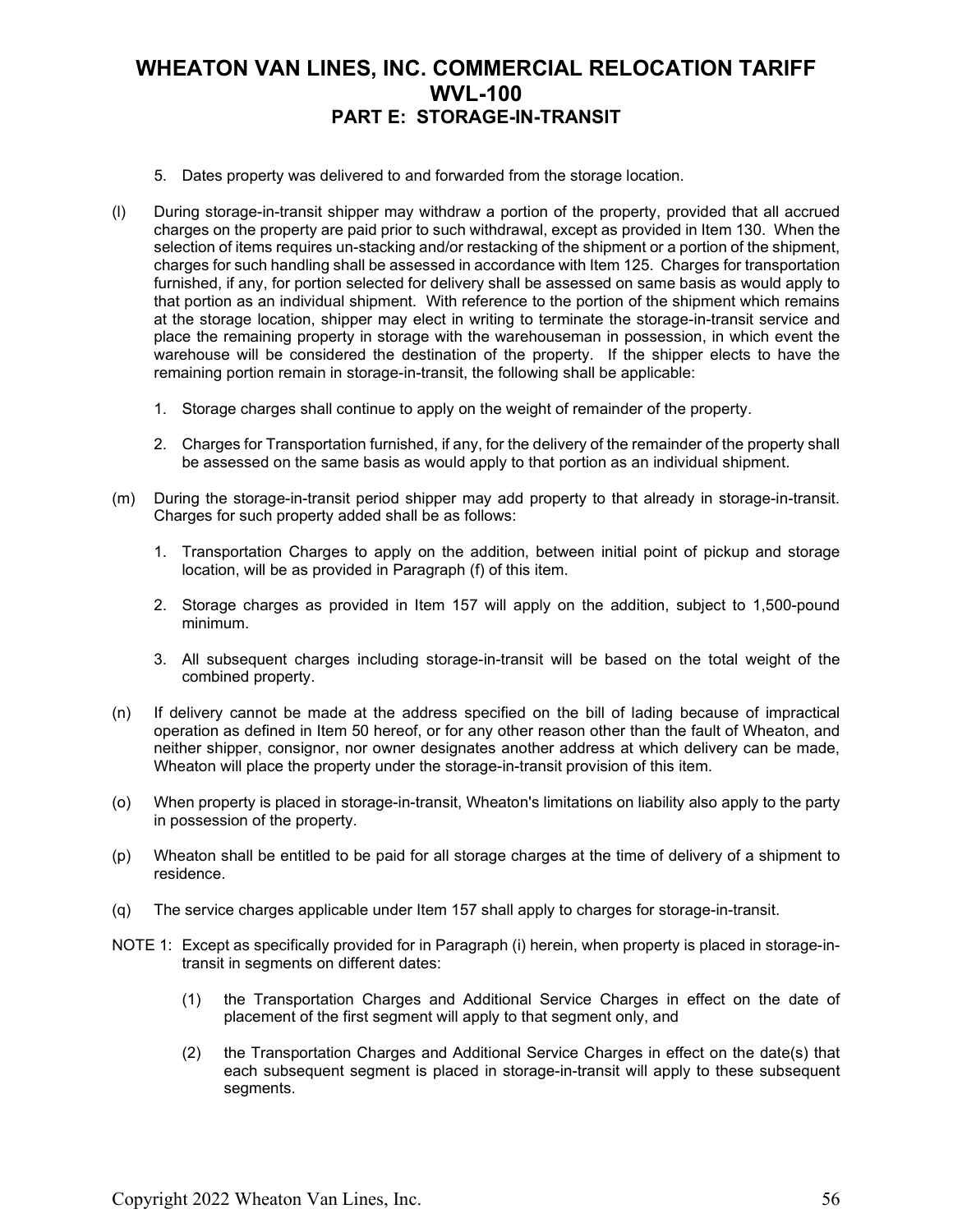- NOTE 2: When property is removed from storage-in-transit and extra pickups are ordered:
	- (1) the Transportation Charges and Additional Service Charges in effect on the date that the extra pickup is performed will apply to the entire weight of the extra pickup, and
	- (2) the Transportation Charges and Additional Service Charges in effect on the date of pickup of the storage-in-transit portion will apply to the entire weight of that portion.
- NOTE 3: Except as specifically provided for in Paragraph (i) herein, each portion of the shipment will be rated at the applicable rate in effect on the date of pickup of each portion, based on the total weight of the entire shipment.
- NOTE 4: See ITEM 156 for provisions governing NOTIFICATION WHEN STATUS OF A STORAGE-IN-TRANSIT SHIPMENT CHANGES.
- NOTE 5: See Item 22 for provisions in bill of lading relating to limitations on liability.

#### **ITEM 153 ATTEMPTED DELIVERY TO RESIDENCE FROM SIT** (Effective: January 1, 2012)

Compensation to Wheaton for attempted delivery to residence from storage-in-transit when failure to deliver is not the fault of Wheaton, will be as follows:

- 1. **Round trip distance:** From the storage facility to residence and return: Item 159, Pickup and Delivery Transportation Charges on Storage-In-Transit Shipments, WILL APPLY. (Pursuant to the provisions of Item 159, Mileage Guide 19 shall be used to determine the distance-based charges when the storage facility and the residence have the same first three digits in their zip/postal codes.)
- 2. **Storage-In-Transit:** A second first day storage charge will apply when the shipment is returned to storage-in-transit at the warehouse location. Storage charges will continue to apply at the additional daily rate until shipment is removed or delivered from storage, except as provided in Item 151(e).
- 3. **Waiting Time:** The provisions of Item 125 WILL APPLY if Wheaton is required to wait at residence.

#### **ITEM 156 NOTIFICATION WHEN STATUS OF A STORAGE-IN-TRANSIT SHIPMENT CHANGES** (Effective: January 1, 2008)

When rendering storage-in-transit (SIT), Wheaton shall, no less than 10 days prior to the expiration of either the specified period of time during which the goods are to be held in such storage or the maximum period of time provided in Item 151 for storage-in-transit, notify the shipper in writing, (1) of the date of conversion to permanent storage, (2) of the existence of a 9-month period subsequent to the date of conversion to permanent storage during which shipper may file claims against Wheaton for loss and/or damage which occurred to the goods in transit or during the SIT period, and, (3) of the fact that on the date of conversion, the liability of Wheaton shall terminate and the property shall be subject to the rules, regulations, and charges of the warehouseman. Said notification shall be by facsimile transmission, e-mail, overnight courier, or certified mail, return receipt requested.

When Wheaton holds goods for storage-in-transit for a period of time less than 10 days shall, no less than 1 day prior to the expiration of the specified time during which the goods are to be held in such storage, give notification to the shipper of the information specified in (1), (2), and (3) above, and maintain a record thereof as part of its record of the shipment.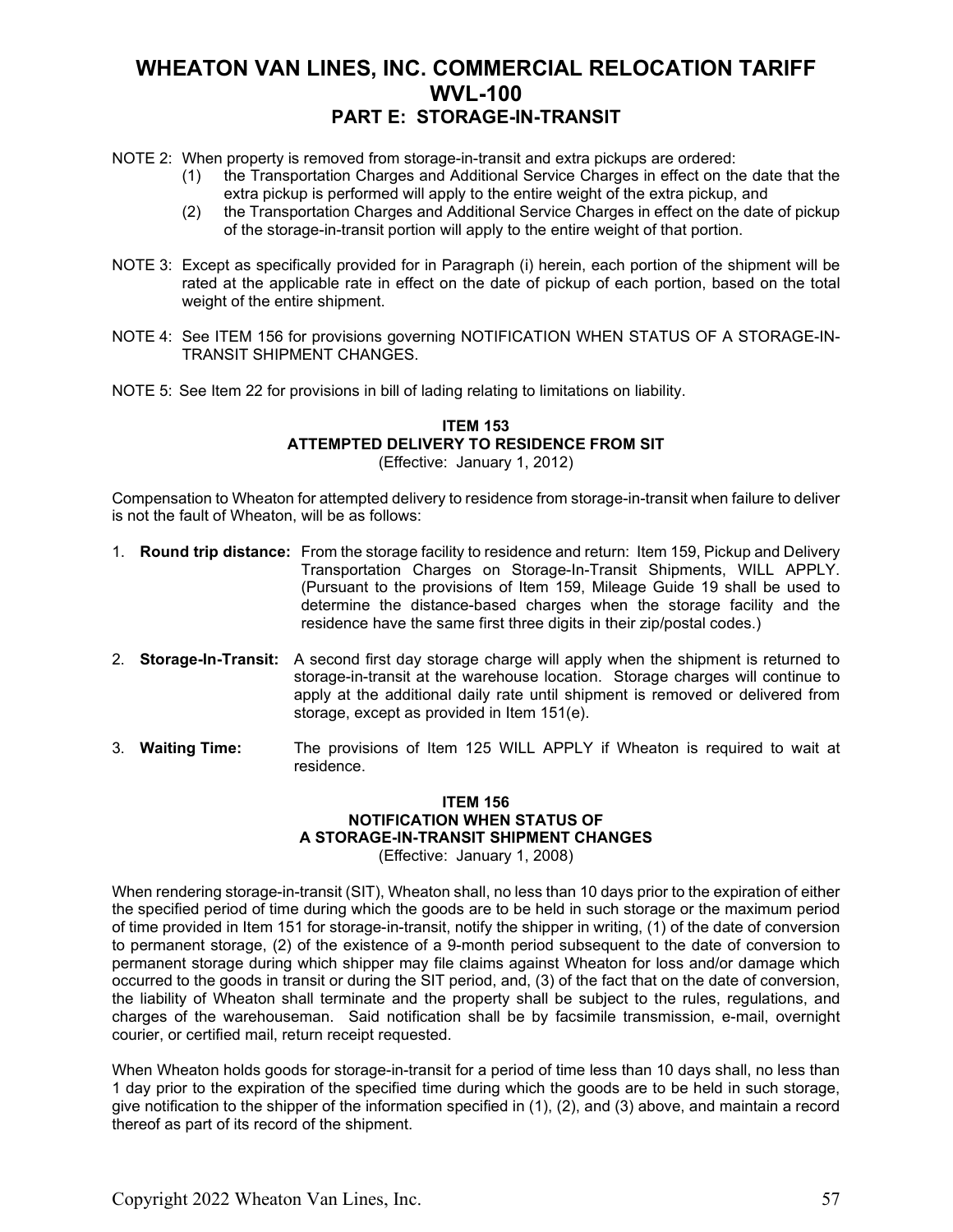Failure or refusal of Wheaton to notify the shipper in accordance with the foregoing shall automatically effect a continuance of Wheaton liability pursuant to the applicable tariff provisions with respect to SIT, until the end of the day following the date upon which notice is given.

NOTE: This item will take precedence over corresponding provisions of ITEM 151, Storage-In-Transit.

#### **ITEM 157 STORAGE-IN-TRANSIT CHARGES** (Effective: January 1, 2021)

#### **APPLICATION**

Storage-in-Transit charges are in dollars and cents per 100 pounds and apply based on location of facility where storage-in-transit service is provided, except as provided in Note 1 below. Charges for this service shall be based on actual weight of goods stored in transit, subject to a 1,500-pound minimum, except as provided in Note 2 below.

Storage charges apply for each day of storage and apply each time storage-in-transit service is rendered. Storage days will include the day goods are placed in storage, and the day goods are removed from storage (except as otherwise provided in Paragraph (e) of Item 151). If the goods are removed from storage on the same day they are placed in storage, one-day storage will apply.

NOTE 1: Wheaton will provide Storage-In-Transit service at the location requested by the shipper (normally the county of origin or destination).

> If storage facilities (Wheaton or foreign warehouse location) as requested are not available, shipper will be advised, and storage will be effected at (a) the nearest available facility (Wheaton or foreign warehouse location) OR (b) otherwise agreed facility. In which case, charges will be assessed based upon the location of such agreed upon storage facility.

> If Wheaton elects, for its own convenience, to provide Storage-In-Transit service at a location that was not requested OR agreed to by the shipper, charges will be assessed based upon the location as requested or agreed to by the shipper.

- NOTE 2: The Storage-in-Transit charges on shipments or portions thereof moving under provision of Item 112, Weight Additives, will be based on the weight at which transportation rate is based.
- NOTE 3: An SIT valuation charge equal to ten (10%) percent of the applicable shipment valuation charge named in Item 25 of the tariff will apply for each storage period of 15 days or fraction thereof, in addition to the charges named in this item.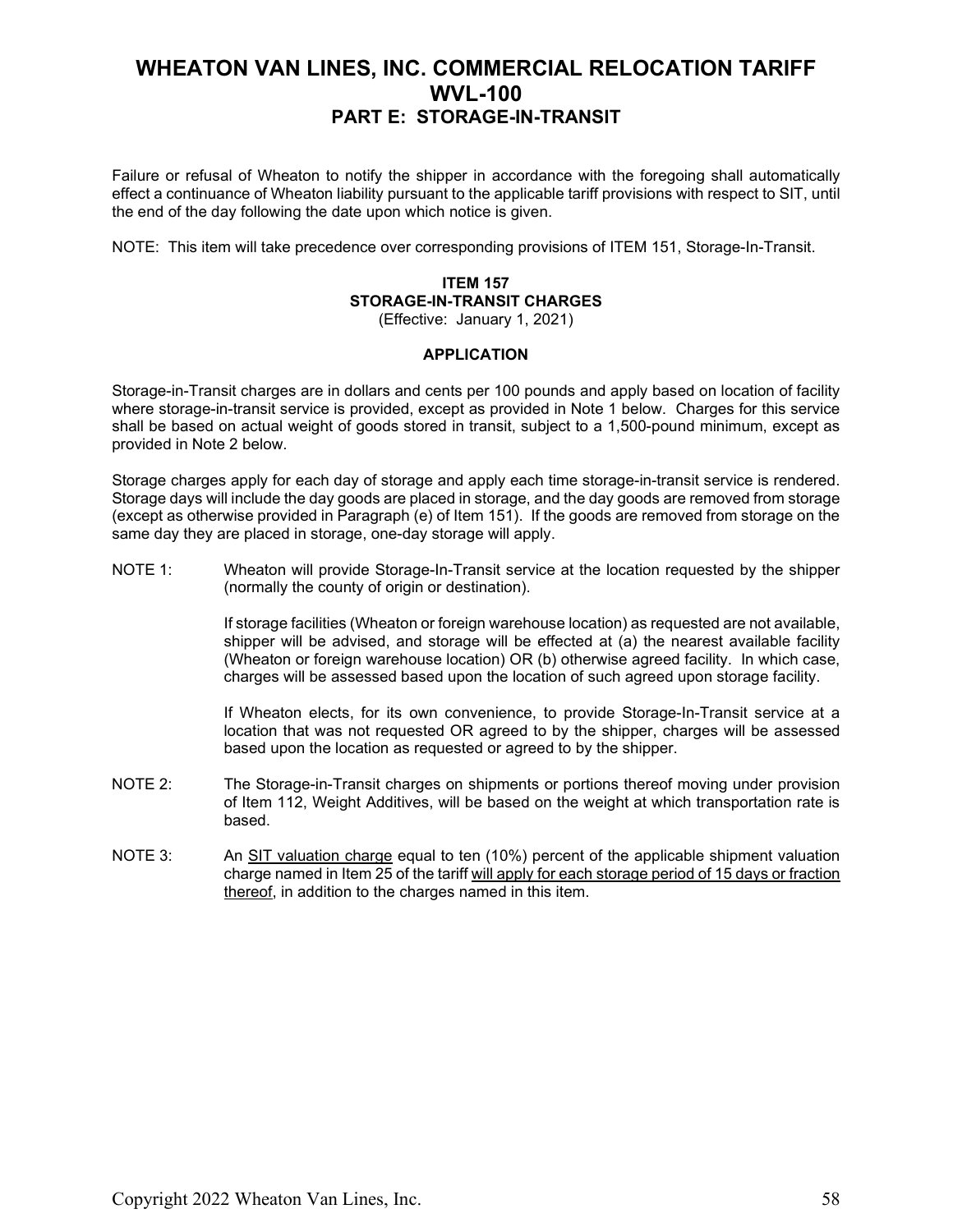#### **ITEM 159 PICKUP AND DELIVERY TRANSPORTATION CHARGES ON STORAGE-IN-TRANSIT (SIT) SHIPMENTS** (Effective: January 1, 2021)

SIT pickup and delivery transportation charges apply for shipments stored in transit based on the location of the storage facility where the storage service is provided (except when provided for Wheaton convenience). The charges include pickup or delivery on storage-in-transit shipments, or portions thereof, as provided in Item 151.

| <b>When the Distance</b><br>Between the Storage Facility and the<br><b>Pickup or Delivery Location is:</b> | The Applicable Charges Are:                                                                                                                |
|------------------------------------------------------------------------------------------------------------|--------------------------------------------------------------------------------------------------------------------------------------------|
| Up to 50 Miles                                                                                             | The Pickup and Delivery<br><b>Transportation Charges provided</b><br>in the tariff software.                                               |
| Over 50 Miles                                                                                              | In lieu of the provisions of this item, the tariff<br><b>Transportation Charges Apply -</b><br>(the provisions of this item DO NOT APPLY). |

1. When shipper requests **Overtime SIT Pickup or Delivery Service**, the overtime charges provided herein apply when service is performed between 5:00 p.m. and 8:00 a.m., Monday through Friday, or at any time on Saturdays, Sundays and Holidays. Overtime charges will not apply when service is performed for Wheaton's convenience.

The Overtime SIT Pickup or Delivery Service charges provided herein **do not apply** when the distance between the storage facility and the pickup or delivery location is over 50 miles; refer to Item 127 (Overtime Loading and Unloading Service) for overtime charges to apply.

- 2. SIT Pickup and Delivery charges are subject to the minimum weights as provided for in this tariff, except for pickup or delivery of portions of the shipment, which shall be subject to a minimum weight of 1,500 pounds if not otherwise specified.
- 3. SIT Pickup and Delivery charges apply without additional valuation charges when the shipment is released to a value not exceeding 60 cents per pound per article. If the shipment is declared or released at a higher amount of valuation, the Valuation Charges provided for in Item 25 apply in addition to the charges in this item.
- 4. SIT Pickup and Delivery charges apply based on the actual weight of the shipment, or portion thereof, that is placed into or removed from storage, PLUS any applicable weight additives as provided for in Item 112, subject to the minimum weight as provided for in the rules of this tariff.
- 5. The SIT Pickup and Delivery charges include the loading and unloading of the shipment and the transportation of the shipment from or to the storage facility, but do not include any other Additional Services named in the tariff.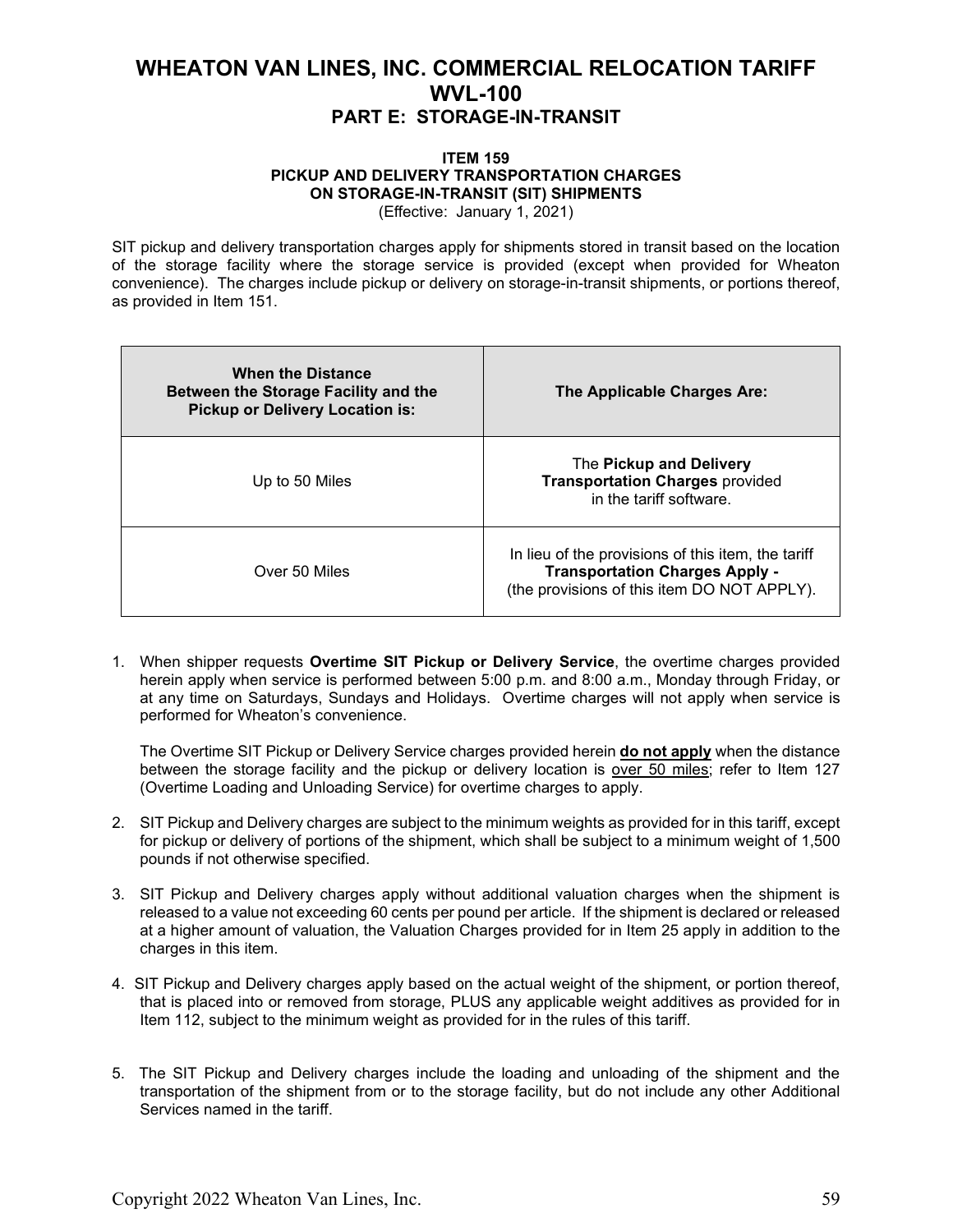- 6. Pursuant to Item 180 of the tariff, Mileage Guide 19 shall be used to determine the distance-based rates when the storage facility and the residence have the same first three digits in their zip/postal codes.
- 7. When the distance between the storage facility and the residence is more than 50 miles, the provisions of this item will not apply; in lieu thereof, the applicable Transportation Charges will apply.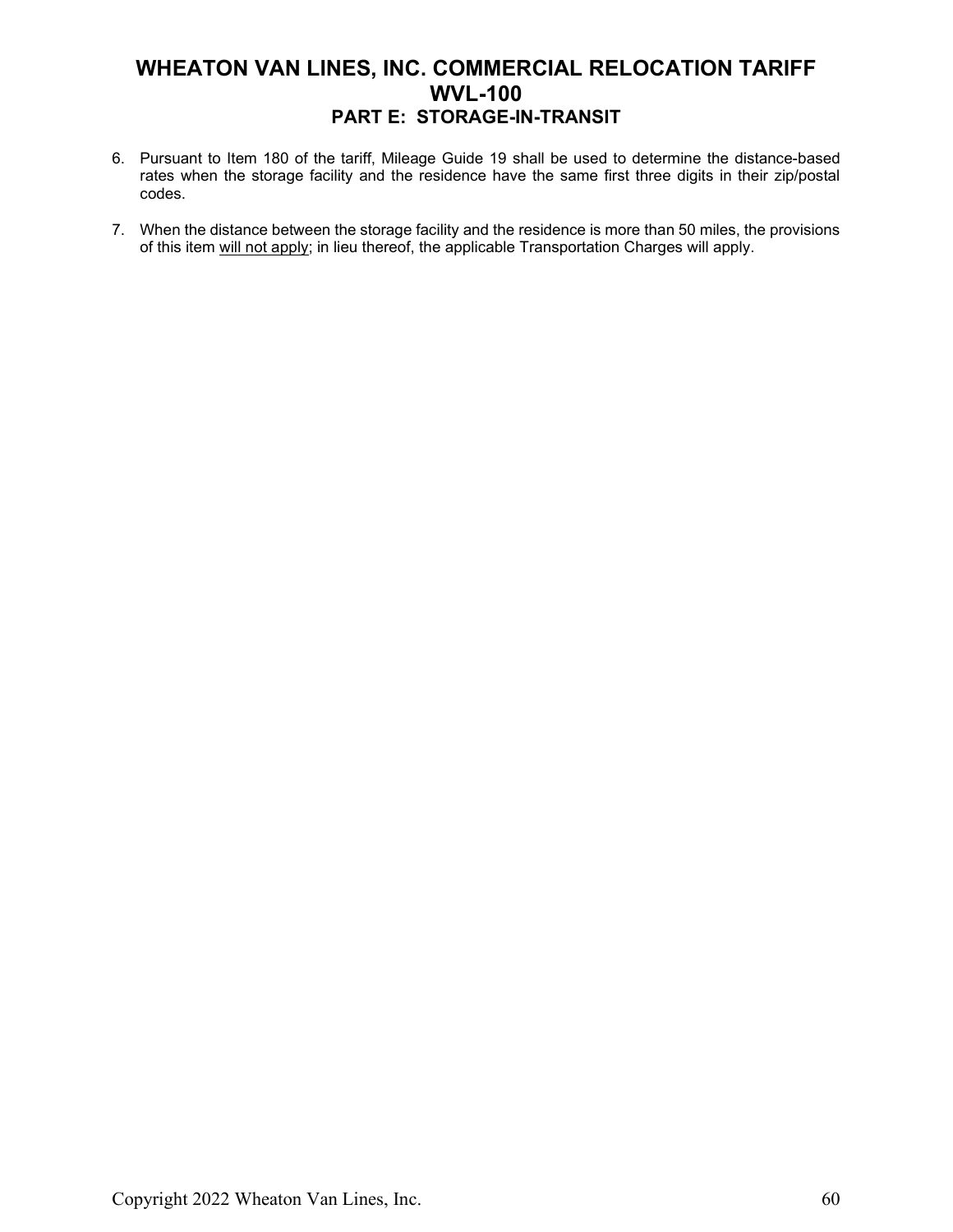#### **ITEM 171 CLAIMS, LOSS AND DAMAGE** (Effective: January 1, 2012)

#### (a) **Claims in Writing Required:**

A claim for loss, damage, injury, or delay will not be voluntarily paid by Wheaton unless filed in writing as provided in subparagraph (b) below with Wheaton, within the specified time limits applicable thereto and as otherwise may be required by law, the terms of the bill of lading or other contract of carriage, and all tariff provisions applicable thereto.

#### (b) **Minimum Filing Requirements**:

A communication in writing from a claimant filed with Wheaton within the time limits specified in the bill of lading or contract of carriage or transportation, and

- (i) containing facts sufficient to identify the shipment (or shipments) of property involved,<br>(ii) asserting liability for alleged loss, damage, injury, or delay, and
- asserting liability for alleged loss, damage, injury, or delay, and
- (iii) making claim for the payment of a specified or determinable amount of money, will be considered as sufficient compliance with the provisions for filing claims embraced in the bill of lading or other contract of carriage.

#### (c) **Documents not constituting claims**:

Bad order reports, appraisal reports of damage, notations of shortage or damage, or both, on freight bills, delivery receipts, or other documents, or inspection reports issued by carriers or their inspection agencies, whether the extent of loss or damage is indicated in dollars and cents or otherwise will, standing alone, not be considered by Wheaton as sufficient to comply with the minimum claim filing requirements specified in subparagraph (b) above.

#### (d) **Claims filed for uncertain amounts**:

Whenever a claim is presented against Wheaton for an uncertain amount, such as \$100 more or less, Wheaton will determine the condition of the shipment involved at the time of delivery by it, if it was delivered, and will ascertain as nearly as possible the extent, if any, of the loss or damage for which it may be responsible. It will not however, voluntarily pay a claim under such circumstances unless and until a formal claim in writing for a specified or determinable amount of money has been filed in accordance with the provision of subparagraph (b) above.

#### (e) **Other claims**:

If investigation of a claim develops that one or more other carriers has been presented with a similar claim on the same shipment, Wheaton will communicate with each such other carrier and, prior to any agreement entered into between or among them as to the proper disposition of such claim or claims, will notify all claimants of the receipt of conflicting or overlapping claims and will require further substantiation, on the part of each claimant of his title to the property involved or his right with respect to such claim.

#### (f) **Concealed damage or shortage:**

Wheaton must be promptly notified after discovery of concealed damage or shortage and given reasonable opportunity to inspect the shipment and packing. Wheaton will promptly and thoroughly investigate the claim and will establish a claim file in connection therewith.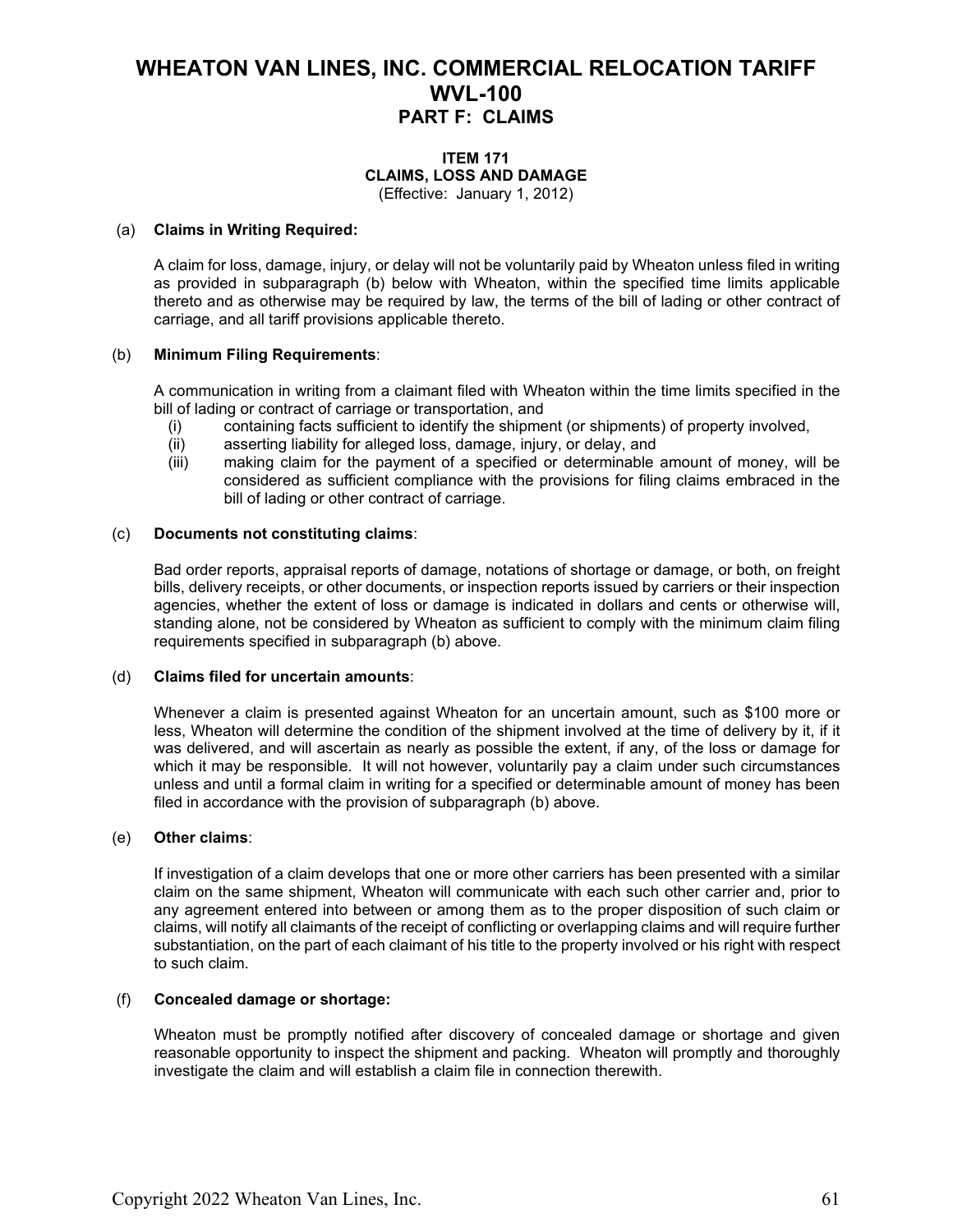#### (g) **Supporting documents**:

For each article claimed, the following must be provided:

- the nature and extent of damage,
- the basis for the amount claimed, i.e., date article purchased, original cost, amount of depreciation, actual cash value at time of loss or damage and,
- in the case of damage, a repair estimate.

As a condition of any claim settlement, all outstanding transportation charges must be paid in full.

#### (h) **Verification of loss**:

When an asserted claim for loss of an entire package or an entire shipment cannot be otherwise authenticated upon investigation, Wheaton will obtain from the consignee of the shipment involved a certified statement in writing that the property for which the claim is filed has not been received from any other source.

#### (i) **Satisfaction of claims:**

Wheaton may satisfy a claim by cash settlement or by repairing or replacing the property lost or damaged with materials of like kind, quality and condition at time of acceptance by Wheaton.

#### (j) **Constructive weight of packed interior shipping containers:**

When the liability of Wheaton is to be measured by the weight of the article lost or damaged and such article is packed in an interior-shipping container, in the absence of specific evidence to the contrary, such interior-shipping container will be deemed to have the following weight:

#### **CONTAINER WEIGHT PER CONTAINER (In pounds)**

| DRUM, DISH-PACK                                         |                              | 60 |
|---------------------------------------------------------|------------------------------|----|
|                                                         | CARTONS: Less than 3 cu. ft. | 25 |
| 3                                                       | Less than 4-1/2 cu. ft.      | 30 |
| $4 - 1/2$                                               | Less than 6 cu. ft.          | 35 |
| 6                                                       | Less than $6-1/2$ cu. ft.    | 45 |
| $6-1/2$ cu. ft. and over                                |                              | 50 |
| <b>Wardrobe Carton</b>                                  |                              | 50 |
| Mattress or Box Spring Carton (Not exceeding 39" X 80") |                              | 55 |
| Mattress or Box Spring Carton (Not exceeding 54" X 75") |                              | 60 |
| Mattress or Box Spring Carton (Exceeding 54" X 75")     |                              | 80 |
| <b>Crib Mattress Carton</b>                             |                              | 22 |

- NOTE 1: Cartons containing books or phonograph records will be deemed to weigh 50 pounds.
- NOTE 2: Cartons containing lampshades will be deemed to weigh 10 pounds.
- NOTE 3: Items not identified on the inventory as to contents will be settled for the heaviest weight on the schedule for the container.

#### (k) **Time limit for filing claims:**

As a condition precedent to recovery, a claim for any loss, damage, injury, or delay, must be filed in writing with Wheaton within nine (9) months after delivery to shipper and/or consignee as shown on bill of lading, or in case of failure to make delivery, then within nine (9) months after a reasonable time for delivery has elapsed; and suit must be instituted against Wheaton within two (2) years from the date of notice in writing is given by Wheaton to the claimant that carrier has disallowed the claim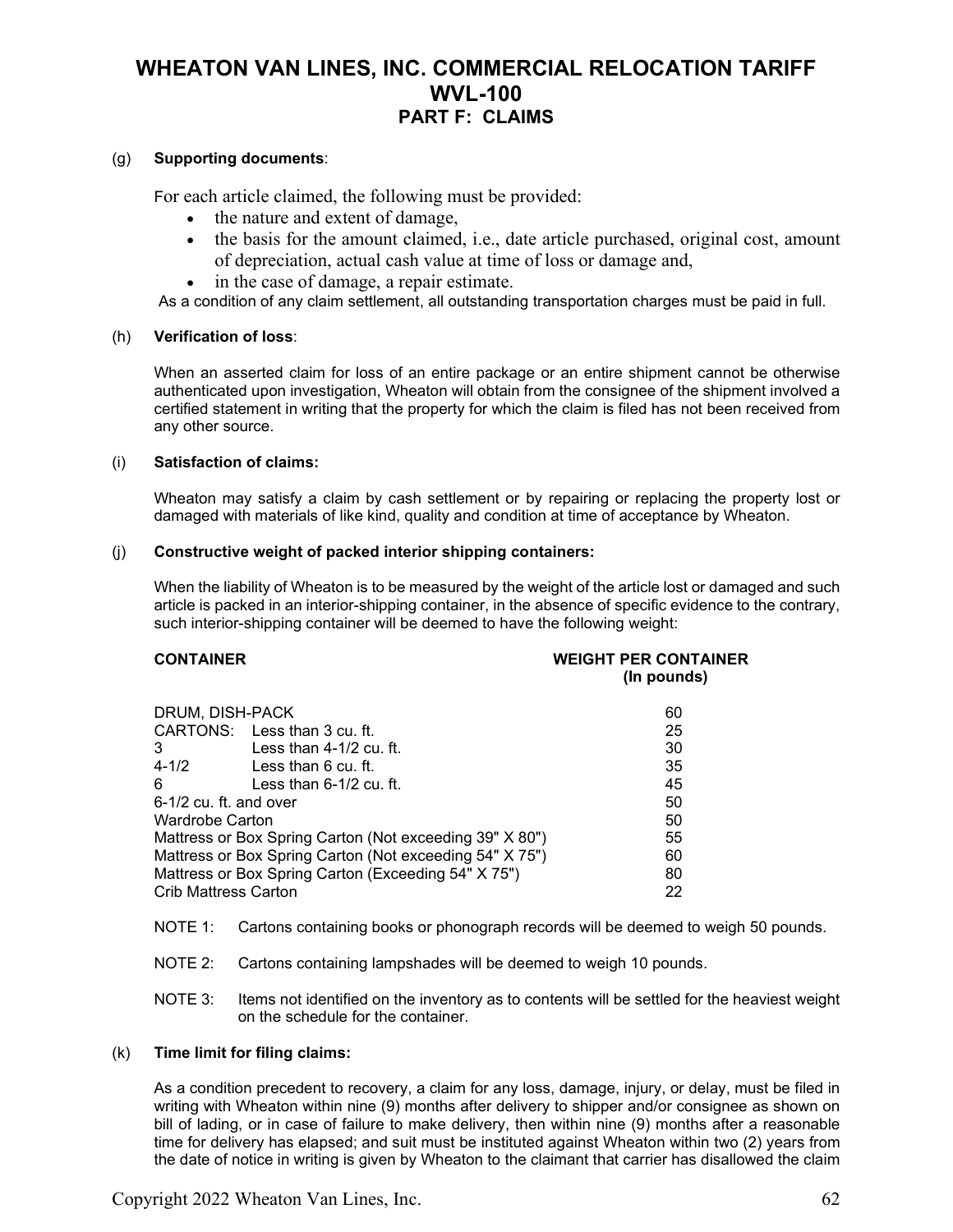or any part or parts thereof specified in the notice. Where a claim is not filed or suit is not instituted thereon in accordance with the foregoing provisions, Wheaton shall not be liable and such a claim will not be paid.

#### (l) **Acknowledgment and settlement by Wheaton:**

Wheaton will acknowledge receipt of each claim in writing to the claimant within 30 calendar days after its receipt by Wheaton or Wheaton's agent. Wheaton will at the time such claim is received; cause the date of receipt to be recorded on the claim.

Wheaton will pay, decline, or make a firm compromise settlement offer in writing to the claimant within 120 days after receipt of the claim by Wheaton or its agent: Provided, that, if the claim cannot be processed and disposed of within 120 days after the receipt thereof, Wheaton, will at that time and the expiration of each succeeding 60-day period while the claim remains pending, advise the claimant in writing of the status of the claim and the reasons for the delay in making final disposition thereof.

#### (m) **Salvage**:

Whenever property transported by Wheaton is damaged or alleged to be damaged and is, as a consequence thereof, not delivered or is rejected or refused upon tender thereof to the owner, consignee, or person entitled to receive such property, Wheaton, after giving due notice, whenever practicable to do so, to the owner and other parties that may have an interest therein, and unless advised to the contrary after giving such notice, will undertake to sell or dispose of such property directly or by the employment of a competent salvage agent. Wheaton will only dispose of the property in a manner that will fairly and equally protect the best interests of all persons having an interest therein. Wheaton will make an itemized record sufficient to identify the property involved so as to be able to correlate it to the shipment or transportation involved, and claim, if any filed thereon. Wheaton also will assign to each lot of such property a successive lot number and note that lot number on its record of shipment and claim, if any claim is filed thereon.

Upon receipt of a claim on a shipment on which salvage has been processed in the manner herein before described, Wheaton will record in its claim file thereon the lot number assigned, the amount of money recovered, if any, from the disposition of such property, and the date of transmittal of such money to the person or persons lawfully entitled to receive the same.

Whenever disposition of salvage material or goods shall be made directly to an agent or employee of Wheaton or through a salvage agent or company in which Wheaton or one or more of its directors, officers, or managers has any interest, financial or otherwise, that Wheaton's salvage records shall fully reflect the particulars of each such transaction or relationship, or both as the case may be.

#### (n) **Ready-to-Assemble Furniture of Particleboard Construction**:

Ready-to-assemble furniture of particleboard construction is generally not made to withstand the rigors of transportation. Wheaton will not be responsible for any damage resulting from the inherent weakness of the construction of this type of furniture. It is solely the responsibility of the shipper, either personally or through the employment of third party services, to insure disassembly of this type of furniture prior to loading and assembly after shipment. Wheaton will not prepare for shipment, nor ship, assembled ready-to-assemble particleboard furniture without signature of waiver of liability on Wheaton's Particle Board Furniture form.

#### (o) **Front Load Washers**:

Please refer to Item 125, Paragraph (C), for provisions to apply.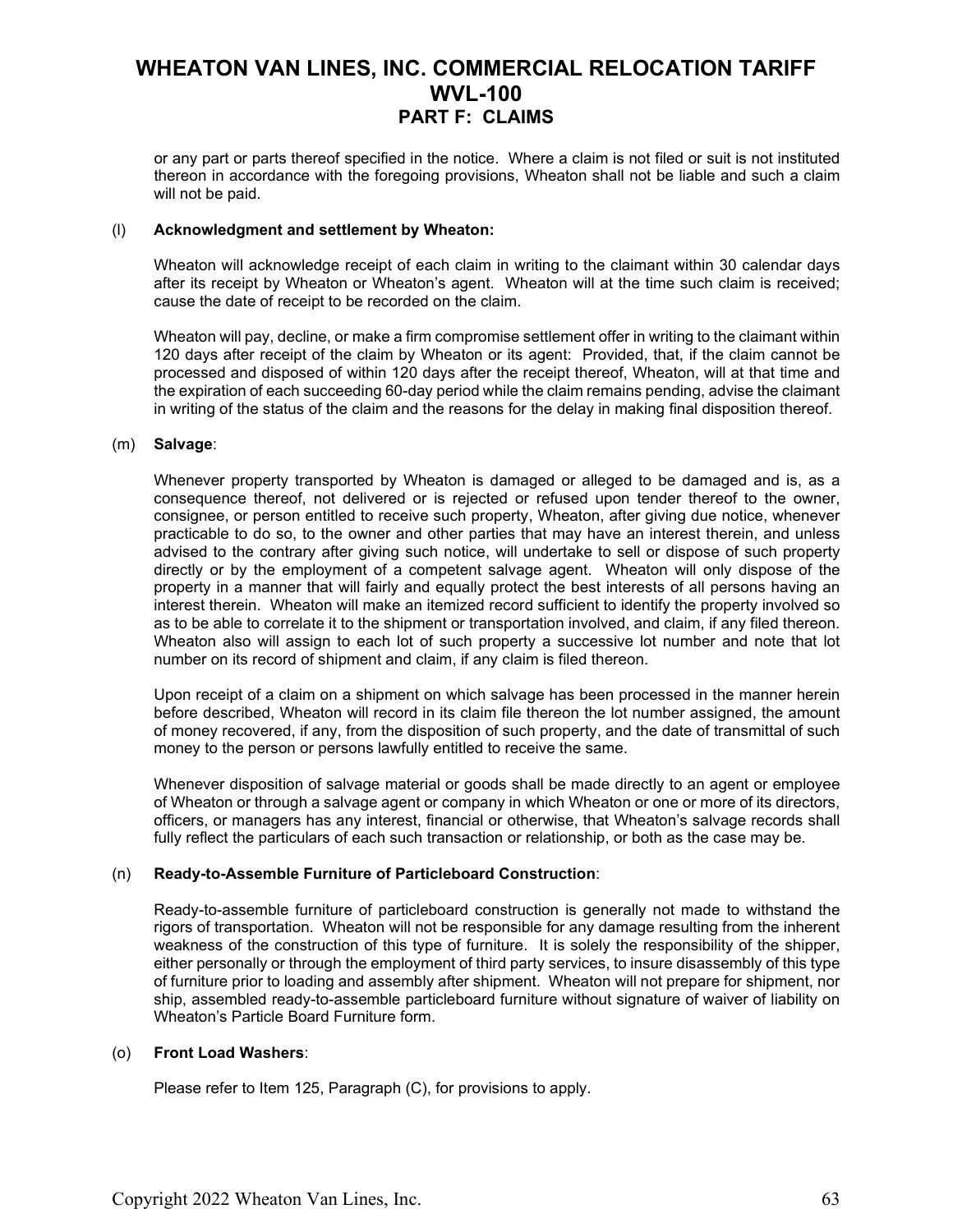#### **ITEM 180 GOVERNING PUBLICATIONS** (Effective: January 1, 2012)

This tariff is governed by the following described publications:

| <b>TITLE OF PUBLICATION</b>                                                                             | <b>ISSUING AGENT</b>                                         | <b>DESIGNATION</b>                             |
|---------------------------------------------------------------------------------------------------------|--------------------------------------------------------------|------------------------------------------------|
| NATIONAL ZIP CODE DIRECTORY<br>CANADIAN POSTAL SERVICE DIRECTORY<br>MILEAGE GUIDE NO. 19<br>(See Notes) | U.S. Postal Service (USPS)<br>Canadian Postal Service<br>HGB | <b>NONE</b><br><b>NONE</b><br><b>HGB 100-G</b> |

The application of this tariff is governed by the postal zip code (or Canadian postal code) of each area or place within the United States and Canada as assigned by the United States Postal Service as found in the National Zip Code Directory and the Canadian Postal Service as found in the Canadian Postal Service Directory. The first three (3) digits of the postal zip code or the Canadian postal code define the applicable geographical service area for rate application purposes.

If the United States or the Canadian Postal Service changes a three-digit code area of a postal zip code or Canadian Postal Code after the effective date of this tariff, the old 3-digit code area shall be used for shipment rating purposes until a new corresponding three-digit code area is provided for herein.

- Note 1: The application of specific distance-based items **(Item 51, Shuttle Service, and Items 153 and 159, relating to pickup and delivery transportation charges on storage-in-transit shipments [when storage facility and residence have the same first three digits in their zip/postal codes], and Alaska transportation charges)** is also governed by the Mileage Guide as provided herein.
- Note 2: Mileage Guide 19 DOES NOT APPLY for the determination of distance-based charges from and to points in the United States or between points in the United States and Canada that are rated on a USPS Zip Code or a Canadian postal code basis.
- Note 3: Where a mileage radius is named, such mileage radius shall include all points within the described number of highway mileage from the point that designates the mileage basing location of such named city as shown in the governing Mileage Guide. Where cities or points are partly within the described number of miles, such will be considered as wholly within the described number of miles.
- Note 4: References to Mileage Guide 19, as well as the other governing publications, also refers to subsequent reissues of these publications.

#### **ITEM 182 CLASSIFICATION OF ARTICLES** (COMMODITY DESCRIPTION) (Effective: January 1, 2008)

The description of property to which rates, rules and regulations apply is that class of property defined by 49 U.S.C. Section 13102(10) under the following commodity description:

HOUSEHOLD GOODS**.** The term 'household goods', as used in connection with transportation, means PERSONAL EFFECTS AND PROPERTY USED OR TO BE USED IN A DWELLING**,** when a part of the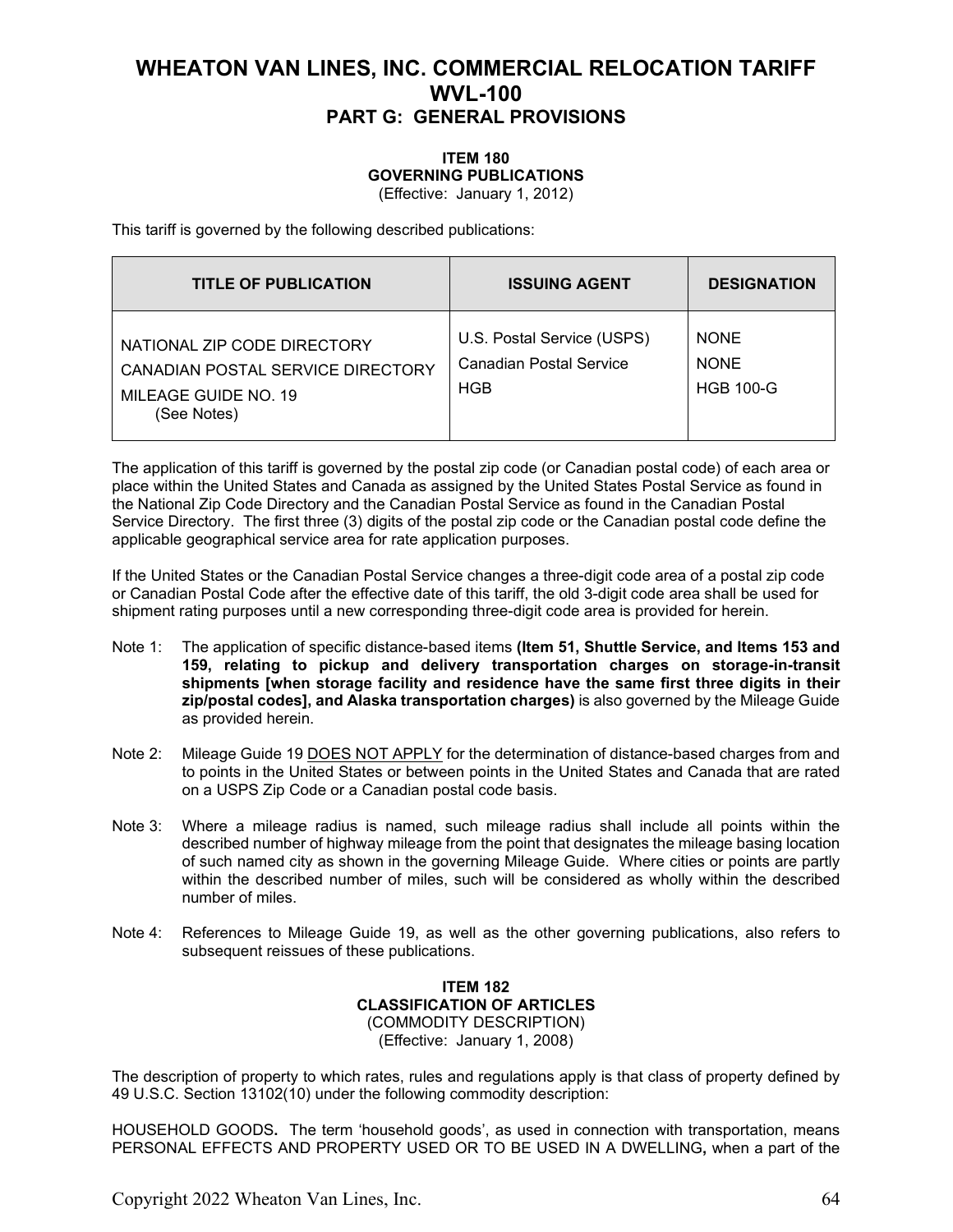equipment or supply of such dwelling, and similar property if the transportation of such effects or property is:

(A) arranged and paid for by the householder, except such term does not include property moving from a factory or store, other than property that the householder has purchased with the intent to use in his or her dwelling and is transported at the request of, and the transportation charges are paid to the carrier by, the householder, or

(B) arranged and paid for by another party.

### **ITEM 184 PARTICIPATING CARRIERS**

(Effective: January 1, 2008)

This tariff applies to Wheaton Van Lines, Inc. d/b/a Wheaton Worldwide Moving MC 87113 and its' wholly owned subsidiary motor carriers and freight forwarders which are as follows:

| Crown Moving and Storage, Inc.                                   | MC 287481 |
|------------------------------------------------------------------|-----------|
| Crown Moving & Storage, Inc. of Illinois                         | MC 133500 |
| La Habra Relocations, Inc. d/b/a Chesapeake Moving & Storage Co. | MC 71855  |
| Wheaton Forwarding, Inc.                                         | FF 839    |
| Furniture Forwarding, Inc.                                       | FF 345    |
| Acorn Forwarding, Inc.                                           | FF 838    |

#### **ITEM 187 DEFINITION OF HOLIDAYS** (Effective: January 1, 2008)

Except as otherwise specifically provided in this tariff, reference to the term "holiday" shall be the date such Canadian, U.S. National or officially declared State holidays are observed.

When a holiday falls on a Saturday, the holiday will be observed on the preceding Friday. When a holiday falls on a Sunday, the holiday will be observed on the following Monday.

Charges for holidays in this tariff shall apply only when service is rendered within a State on such observed holiday date.

For reference purpose only, U.S. NATIONAL HOLIDAYS ARE:

NEW YEAR'S DAY, January 1; MARTIN LUTHER KING, JR. DAY, the third Monday in January; WASHINGTON - LINCOLN DAY, the third Monday in February; MEMORIAL DAY, the last Monday in May; INDEPENDENCE DAY, July 4; LABOR DAY, the first Monday in September; COLUMBUS DAY, the second Monday in October; VETERANS DAY, November 11; THANKSGIVING DAY, the fourth Thursday in November; CHRISTMAS DAY, December 25; and January 20 of each fourth year after 1965, INAUGURATION DAY AT ANY POINT IN THE DISTRICT OF COLUMBIA ONLY.

For reference purpose only, CANADIAN HOLIDAYS ARE:

NEW YEAR'S DAY, January 1; GOOD FRIDAY, Friday before Easter; VICTORIA DAY, Monday before May 24; ST. JEAN BAPTISTE DAY, June 24 (Quebec Only); DOMINION DAY, July 1; CIVIC DAY, first Monday in August; LABOR DAY, first Monday in September; THANKSGIVING DAY, second Monday in October; ARMISTICE DAY, November 11; CHRISTMAS DAY, December 25; and BOXING DAY, December 26.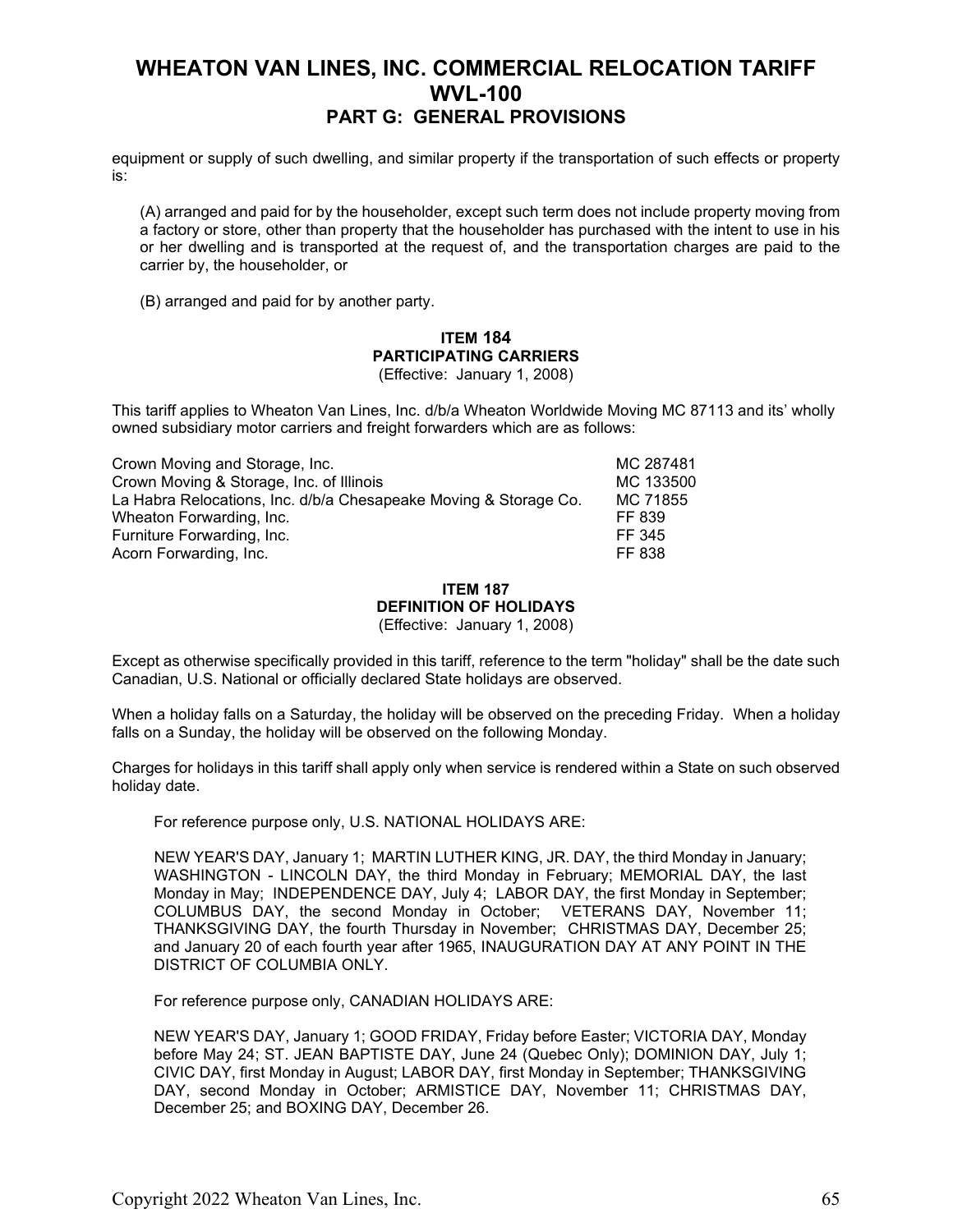#### **ITEM 189 EXPLANATION OF ABBREVIATIONS AND REFERENCE MARKS For Standard Use Throughout This Tariff** (Effective: January 1, 2008)

#### **U.S. STATE ABBREVIATIONS**

| AL        | Alabama              | МT        | Montana        |
|-----------|----------------------|-----------|----------------|
| AK        | Alaska               | <b>NE</b> | Nebraska       |
| AZ        | Arizona              | <b>NV</b> | Nevada         |
| AR        | Arkansas             | <b>NH</b> | New Hampshire  |
| CA        | California           | ΝJ        | New Jersey     |
| CO        | Colorado             | <b>NM</b> | New Mexico     |
| <b>CT</b> | Connecticut          | NY.       | New York       |
| DC        | District of Columbia | <b>NC</b> | North Carolina |
| DE        | Delaware             | <b>ND</b> | North Dakota   |
| FL.       | Florida              | OH        | Ohio           |
| GA        | Georgia              | OK        | Oklahoma       |
| HI        | Hawaii               | 0R        | Oregon         |
| ID        | Idaho                | PA        | Pennsylvania   |
| IL        | Illinois             | RI        | Rhode Island   |
| IN        | Indiana              | <b>SC</b> | South Carolina |
| IA        | lowa                 | <b>SD</b> | South Dakota   |
| KS        | Kansas               | TN        | Tennessee      |
| <b>KY</b> | Kentucky             | <b>TX</b> | Texas          |
| LA        | Louisiana            | UT        | Utah           |
| ME        | Maine                | VT        | Vermont        |
| <b>MD</b> | Maryland             | VA        | Virginia       |
| МA        | Massachusetts        | <b>WA</b> | Washington     |
| MI        | Michigan             | WV        | West Virginia  |
| MN        | Minnesota            | WI        | Wisconsin      |
| <b>MS</b> | Mississippi          | <b>WY</b> | Wyoming        |
| <b>MO</b> | Missouri             |           |                |

#### **CANADIAN PROVINCE AND TERRITORY ABBREVIATIONS**

| AB        | Alberta                      | NU        | Nunavut                     |
|-----------|------------------------------|-----------|-----------------------------|
| <b>BC</b> | <b>British Columbia</b>      | <b>ON</b> | Ontario                     |
| <b>MB</b> | Manitoba                     | <b>PE</b> | <b>Prince Edward Island</b> |
| <b>NB</b> | New Brunswick                | QC        | Quebec                      |
| <b>NL</b> | Newfoundland and<br>Labrador | <b>SK</b> | Saskatchewan                |
| <b>NS</b> | Nova Scotia                  | YT        | Yukon                       |
| <b>NT</b> | <b>Northwest Territory</b>   |           |                             |